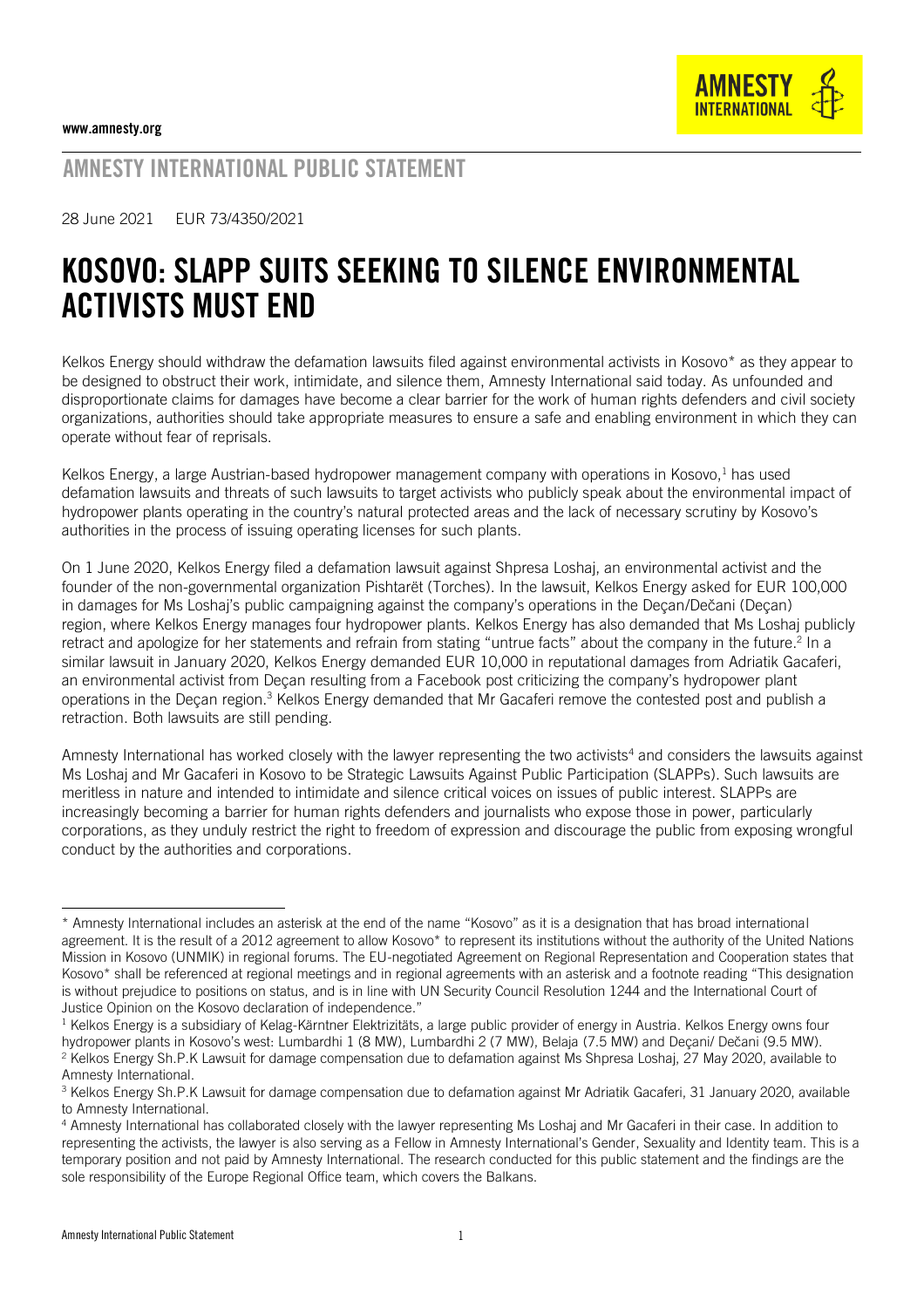Amnesty International has requested and received an official response from Kelkos Energy concerning the findings included in this document. Parts of the company's statement are referenced in the text. Kelkos Energy's statement is reproduced in its entirety and annexed to this public statement.

### CASE OF SHPRESA LOSHAJ AND HYDROPOWER PLANTS IN DEÇAN

Over the years, Ms Loshaj has been a vocal critic of the growing, and seemingly unchecked, exploitation of Kosovo's water resources for the production of energy. She has used social media and appeared on television to raise concerns about the environmental impact of the hydropower plants operating in the Deçan region, a protected national park in western Kosovo set against the backdrop of the dramatic Bjeshkët e Nemuna/Prokletije range (the Accursed Mountains) - the natural border between Kosovo, Albania and Montenegro. Having personally observed massive excavation in the area, frequent landslides and parched riverbeds in places where water was once abundant, Ms Loshaj started questioning the legality of Kelkos Energy's operations in the valley. Her public engagement on this issue and her demands for greater transparency in the licensing process and better oversight over energy companies' operations have led to the defamation lawsuit filed by Kelkos Energy.

"When I visited the Deçan valley in 2018, having been away from Kosovo for many years, I was shocked to see how much it's changed. Instead of pristine rivers and pastures I remember from my childhood, there was large-scale destruction. People living there were unhappy. Yet, no one was willing to speak up. That made me even more determined to speak about hydropower plants because someone must. This is not just about rivers. It is about our institutions too – they failed to protect the environment, they failed to consult with the communities and they failed to enforce the law." *– Shpresa Loshaj, an environmental activist*

#### *Lack of transparency and community consultations*

In May 2020, Ms Loshaj wrote to the government authorities in Kosovo to inquire as to how Kelkos Energy was able to obtain a temporary operating license from the Energy Regulatory Office (ERO) without first securing an environmental permit from the Ministry of Environment, Spatial Planning and Infrastructure (Ministry of Environment) as required by law.<sup>5</sup> She also publicly questioned the way in which the process was conducted and raised broader concerns about the government's commitment to ensure proper licensing, operating and supervision of hydropower plants. Based on an independent legal analysis<sup>6</sup> of the licensing process concerning two companies, including Kelkos Energy, Ms Loshaj argued that the companies were operating in Kosovo on what she called "fictitious licenses."

Although Kosovo's ERO issued temporary licenses to Kelkos Energy in 2019, Kelkos Energy had not obtained the required environmental permits until November 2020.<sup>7</sup> Ms Loshaj questioned the legality of the process, as temporary licenses too require that the applying company meets all the legal requirements, including obtaining an environmental permit.<sup>8</sup>

 $\overline{2}$ 



<sup>&</sup>lt;sup>5</sup> Kosovo's Law on Environmental Protection stipulates that constructed facilities, installations and machinery that have been subject to Environmental Impact Assessment cannot start operations without an environmental permit, which must be obtained within six months during the application procedure and probation period for technical approval. See Article 31 of the Law on Environmental Protection, no. 03/L-025. Deputy Minister of Environment confirmed for Amnesty International that all hydro powerplants must obtain an environmental permit and a water permit in order to operate. Amnesty International interview (on-line) with Deputy Minister of Environment, 22 June 2021.

<sup>&</sup>lt;sup>6</sup> Ms Loshaj has asked the Balkans Investigative Reporting Network (BIRN)'s Legal Department for a legal assessment of Kosovo's Regulation on Licensing of Electricity Activities, which confirmed that for a company must obtain an environmental permit in order to be licensed to operate. Correspondence between Ms Loshaj and BIRN is available to Amnesty International.

<sup>7</sup> In November 2020, Ministry of Environment issued the environmental permits for hydropower plants Belaje and Decan/ Dečani, but not for Lumbardhi II, as noted in Kelkos Energy/Kelag International's written response to Amnesty International's request for information, 21 June 2021. See also Prishtina Insight, "Two KelKos hydropower plants granted 40-year licence," 12 November, 2020, https://prishtinainsight.com/two-kelkos-hydropower-plants-granted-40-year-licence/. At the time of the defamation lawsuit against Ms Loshaj, in June 2020, Kelkos did not have an environmental permit. In July, Kosovo's Energy Regulatory Office (ERO) confirmed for Der Standard that the environmental permits had not been issued to Kelkos by the time of writing, but noted that Kelkos received "temporary operating licenses" for its hydropower plants. Director for Environment and Water Protection in the Ministry of Economics and Environment told Der Standard that the environmental impact assessment had not been carried out. See Der Standard, "Flusssterben im Kosovo: NGOs wehren sich gegen Kelag-Tochter, " 7 July 2020,

https://www.derstandard.at/story/2000118556793/kelag-tochter-klagt-kosovarische-ngo

<sup>8</sup> Law on Environment, Art.31. Energy Regulatory Office, Rule ZRRE/Nr.07/2017, Arts. 5, par.6 & 9, par. 1.3.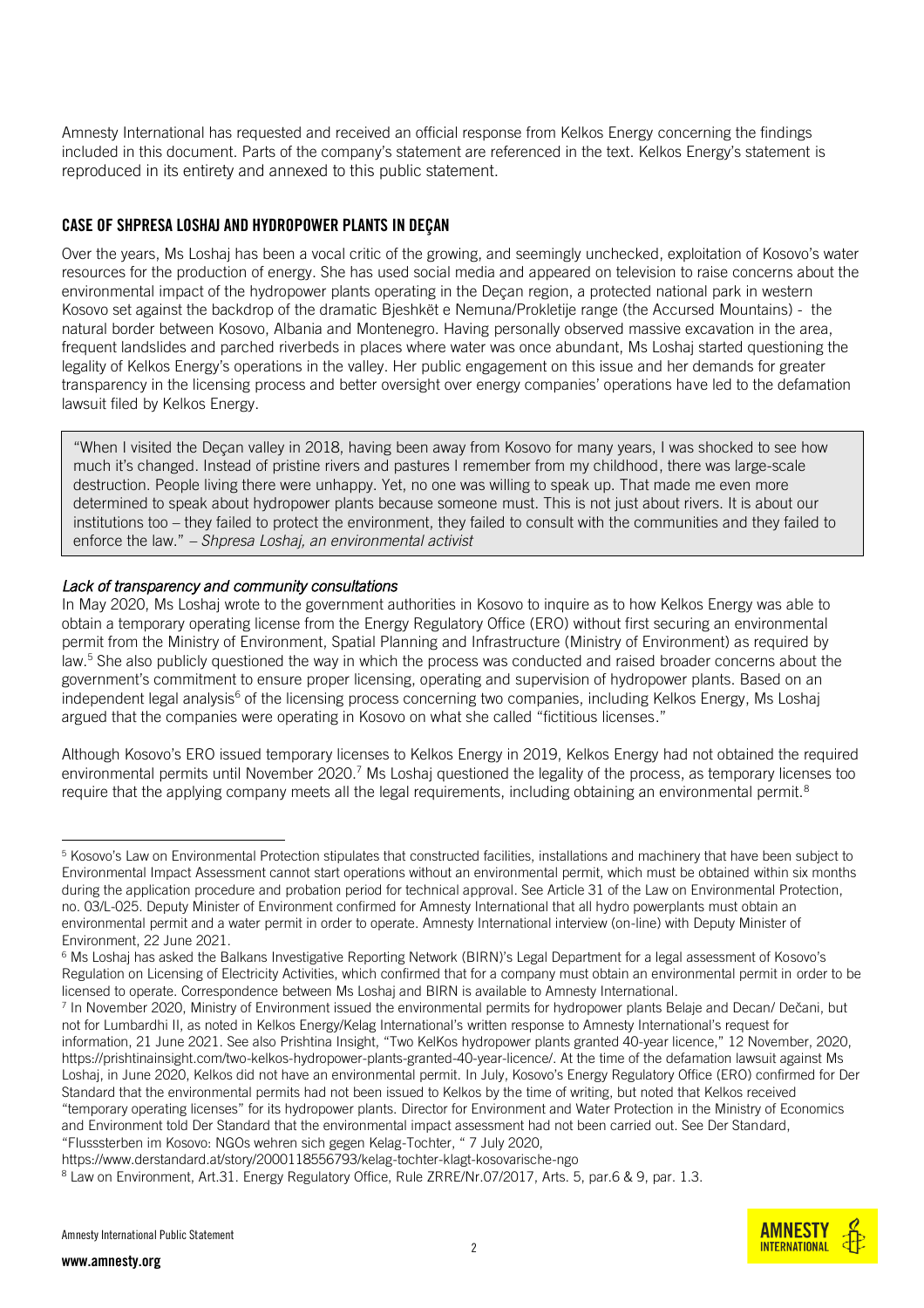Moreover, the company had for years operated at least two of its hydropower plants without the necessary licenses.<sup>9</sup> Kelkos Energy has disputed this stating that at no time did its hydropower plants operate without the explicit approval of ERO. <sup>10</sup> However, ERO found in its 2019 annual report that Kelkos Energy has had active commercial operations in Deçan and Belaje since 2016 despite not having a license for energy production or an environmental permit.<sup>11</sup> ERO's report states that "this enterprise [Kelkos Energy] still does not have electricity generation license for any of the three (3) hydropower plants due to the non-issuance and non -submission to the Regulator of the Environmental Permit issued by the Ministry of Environment and Spatial Planning of Kosovo."<sup>12</sup>

Kelkos Energy acknowledged that "the post-construction permission process for the Environmental Permits lasted more than 4 years (despite a legally prescribed period of a maximum of 6 months for the permission process)" but that this was due to the hydropower project being the "first project of such complexity" and the delays in the Ministry of Environment, which was also criticized by ERO for "continuously violating the deadlines" for the permits.<sup>13</sup>

Ms Loshaj questioned the legality of the decisions without ensuring that all legal requirements, including environmental permits, are first met.<sup>14</sup> While the laws on environmental protection and laws regulating licensing of energy activities<sup>15</sup> provide for a rigorous and transparent process for obtaining operating licenses, in practice, the authorities - from individual municipalities to the national ministries - have often negotiated contracts with or issued permits to energy companies without securing the necessary environmental impact assessments or without the required consultations with local communities.<sup>16</sup>

The lack of proper environmental scrutiny has not been the only irregularity in the licensing process. The affected communities in Deçan and other areas, such as Shtërpcë/Štrpce municipality, have been denied access to information and excluded from decision-making on the activities of hydropower plants operating in the areas where they live. Kosovo's Law on Environmental Protection<sup>17</sup> and Law on Waters<sup>18</sup> stipulate that the authorities have a responsibility to ensure active public participation in decision-making on matters of the environment, including water-management, and to take into consideration the interest of all stakeholders when making decisions that affect water resources. The rights of people to access public documents and influence decisions related to the environment in which they live are also guaranteed by Kosovo's Constitution.<sup>19</sup>

Yet, Ms Loshaj argued that ERO failed to make Kelkos Energy's license applications public or solicit feedback from the affected communities.<sup>20</sup> Kosovo's Ombudsperson Institution noted in April 2021 that the authorities at all levels, including the Ministry of Environment and the Deçan municipal authorities, actively denied access to information and relevant documents concerning the operations of hydropower plants to civil society organizations and the local community and failed to comply with a request for information during the Ombudsperson's inquiry on the licensing process.<sup>21</sup> Kelkos Energy told Amnesty International that the company organized a public consultation process with the community at the very start of the project in 2011.<sup>22</sup> In February 2021, months after the defamation lawsuits against Ms Loshaj and Mr Gaceferi were filed, Kelkos Energy voluntarily published documentation and expert studies pertaining to the hydropower plants in order to "overcome potential transparency deficit…which Ms Loshaj continuously criticized". 23



<sup>&</sup>lt;sup>9</sup> Energy Regulatory Office (ERO), Annual Report 2018, March 2019.

<sup>&</sup>lt;sup>10</sup> Kelkos Energy/Kelag International's written response to Amnesty International's request for information, 21 June 2021, pg. 3

<sup>&</sup>lt;sup>11</sup> Energy Regulatory Office (ERO), Annual Report 2018, March 2019.

<sup>&</sup>lt;sup>12</sup> Energy Regulatory Office (ERO), Annual Report 2018, March 2019.

<sup>&</sup>lt;sup>13</sup> Kelkos Energy/Kelag International's written response to Amnesty International's request for information, 21 June 2021, pg 4

<sup>&</sup>lt;sup>14</sup> Letter from Shpresa Loshaj to Kosovo's Minister of Environment Lumir Abdixhiku, 06 May, 2020. Available to Amnesty International.

<sup>15</sup> Kosovo's Law on Environmental Protection, no.03/L-25, Art.2 & 6; Kosovo's Law on Water, no.04/L-147, Art.84. Kosovo's Law on Energy Regulator, Art.28, para. 3. Energy Regulator Office Rule on Licensing Energy Activities in Kosovo, 31.03.2017, Art.6. <sup>16</sup> Ombudsperson Institution, Report with recommendations regarding the issue of lawfulness of the procedures concerning the

hydropower plants in the country and access to documents, 03 February 2021.

<sup>17</sup> Kosovo's Law on Environmental Protection, no. 03/L-025, Art. 57.

<sup>18</sup> Kosovo's Law on Water, no. 04/L-147, Arts. 3 & 6.

<sup>&</sup>lt;sup>19</sup> Kosovo's Constitution, Arts. 41 & 52 (2).

<sup>&</sup>lt;sup>20</sup> Balkan Energy News, "Small hydropower plant owner sues activist Shpresa Loshaj in Kosovo\* for defamation," 22 February 2021, https://balkangreenenergynews.com/small-hydropower-plant-owner-sues-activist-shpresa-loshaj-in-kosovo-for-defamation/  $21$  Ombudsperson Institution, Report with recommendations regarding the issue of lawfulness of the procedures concerning the

hydropower plants in the country and access to documents, 03 February 2021.

 $^{22}$  Kelkos Energy/Kelag International's written response to Amnesty International's request for information, 21 June 2021, pg 5.

<sup>&</sup>lt;sup>23</sup> Kelkos Energy/Kelag International's written response to Amnesty International's request for information, 21 June 2021, pg 4.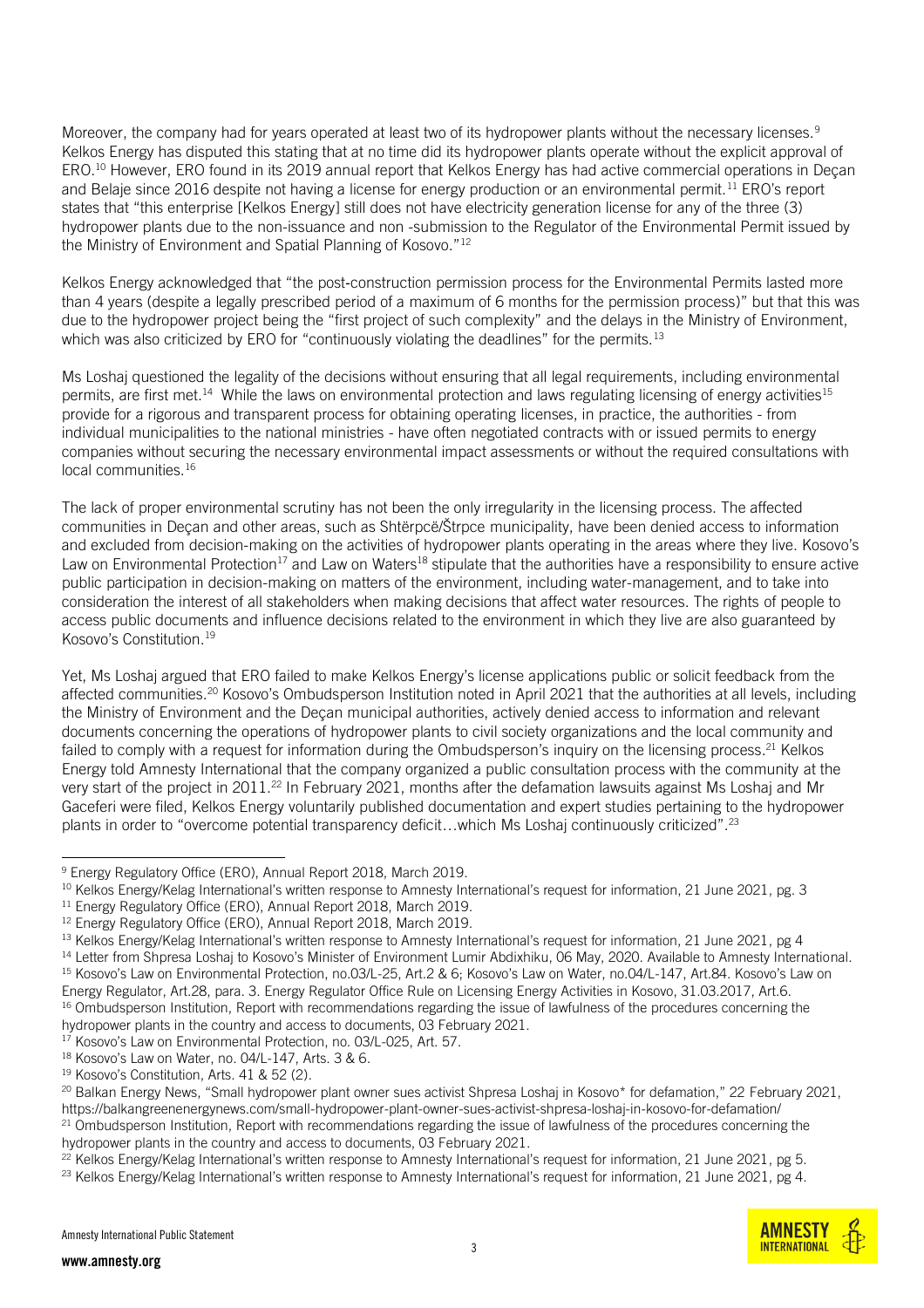In conversation with Amnesty International, the Ministry of Environment confirmed that - up until now - it was not possible for the public to request and obtain documents relating to the hydropower plants that were held by the Ministry.<sup>24</sup> The Ministry, however, plans to launch a new initiative that would provide a public permit-tracking system and access to relevant documents and procedures to increase the transparency of the process.<sup>25</sup> There is little doubt that the public campaigning by Ms Loshaj and Mr Gacaferi and civil society organisations in Kosovo has increased public awareness about the licensing process and encouraged both Kelkos Energy and the new Ministry of Environment to more meaningfully engage with citizens and enable them to access important documents on issues of public interest.<sup>26</sup>

In 2019, amid growing concerns about the lax procedures and potentially irreversible consequences on the environment, Kosovo's Ombudsperson Institution urged the Ministry of Environment to temporarily suspend the operations of hydropower plants in Deçan and Shtërpcë, but the Ministry did not comply with the interim measures.<sup>27</sup> Kosovo's Ombudsperson's further inquiry into the licensing and operation of hydropower plants across Kosovo revealed "shortcomings regarding the process of operation" and "uncertainty regarding the legality of the operations of hydropower plants as a result of lack of transparency and accountability of competent bodies". <sup>28</sup> The Ombudsperson Institution's report published in February 2021 concluded that contract procedures and the process by which operating licenses were awarded often fell short of ensuring the communities' rights to access to information, public participation in decisionmaking and access to justice.<sup>29</sup> It specifically cited the lack of transparency on the part of responsible authorities and widespread ambiguity regarding the procedures for organising public hearings and ensuring public participation.<sup>30</sup>

In September 2020, Kosovo's Parliament opened an official inquiry on the licensing, operation, supervision and application process for hydropower licenses.<sup>31</sup> At the time, the then Minister of Economy and Environment, Blerim Kuçi, said that the concerns of environmental activists and affected communities were "legitimate" and conceded that some of the irregularities may have occurred as the government "was under pressure to issue permits due its commitment to boost the share of renewable energy to 30%". <sup>32</sup> The Parliamentary committee overseeing the inquiry has held a number of hearings over the last year but the results of the inquiry were not available at the time of writing.<sup>33</sup>

In December 2020, NGO Pishtarët and Group for Legal and Political Studies (GLPS) filed a lawsuit against the Ministry of Environment and ERO in which they requested that the environmental permits and operating licences issued to Kelkos in

.pdf?fbclid=IwAR2gQyvXs8iss2jstXzxEDnL3k-zaJGa2yrQyggmT5wmYg704WFitnrTVB4

https://balkangreenenergynews.com/kosovo-parliamentarians-reviewing-small-hydropower-permits/

<sup>32</sup> Kallxo, "The Minister of Environment feels 'ashamed' over the degradation of the river in Decan," 22 September 2020, <https://kallxo.com/lajm/ministri-i-mjedisit-ndihet-i-turperuar-nga-degradimi-i-lumit-ne-decan/>

**AMNEST INTERNATIONAL** 

<sup>&</sup>lt;sup>24</sup> Amnesty International interview (on-line) with Deputy Minister of Environment, 22 June 2021.

<sup>&</sup>lt;sup>25</sup> Amnesty International interview (on-line) with Deputy Minister of Environment, 22 June 2021.

<sup>&</sup>lt;sup>26</sup> Ms Loshaj and Mr Gacaferi's influence was acknowledged both by Kelkos Energy in their response to Amnesty International, but also all other interlocutors in public institutions.

<sup>&</sup>lt;sup>27</sup> Ombudsperson Institution, Report with recommendations regarding the issue of lawfulness of the procedures concerning the hydropower plants in the country and access to documents, 03 February 2021. The Ombudsperson Institution concluded that "the issue of operation of the above-mentioned hydropower plants [operated by Kelkos] is being followed with great uncertainty, due to lack of transparency of the institutions responsible for the legality of their operation, as well as due to the shortcomings regarding the process of public participation in decision-making. According to the Ombudsperson, the responsible institutions have never managed to be clear enough about the legality of the operation of hydropower plants and their actions have continued to remain weak in terms of resolving the issue, while the reaction and dissatisfaction of citizens and civil society are growing."

<sup>&</sup>lt;sup>28</sup> Kosovo Ombudsperson Institution Report, https://www.oik-rks.org/en/2021/02/03/report-with-recommendations-ex-officio-3652018against-ministry-of-economy-and-environment-regarding-the-issue-of-lawfulness-of-the-procedures-concerning-the-hydropower-plantsin-the-country-as-we/

<sup>&</sup>lt;sup>29</sup> Ombudsperson Institution, Report with recommendations regarding the issue of lawfulness of the procedures concerning the hydropower plants in the country and access to documents, 03 February 2021.

<sup>&</sup>lt;sup>30</sup> See also Kosovo Civil Society Consortium for Sustainable Development (KOSID), "Legal violations running rivers dry", November 2020, https://www.kosid.eu.com/wp-content/uploads/2020/12/Legal-violations-running-rivers-dry-KOSID-

<sup>31</sup> Balkan Green Energy News, "Kosovo parliamentarians reviewing small hydropower permits," 29 September 2020,

<sup>&</sup>lt;sup>33</sup> Kosovo's Parliamentary majority has changed after the snap elections in February 2021, which contributed to the delay in finalizing and publishing the findings of the inquiry. A member of Kosovo's Parliament Fitore Pacolli told Amnesty International that the new Parliament would continue with the activities started by the inquiry. Amnesty International interview with Member of Kosovo's Parliament and Chairwoman of the Parliamentary Committee for Agriculture, Forestry, Rural Development, Environment, Spatial Planning and Infrastructure Fitore Pacolli, 22 June 2021.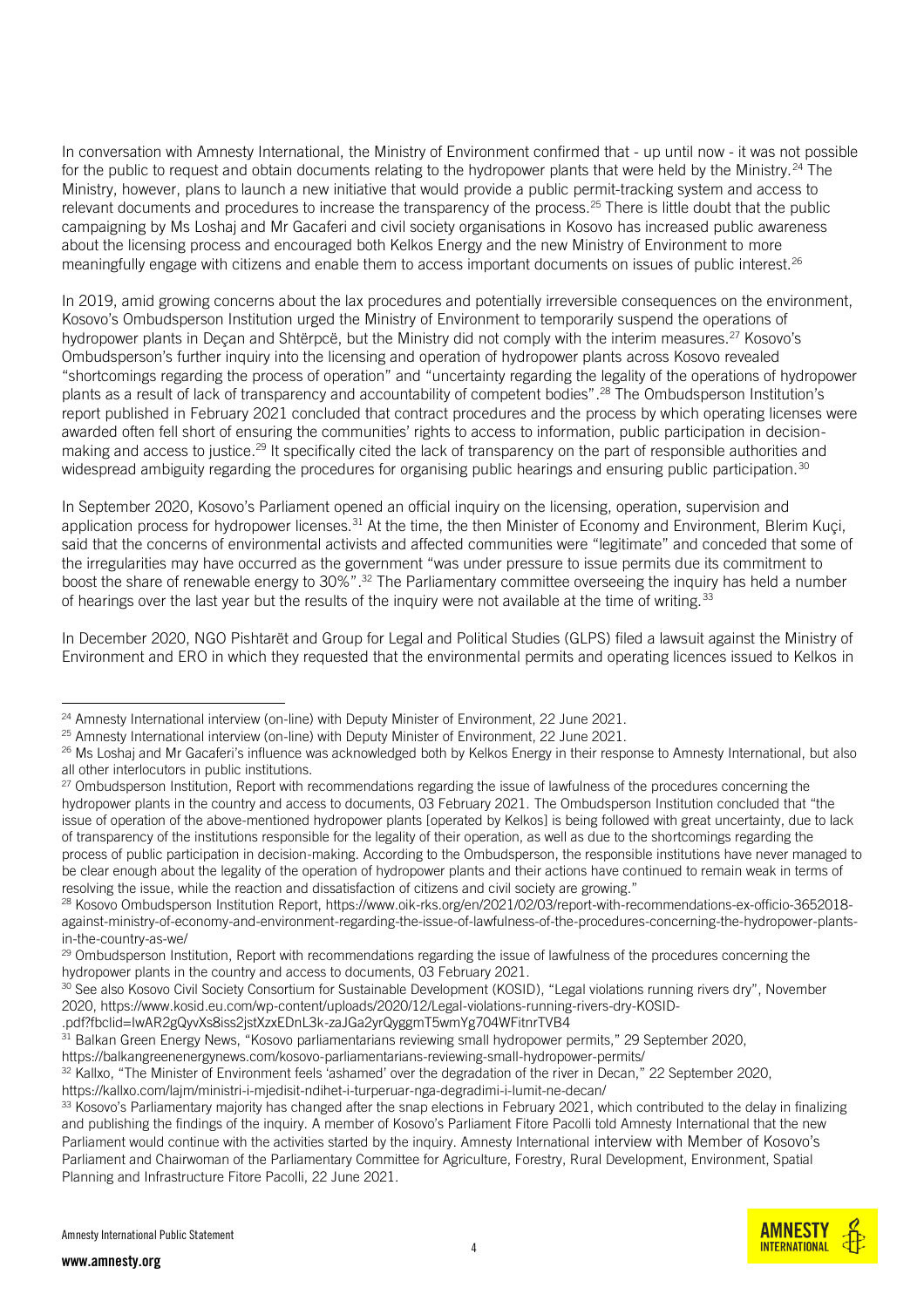November 2020 for two hydropower plants (Deçani and Belaje) are annulled due to irregularities in the licensing procedures.

While the court is still to decide on the merits of this case, in two related procedural decisions, in December 2020 and again in February 2021, the Basic Court in Prishtina decided to temporarily suspend the concession for the two licences until the final court decision in the above case due to the risk of "potentially irreversible damage to the environment." 34 35 In April 2021, however, the Court of Appeals overturned the first instance decisions by Basic Court, allowing Kelkos Energy to continue to operate until the court issues its final decision in the original case from December 2020."<sup>36</sup> Pishtarët and GLPS lodged a request for extraordinary review to the Supreme Court of Kosovo against the April Court of Appeal ruling on 23 June 2021.

In April 2021, the Minister of Environment announced plans to establish a working group to review the administrative procedures for the issuance of licenses to hydropower plants.<sup>37</sup> Most recently, on 25 May 2021, a disciplinary committee of the Ministry of Environment discharged the Acting Director of the Regional River Basin Authority, Gani Berisha, because of violations in the licensing process of hydropower plants, including water permits issued to Kelkos Energy for three of its hydropower plants in Decan – Lumbardhi II, Belaja and Decani.<sup>38</sup> The working group's report and the findings are expected to be released by the end of June.

Despite the acknowledgement by government officials and the Ombudsperson Institution of wrongdoing in the official process to grant licenses – supporting the concerns initially raised by Ms Loshaj and other environmental activists - Kelkos Energy appears decided to continue with its defamation suits. Kelkos Energy told Amnesty International that the company "pursued attempts to mediate" with Ms Loshaj and Mr Gacaferi and would prefer to settle the dispute.<sup>39</sup> While Kelkos Energy did not specify the exact terms of such settlement, they said that, for example, if Mr Gacaferi were "prepared to retract his untrue statements, Kelkos Energy would withdraw the pending claim". <sup>40</sup> Ms Loshaj denied that Kelkos Energy directly engaged her on this issue but stressed that a retraction of her statements would not be acceptable.

The ongoing judicial proceedings against Ms Loshaj and Mr Gacaferi are diverting their energy and resources towards defending themselves in court and having a potentially devastating impact on their human rights and environmental work. The seemingly unfounded claims and excessive damages sought by Kelkos Energy could hinder the power of civic action in raising awareness about issues of public interest and holding governments and corporations to account. Attempts to silence critical voices through the misuse of the justice system not only undermine the rights to freedom of expression and access to information but can have a tremendous chilling effect on civil society organizations and other public watchdogs.

#### *Environmental damage*

Like other countries in the region, Kosovo has enthusiastically embraced the construction of small hydropower plants. As an aspiring EU country, it had a considerable incentive to join EU's pursuit of renewable energy to replace the old coalfired power stations and it has greatly benefited from credits for renewable energy projects provided by the European financial institutions and commercial banks. $41$ 

The government's commitment to increase renewable energy and strong commercial interests combined with weak institutions and widespread corruption,<sup>42</sup> however, resulted in poorly enforced regulations and led to the proliferation of hydropower plants in a process that prioritized profits over the environment. Over the years, dozens of hydropower plants were constructed on fast-flowing mountain rivers and streams. As a result, construction sites and temporarily constructed



<sup>&</sup>lt;sup>34</sup> Basic Court of Prishtina, Department of Administrative Matters, Decision A.nr.2081/2020, 08 December 2021.

<sup>&</sup>lt;sup>35</sup> Basic Court of Prishtina, Department for Administrative Matters, Decision A.nr.2081/2020, 11 February 2021.

<sup>&</sup>lt;sup>36</sup> Court of Appeals Prishtina, Decision AA.nr.320/21, 24 May 2021

<sup>&</sup>lt;sup>37</sup> The new Minister of Environment, Liburn Aliu, announced in April 2021 that the government would renew all licenses issued to hydropower plants. See: Kallxo, "Minister Aliu warns of review of hydropower plant permits," 24 April 2021,

https://kallxo.com/lajm/ministri-aliu-paralajmeron-shqyrtim-te-lejeve-te-hidrocentraleve/

<sup>38</sup> Koha, «The director of ARPL is fired for violations in HPP licensing», 25 May 2021, https://www.koha.net/arberi/272584/shkarkohetdrejtori-i-arpl-se-per-shkelje-ne-licencim-te-hc-ve/?fbclid=IwAR1MARgViI4cwUX4kSfdnQhXabz\_\_AzWw7mnIFQhSHEh-R85rtz2RPVzpFk

<sup>&</sup>lt;sup>39</sup> Kelkos Energy/Kelag International's written response to Amnesty International's request for information, 21 June 2021, pg 1 and 4.

<sup>40</sup> Kelkos Energy/Kelag International's written response to Amnesty International's request for information, 21 June 2021, pg 15

<sup>41</sup> Balkan Insight, "Green Ideals, Dirty Energy: The EU-backed renewables Drive That Went Wrong," 15 December 2020,

https://balkaninsight.com/2020/12/15/green-ideals-dirty-energy-the-eu-backed-renewables-drive-that-went-wrong/

 $42$  Kosovo ranks 101<sup>st</sup> out of 180 countries on Transparency International's Corruption Perception Index.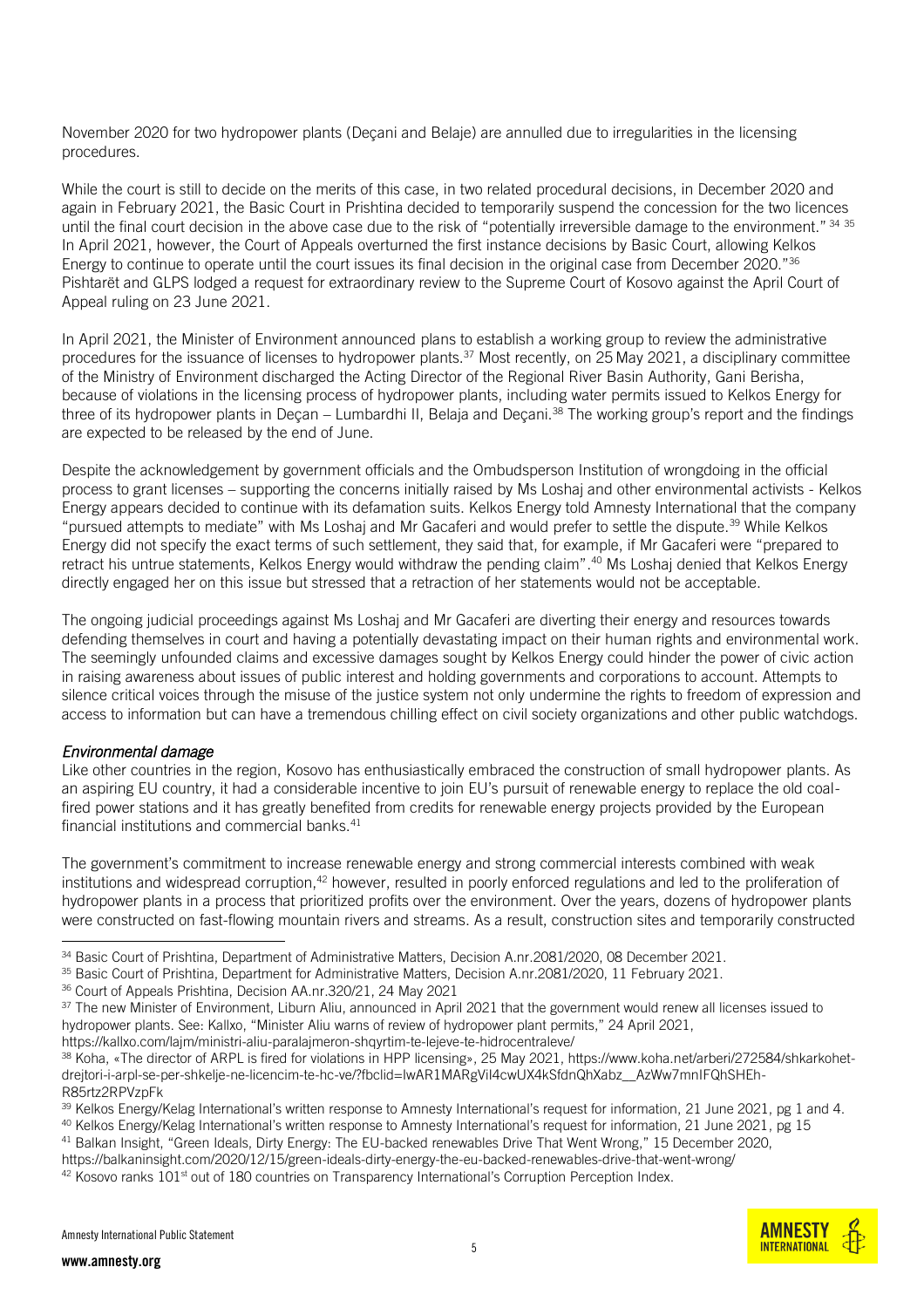roads used for transport of materials have spoilt the pristine mountainside and large pipes and turbines have gradually depleted water sources that farmers have used to irrigate their fields for generations.

Ms Loshaj, Mr Gacaferi and other environmental activists in Kosovo have frequently spoken in public about the environmental degradation caused by hydropower plants. Ms Loshaj has argued that the hydropower plants, which siphon water from rivers to generate electricity, have caused severe water shortages in the villages in the region and had a significant negative impact on the ecology of the rivers. Indeed, the Kosovo Environmental Protection Agency (KEPA) reported on the damage to the environment caused by the proliferation of hydropower plants, including in the Deçan area where Kelkos Energy operates a plant. KEPA found that the riverbed at the source of Lumbardhi river has been so degraded due to the operations of hydropower plants that the surrounding plant life that heavily relies on the water and humidity provided by the river has been practically decimated.<sup>43</sup> KEPA, environmental activists and civil society organizations, <sup>44</sup> as well as the communities living in the affected areas, have noted a significant decrease in water volumes that affects aquatic animal species and changes in air humidity and microclimate endangering the surrounding forest and increasing the risk of landslides.<sup>45</sup> Kelkos Energy disputed these findings in a letter to Amnesty International, noting that the company has made significant investments into the rehabilitation of the Lumbardhi river since the start of the construction.<sup>46</sup> The company further cited a letter submitted to Ombudsperson's Institution by the Kosovo Police Environmental Crime Unit, which stated that their inspection did not notice any degradation of environment around the three hydropower plants operated by Kelkos.<sup>47</sup> Nevertheless and despite the findings of the Kosovo Police, the Ombudsperson's Institution made the recommendation that the Ministry of Environment should temporarily suspend the hydropower operations, citing lack of transparency, irregularity in licensing procedures, but also "clear impact on the degradation of the environment."<sup>48</sup>

The uncontrolled growth of hydropower plants has not only been a concern for environmental activists. Over the past two years, local communities have become increasingly distrustful of the licensing process and resistant to the plans of new plants constructed in their areas. The Albanians and Serbs living in divided villages after the 1989-1990 conflict in Kosovo protested together throughout 2019 and 2020 against the construction of new hydropower plants in Shtërpcë/Štrpce, 49 (which is managed by a different company) while demonstrations of thousands of citizens have already stopped similar projects in the city of Peja. "These hydropower plants have been a rallying point for these communities who got together to save their river," a Member of Parliament of Kosovo Fitore Pacolli told Amnesty International.<sup>50</sup> "They didn't care about their nationality; they cared about their water."<sup>51</sup>

In April 2021, the Minister of Environment and Spatial Planning, Liburn Aliu, reported that during unannounced visits to some of the hydropower plants sites (not operated by Kelkos Energy) in Sharr/ Šar Mountain his team encountered disturbingly low levels of water in the affected rivers, which on the day of the official visit flowed regularly, suggesting that municipal officials and energy companies may be trying to conceal the true impact of their operations.<sup>52</sup>



<sup>43</sup> Kosovo Environmental Protection Agency (KEPA), "Hydropower plants in national parks: Biodiversity risks," 25 February 2019. Kosovo Environmental Protection Agency (KEPA), "Report on State of Nature 2015-2017", page 68, available at: [https://www.ammk](https://www.ammk-rks.net/repository/docs/Raporti_natyra_eng.pdf)[rks.net/repository/docs/Raporti\\_natyra\\_eng.pdf.](https://www.ammk-rks.net/repository/docs/Raporti_natyra_eng.pdf)

<sup>44</sup> Balkan Green Foundation and INDEP, "Hydropower plants in Kosovo – the problems and their real potential", March 2019, page 18. https://www.balkangreenfoundation.org/uploads/files/2020/July/13/Hydropower\_Plants\_in\_Kosovo\_the\_problems\_and\_their\_real\_potent ial1594649058.pdf

<sup>45</sup> Kosovo Environmental Protection Agency (KEPA), "Hydropower plants in national parks: Biodiversity risks," 25 February 2019.

<sup>46</sup> Kelkos Energy/Kelag International's written response to Amnesty International's request for information, 21 June 2021, pg 7.

<sup>&</sup>lt;sup>47</sup> Kelkos Energy/Kelag International's written response to Amnesty International's request for information, 21 June 2021, pg 8.

<sup>&</sup>lt;sup>48</sup> Ombudsperson Institution, Report with recommendations regarding the issue of lawfulness of the procedures concerning the hydropower plants in the country and access to documents, 03 February 2021, Para. 9

<sup>49</sup> Reuters, "Divided Kosovo mountain village unites to fight hydropower plant," 11 October 2019, [https://www.reuters.com/article/us](https://www.reuters.com/article/us-kosovo-environment-protest-idUSKBN1WQ21H)[kosovo-environment-protest-idUSKBN1WQ21H](https://www.reuters.com/article/us-kosovo-environment-protest-idUSKBN1WQ21H), N1, "Serbs, Albanians protest together against small hydropower plants in Kosovo,"27 February, 2020, https://rs.n1info.com/english/news/a573059-serbs-and-alabanians-join-in-protest-agauinst-small-hydropower-plantsin-kosovo/

<sup>50</sup> Amnesty International interview with MP Fitore Pacolli, 22 June 2021.

<sup>51</sup> Amnesty International interview with MP Fitore Pacolli, 22 June 2021.

<sup>&</sup>lt;sup>52</sup> Kallxo, "Minister Aliu warns of review of hydropower plant permits," 24 April 2021, https://kallxo.com/lajm/ministri-aliu-paralajmeronshqyrtim-te-lejeve-te-hidrocentraleve/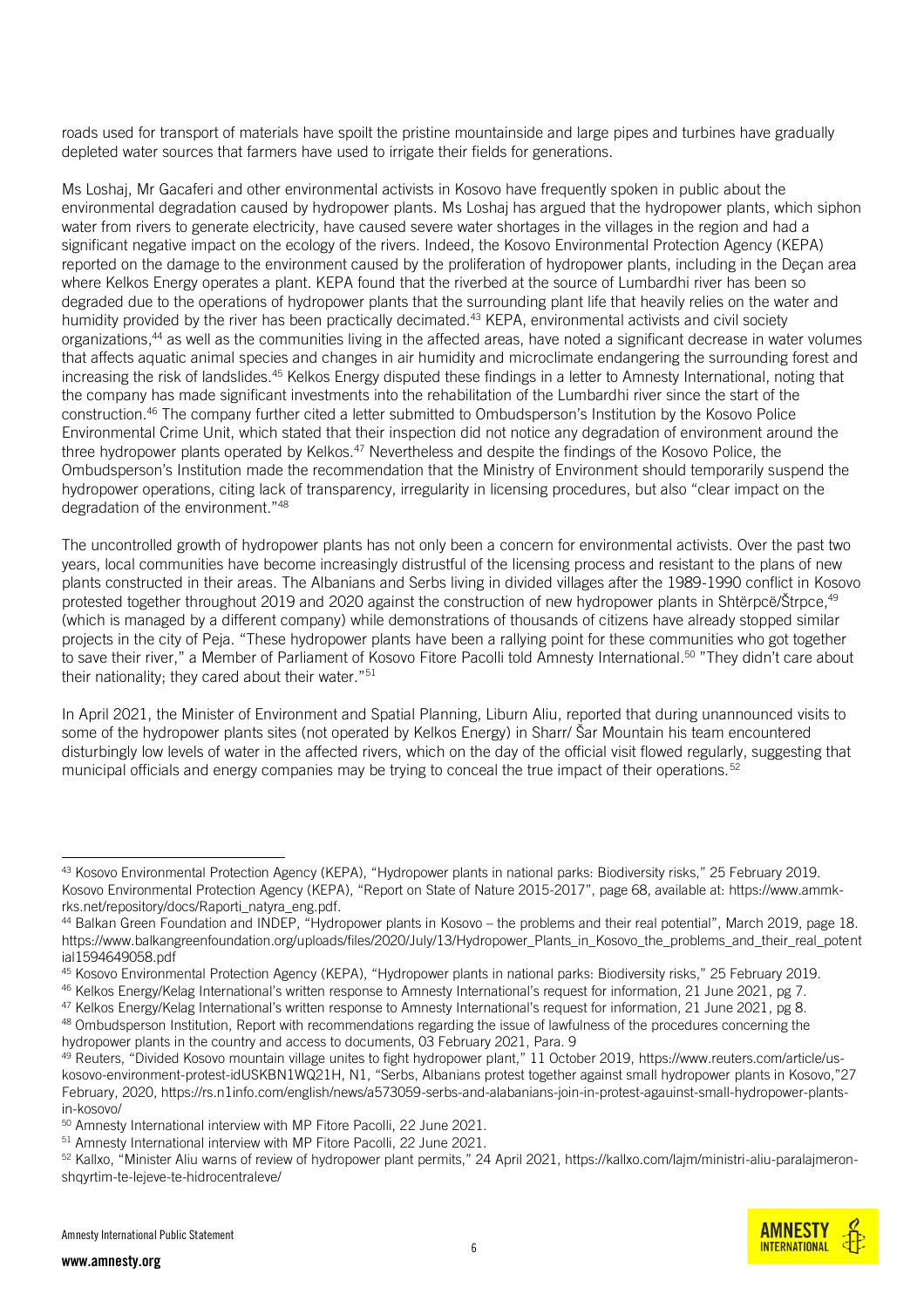According to the World Bank's Water Security Outlook for Kosovo, the country is water scarce and experiencing among the lowest levels of water resources in the region.<sup>53</sup> Its limited water resources, with all but one river flowing out of its territory, are considered stressed and vulnerable due to institutional mismanagement, population and economic growth, irrigation needs, and additional demands of the energy sector, among other things. 54

With over 60% of the population in Kosovo living in rural areas and some of the highest poverty rates in Europe (25% of people live either below the national poverty line or in extreme poverty),<sup>55</sup> agriculture, which is heavily reliant on water resources, provides the only safety net for a significant percentage of the Kosovo's population. The unchecked proliferation of hydropower plants further threatens their livelihoods.

### A PATTERN OF JUDICIAL HARASSMENT

Kelkos Energy's lawsuit against Ms Loshaj is not an isolated instance in the company's attempts to silence environmental activists. In a similar lawsuit in 2020, Kelkos Energy sued Mr Gacaferi, an environmental activist from Deçan, over his post on social media stating that one of the Kelkos Energy's hydropower plants had been syphoning 100% of the water in its pipes and failed to leave at least 30% of water in the riverbed.<sup>56</sup> Kelkos Energy demanded EUR 10,000 from Mr Gacaferi in compensation for reputational damage.

Kelkos Energy has used legal proceedings or the threat of lawsuits to try to discourage any discussion about its operations. In June 2020, 60 NGOs and activists from Kosovo (including Ms Loshaj) sent a letter to the Austrian Ministry of Foreign Affairs, the Austrian Embassy and the EU Delegation Office in Kosovo, in which they raised concern about the environmental degradation caused by the hydropower plants as well as the potentially irregular involvement of Austrian diplomats who, they argued, may have put undue pressure on local authorities during the licensing process.<sup>57</sup> Shortly before the NGO action, Kelkos Energy's lawyers wrote to all involved NGOs and Ms Loshaj, notifying them that they had submitted a defamation lawsuit against Ms Loshaj and threatened to take further legal action against her unless she retracted the letter within eight hours and apologized in writing "for causing irreparable reputational damage" to the company.<sup>58</sup> In the same vein, Kelkos threatened to take "legal approach against any individual who disseminates false information - with the intent to damage its reputation as a company."<sup>59</sup> In a communication with Amnesty International, Kelkos Energy strongly denied any improper intervention by the Austrian Embassy to Kosovo on behalf of the company and noted that the Ambassador accompanied Kelkos Energy to an occasional meeting "intended to find pragmatic solutions for  $\ldots$  administrative deficits," referring to the delays relating to the issuance of various outstanding permits.<sup>60</sup>

While neither Ms Loshaj nor any other organization complied with Kelkos Energy's demands, no lawsuit was filed against the organisations at the time.<sup>61</sup> However, the mere threat of a lawsuit can be sufficient to silence critical voices and has a chilling effect on human rights defenders and civil society organizations working to expose those in power. "I live abroad and can afford being vocal, but other activists in Kosovo have a lot more to lose – their jobs and their livelihoods. These lawsuits are intimidating and are meant to be so," Ms Loshaj told Amnesty International.

Kelkos Energy argues that Ms Loshaj and Mr Gacaferi's public campaigning against the hydropower plants have caused the delays in the licensing procedures and significant economic losses, as well as reputational damage to the company. Kelkos Energy claims that the lawsuits are "defensive measure of last resort to prevent [activists'] untrue statements from further damaging our company."<sup>62</sup> Amnesty International, however, considers that official reports issued by public

http://documents1.worldbank.org/curated/en/210201560762490515/pdf/Consumption-Poverty-in-the-Republic-of-Kosovo.pdf <sup>56</sup> Basic Court of Peja, Lawsuit for damage compensation due to defamation against Mr Adriatik Gacaferi, 31 January 2020. <sup>57</sup> Prishtina Insight, "60 organisations condemn Austrian embassy's role in 'illegal' hydropower operation," 30 June 2020,

the letter, they would extend the claims in the lawsuit to include the letter. This lawsuit is the one that Ms Loshaj received on 16 February 2021 and was filed on 1 June 2020. It, however, did not include the claims related to the letter.



<sup>53</sup> World Bank Group 2018, "Water Security Outlook for Kosovo,"p.11.

<sup>54</sup> World Bank Group 2018, "Water Security Outlook for Kosovo,"p.11.

<sup>55</sup> Kosovo Agency of Statistics & World Bank Group, "Consumption poverty in the Republic of Kosovo," May 2019,

https://prishtinainsight.com/60-organizations-condemn-austrian-embassys-role-in-illegal-hydropower-operation/

<sup>&</sup>lt;sup>58</sup> Email from Kelkos's lawyer Arianit Koci to Shpresa Loshaj and multiple NGOs, 26 June 2020. Available to Amnesty International.

<sup>59</sup> Email from Kelkos's lawyer Arianit Koci to Shpresa Loshaj and multiple NGOs, 26 June 2020. Available to Amnesty International.

<sup>60</sup> Kelkos Energy/Kelag International's written response to Amnesty International's request for information, 21 June 2021, pg 13.  $61$  In the email addressed to Ms Loshaj, Kelkos Energy lawyers informed her that they had already sued her in court and that if she sent

<sup>62</sup> Kelkos Energy/Kelag International's written response to Amnesty International's request for information, 21 June 2021, pg 1.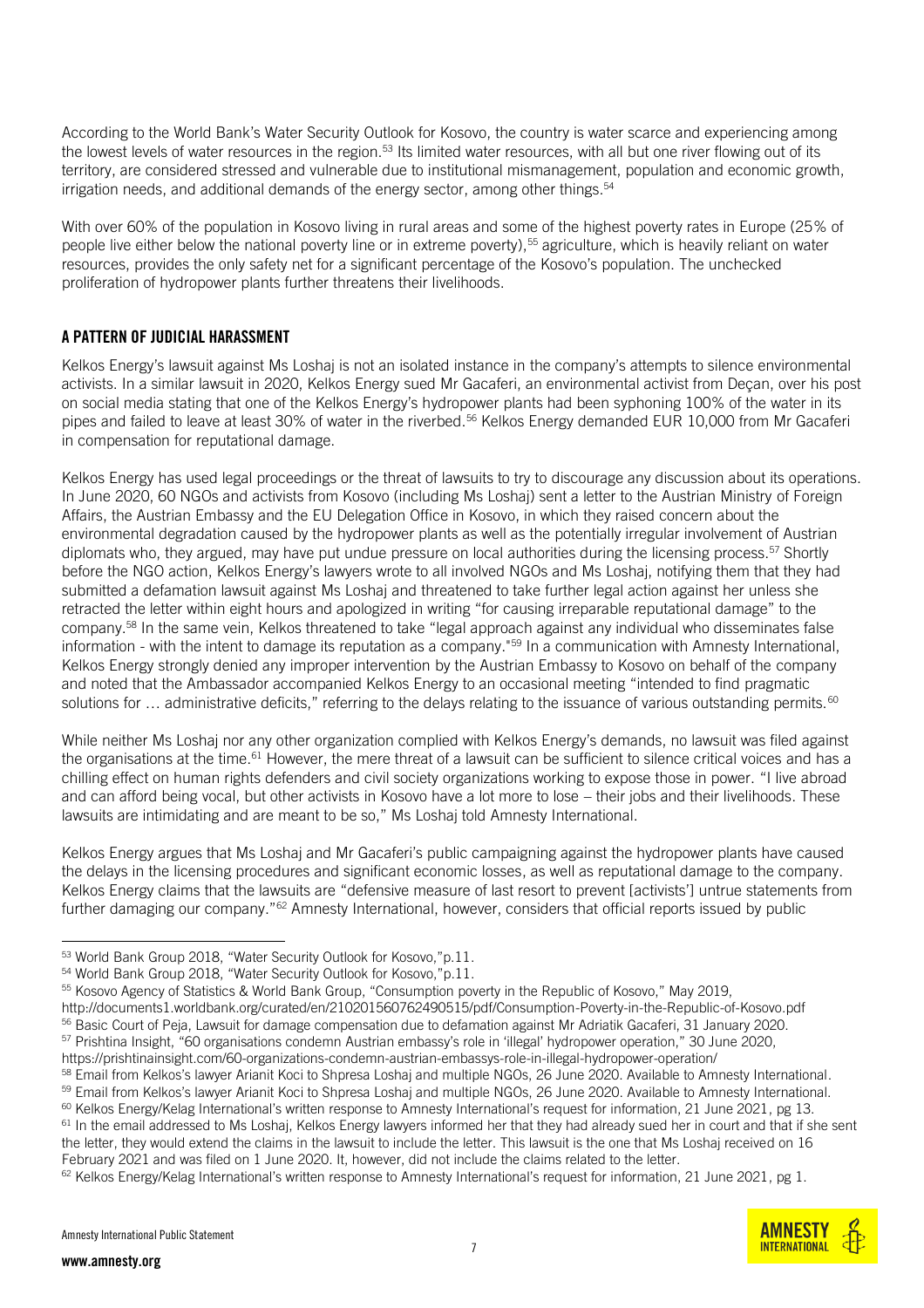institutions, such as ERO, cast sufficient doubt on the licensing procedures to give space for Ms Loshaj and Mr Gacaferi to question the process. These reports include statements that provide basis for both environmental activists to engage publicly and express their concerns. Ms Loshaj and Mr Gacaferi filed numerous requests for documents pertaining to hydropower plants under the Freedom of Information Act, but received very few responses, prompting them to publicly demand greater transparency by both the authorities and the energy companies and more meaningful community involvement.<sup>63</sup>

It is undeniable that Ms Loshaj and Mr Gacaferi's public engagement and tireless activism either directly led or contributed to the recent efforts by public institutions to investigate possible irregularities and ensure greater transparency of procedures. Some of these processes confirmed the activists' concerns and suspicions. The formation of the Parliamentary inquiry in September 2020, Ombudsperson Institution's investigation in 2019/2020 and Ministry of Environment's decision from April 2021 to review the licensing procedures for hydropower plants speak to the power of civic activism and the importance of public scrutiny of governmental processes that directly affect the lives of citizens. Ms Loshaj's efforts were recognized in March when she was awarded a Presidential honor for her work on protecting the rivers of Kosovo and praised by the President for "her courage to challenge injustice."<sup>64</sup>

### SLAPP SUITS SILENCE CRITICAL VOICES AND UNDERMINE FREEDOM OF EXPRESSION

"We, the people of Kosovo, went through the war so that we would be able to live and speak freely. I cannot accept that we fought and sacrificed so much for this land and our rights only to be told that we are not allowed to say anything about the destruction of our land and waters. But I won't stop. This is what freedom is – being able to speak up when you see injustice. We are the first generation of Kosovars to live in democracy and we owe it to those who gave their lives to enable us to live in democracy"- *Shpresa Loshaj, environmental activist*

SLAPP suits are legal cases brought, or threatened to be brought, with the intention of silencing or intimidating public participation. SLAPP suits often target journalists, human rights defenders, civil society organizations, activists or academics with the aim of silencing them and deterring other critical voices. SLAPP suits are not necessarily aimed at protecting the honour or reputation of an individual or a corporation, but rather to intimidate, tire and deplete the financial and psychological resources of their target.<sup>65</sup>

The cost of fighting these legal actions can put extreme financial and other pressure on human rights activists forcing them to repurpose the already limited funds and resources from their work to defending the lawsuit. The litigation is often also successful in diverting the attention from the environmental or human rights issue to the legal defamation case itself. In the words of UN Special Rapporteur on the rights to peaceful assembly and of associations, SLAPP suits deflect discussions on corporate social responsibility that, "by masquerading as ordinary civil lawsuits, convert matters of public interest into technical private law disputes."<sup>66</sup> In Europe, SLAPP suits are mostly taking the shape of defamation charges with unfounded or disproportionate claims for damages. 67

<sup>63</sup> Interviews with Ms Loshaj and Mr Gacaferi, 16 June and 21 June 2021.

<sup>64</sup> Office of the President of the Republic of Kosovo, "Acting President Osmani awards the 'Shotë Galica' order to 8 women," March 22, https://president-ksgov.net/en/news/acting-president-osmani-awards-the-shote-galica-order-to-8-women

<sup>65</sup> Petra Bard, Judit Bayer, Ngo Chun Luk and Lina Vosyliute, Ad-Hoc Request SLAPP in the EU Context, EU-Citizen: Academic Network on European Citizenship Rights, May 2020, [https://ec.europa.eu/info/sites/info/files/ad-hoc-literature-review-analysis-key](https://ec.europa.eu/info/sites/info/files/ad-hoc-literature-review-analysis-key-elements-slapp_en.pdf)[elements-slapp\\_en.pdf.](https://ec.europa.eu/info/sites/info/files/ad-hoc-literature-review-analysis-key-elements-slapp_en.pdf) The Foreign Policy Centre, "The increasing rise, and impact, of SLAPPs: Strategic Lawsuit Against Public Participation," 09 December 2020, https://fpc.org.uk/the-increasing-rise-and-impact-of-slapps-strategic-lawsuits-against-public-

participation/

<sup>66</sup> United Nations Special Rapporteur on the rights to freedom of peaceful assembly and of association, Info note on SLAPPs and FOAA rights, accessed on 12 May 2021

 $67$  University of Amsterdam & Greenpeace International, "SLAPP Research – provisional conclusions,"

https://www.umweltinstitut.org/fileadmin/Mediapool/Downloads/01\_Themen/05\_Landwirtschaft/Pestizide/Suedtirol/University\_of\_Amster dam\_GPI\_Research\_SLAPPs\_.pdf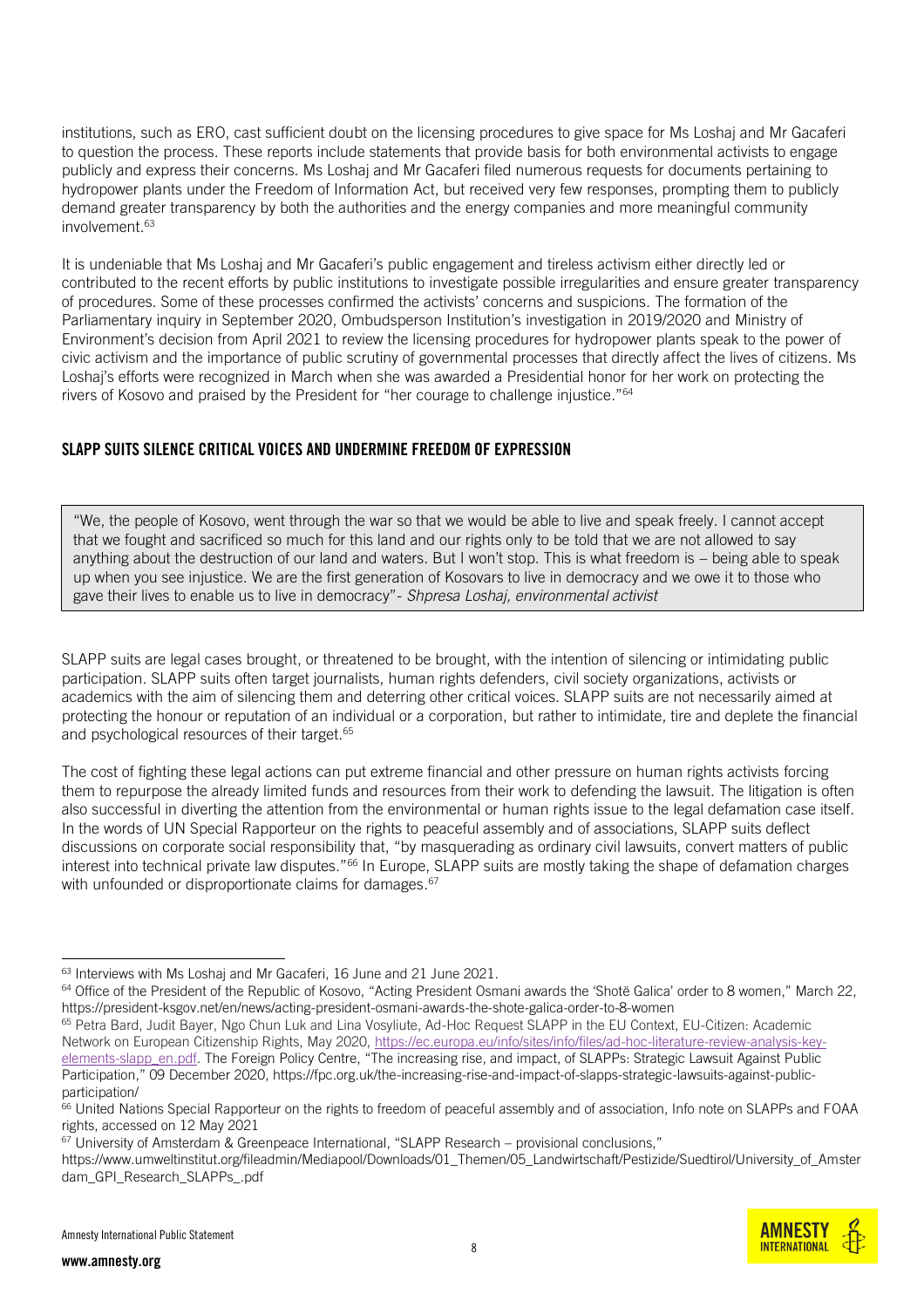The use of SLAPPs have been identified by multiple human rights mechanisms as a violation of international human rights law that is posing increasing challenges to the right to freedom of expression and to the ability of human rights defenders to operate in a safe and enabling environment.<sup>68</sup> SLAPP suits undermine the right to freedom of expression of those who speak out in the public interest and due to their chilling effect, create increasingly hostile environments for journalists, human rights defenders and civil society organizations. <sup>69</sup> When individuals who could deliver important information of public interest are silenced, this discourages public debate and impairs the rights of people to access information and public participation.

Article 19 of the International Covenant on Civil and Political Rights (ICCPR) guarantees the right to hold opinions without interference and the right to freely express ideas and opinions of all kinds. <sup>70</sup> The right to freedom of expression, which encompasses the right to seek, receive and impart information and ideas without interference, are also guaranteed by Article 10 of the European Convention of Human Rights. The UN Declaration on Human Rights Defenders affirms that all States must protect the right to seek, obtain, receive and hold information in relation to human rights and to impart that information to others, and to ensure that human rights defenders can exercise this right without fear of reprisals.

States have both the negative obligation to respect the exercise of these rights and the positive obligation protect the exercise of these right, in this case to prevent their unnecessary curtailment by third parties. The UN Committee on Economic, Social and Cultural Rights (CESCR)<sup>71</sup> has set out states' obligations to protect individuals from interference by third parties in the context of business activities. Specifically, the CESCR has noted that the "introduction by corporations of actions to discourage individuals or groups from exercising remedies, for instance by alleging damage to corporation's reputation, should not be abused to create a chilling effect of the legitimate exercise of such remedies."<sup>72</sup>

Further, the European Court of Human Rights has (ECtHR) consistently recognized the important role of civil society in holding the authorities and businesses to account and required states to create a safe and enabling environment for human rights defenders to be able to participate in a public debate and allow everyone to express their ideas and opinions without fear.<sup>73</sup> States have a positive obligation to protect the right to freedom of expression from any infringement, including by private individuals and entities.<sup>74</sup> The ECtHR has also ruled that unreasonably high damages for defamation can have a chilling effect on freedom of expression.<sup>75</sup>

<sup>73</sup> Affaire Dink v. Turkey, 14 September 2010

https://hudoc.echr.coe.int/eng#{%22itemid%22:[%22001-174419%22]}



<sup>&</sup>lt;sup>68</sup> United Nations Special Rapporteur on the rights to freedom of peaceful assembly and of association, Info note on SLAPPs and FOAA rights, accessed on 12 May 2021.

<sup>69</sup> Petra Bard, Judit Bayer, Ngo Chun Luk and Lina Vosyliute, Ad-Hoc Request SLAPP in the EU Context, EU-Citizen: Academic Network on European Citizenship Rights, May 2020, [https://ec.europa.eu/info/sites/info/files/ad-hoc-literature-review-analysis-key](https://ec.europa.eu/info/sites/info/files/ad-hoc-literature-review-analysis-key-elements-slapp_en.pdf)[elements-slapp\\_en.pdf](https://ec.europa.eu/info/sites/info/files/ad-hoc-literature-review-analysis-key-elements-slapp_en.pdf)

 $\frac{70}{2}$  Kosovo is not a member state of the UN or Council of Europe and cannot formally become a party to international human rights convent ions and mechanisms, however, Kosovo's Constitution (Article 22) stipulates that eight UN and regional human rights instruments directly apply in Kosovo, and prevail in case of conflict with domestic legislation, including Universal Declaration of Human Rights, the International Covenant on Civil and Political Rights, the International Convention on the Elimination of All Forms of Racial Discrimination, the Convention on the Elimination of All Forms of Discrimination Against Women, the Convention on the Rights of the Child and the Convention against Torture and Other Cruel, Inhuman or Degrading Treatment or Punishment. Also, the Kosovo Constitution (Article 53) stipulates that human rights have to be interpreted consistent with the court practice of the European Court of Human Rights.

 $71$  The International Covenant on Economic, Social and Cultural Rights (ICESCR) is not listed in Kosovo's Constitution among the international human rights instruments that are directly applicable in the country. However, the ICESCR is applicable in Kosovo as a result of Section 1.1 of UNMIK Regulation No. 1999/24 On the Law Applicable in Kosovo read in conjunction with article 210 of the 1974 Constitution of the Socialist Federal Republic of Yugoslavia (see HRI/CORE/UNK/1, para. 121). The ICESCR rights are justiciable and enforceable in Kosovo courts or tribunals, as the major human rights instruments are directly applicable in the territory of the province by virtue of UNMIK Regulation 1999/24. Furthermore, Art. 9. Of the Declaration of Independence of Kosovo of 17 February 2008, reiterates the commitment of Kosovo to comply with international obligations, including those concluded on behalf of Kosovo by UNMIK".

<sup>72</sup> United Nations Economic and Social Council, General comment no. 24 (2017) on State obligations under International Covenant on Economic, Social and Cultural Rights in the context of business activities," E/C.12/GC/24, 10 August 2017

<sup>74</sup> Independent newspapers limited v. Ireland (no. 28199/15), 15 June 2017,

<sup>75</sup> Independent newspapers limited v. Ireland (no. 28199/15), 15 June 2017, https://hudoc.echr.coe.int/eng#{%22itemid%22:[%22001-174419%22]}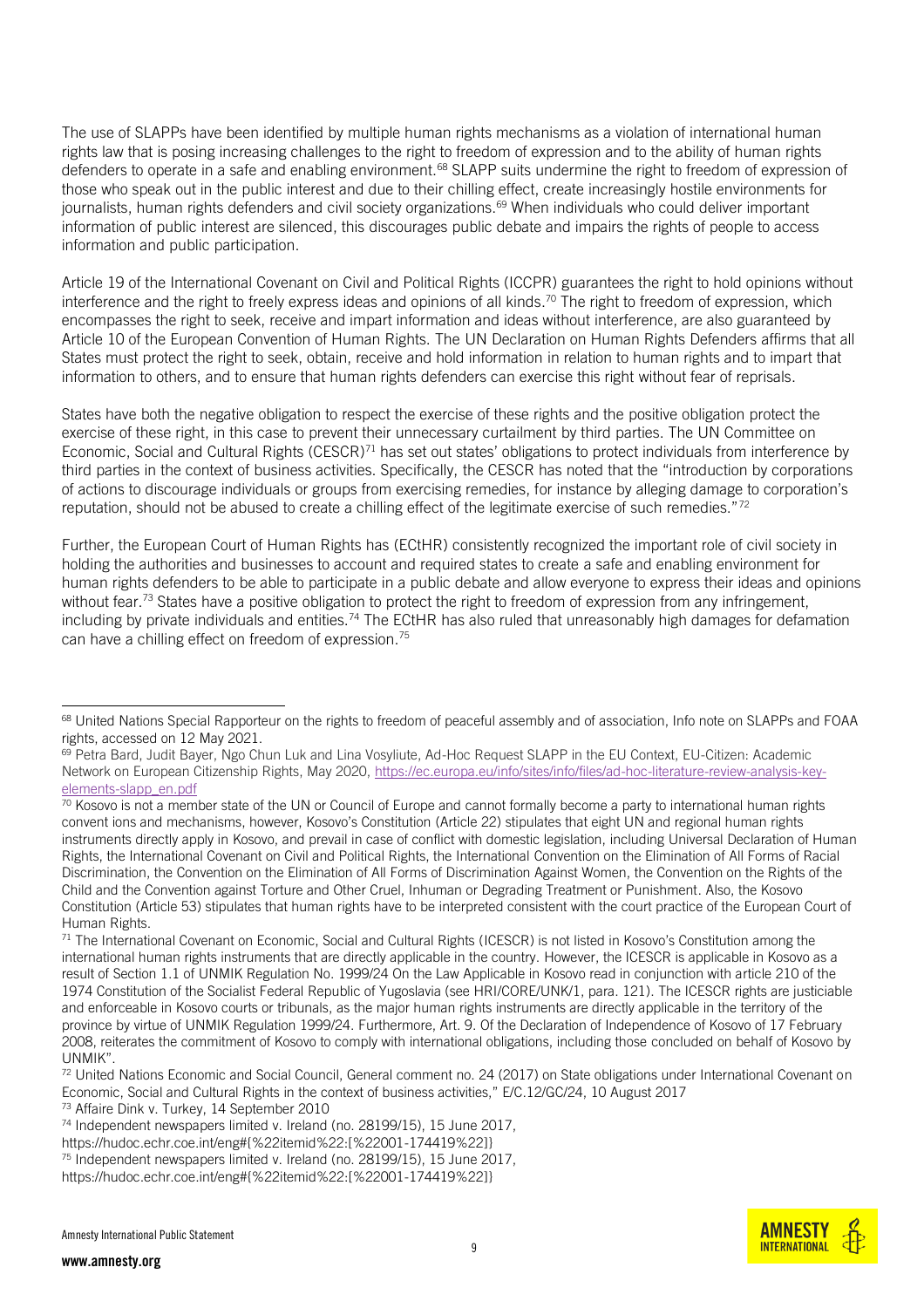In addition to state obligations, the unanimously endorsed UN Guiding Principles on Business and Human Rights (UN Guiding Principles) state clearly that business enterprises must respect all internationally recognized human rights wherever they operate.<sup>76</sup> This corporate responsibility is independent of obligations imposed by domestic law. As stated by the UN Guiding Principles, "[i]t exists independently of State's abilities and/or willingness to fulfil their own human rights obligations. And it exists over and above compliance with national laws and regulations protecting human rights.<sup>77</sup>

In this context, business enterprises must identify, prevent, mitigate and account for how they address actual and potential impacts on human rights.<sup>78</sup> This is particularly relevant in cases where business enterprises use SLAPPs to silence human rights defenders, thereby infringing upon their internationally-recognized rights to freedom of expression, association and peaceful assembly.

SLAPP suits can be identified by several key elements: (i) they are often politically motivated and meritless; (ii) they claim monetary damages or an injunction; (iii) they are often filed by officials in power or business entities against a nongovernmental individual or group; (iv) over their engagement on an issue of a public interest.<sup>79</sup> Kelkos Energy's cases against Ms Loshaj and Mr Gacaferi meet all the above elements and appear to be no more than a legal tactic to tarnish their reputation and the validity of their findings through intimidatory practices to force them to stop the public debate on the licensing process and an environmental impact of Kelkos Energy's operations in Kosovo. As such, they constitute an unnecessary and disproportionate interference on the rights to freedom of expression and access to information.

#### CONCLUSION

Kelkos Energy's defamation lawsuits against environmental activists in Kosovo are an illustration of the growing trend across Europe of powerful corporations and public officials misusing the justice system to target and harass human rights defenders to shield themselves from public scrutiny. Unfounded and disproportionate claims for damages are being used as a wider strategy to intimidate and silence human rights and environmental activists and to limit public participation, rather than obtain a remedy for the alleged reputational damage.

Journalists across Kosovo have also been a frequent target of defamation suits by public officials and corporations over the past several years. The Standing Rapporteur of the European Parliament for Kosovo Viola von Cramon-Taubadel criticized Kelkos Energy's lawsuits against Ms Loshaj and Mr Gacaferi arguing that an increasing number of SLAPP suits in Kosovo presents a considerable threat to public debate and freedom of expression.<sup>80</sup>

Kelkos Energy should without delay withdraw the defamation lawsuits filed against Shpresa Loshaj and Adriatik Gacaferi in Kosovo to uphold Kelkos Energy's responsibility to respect human rights and allow free public debate on the environmental concerns of the communities affected by the operations of their hydropower plants.

Furthermore, Kosovar authorities should act to ensure that all persons can freely exercise their rights to free expression, access to information and public participation without fear of reprisal, including through SLAPP suits or other abuses of the justice system. Amnesty International welcomes the recent decision of the Ministry of Environment to review the procedures granting operating licenses energy companies managing hydropower plants.

The authorities, including the Ministry of Environment, the Environmental Regulatory Agency and relevant municipalities, should take the necessary steps to ensure that all affected communities have access to information and documents relating to consultations of large-scale projects related to the exploitation of natural resources in their areas and an opportunity to effectively participate in the decision-making process. The authorities should also adopt laws and policies to comply with their obligation to respect and protect human rights in the context of corporate activities through adequate regulation, oversight, investigation, adjudication and punishment.



<sup>76</sup> UN Guiding Principles on Business and Human Rights (UN Guiding Principles), Principles 11 and 12.

<sup>77</sup> UN Guiding Principles, Principle 11 (Commentary).

<sup>78</sup> UN Guiding Principles, Principle 15(b).

<sup>79</sup> Bard, Petra, Bayer, Judit, Chun Luk, Ngo & Volsyliute, Lina, "SLAPP in the EU Context," 29 May 2020 based on the original definition of SLAPP suits by Pring & Canan, SLAPPs: Getting Sued for Speaking Out, 1996, p. 221. See also Ravo, L., Borg-Barhet, J. & Kramer, X ,"Protecting public watchdogs across the EU: A proposal for an Anti-SLAPP law," 1 December 2020,

https://dq4n3btxmr8c9.cloudfront.net/files/zkecf9/anti-SLAPP\_model\_directive\_paper\_final.pdf

<sup>80</sup> Viola von Cramon's web page, <https://violavoncramon.eu/themen/inhalt/increasing-slapp-lawsuits-in-kosovo/> and Twitter Account Post, 19 February 2021, https://twitter.com/ViolavonCramon/status/1362848511851692033?s=20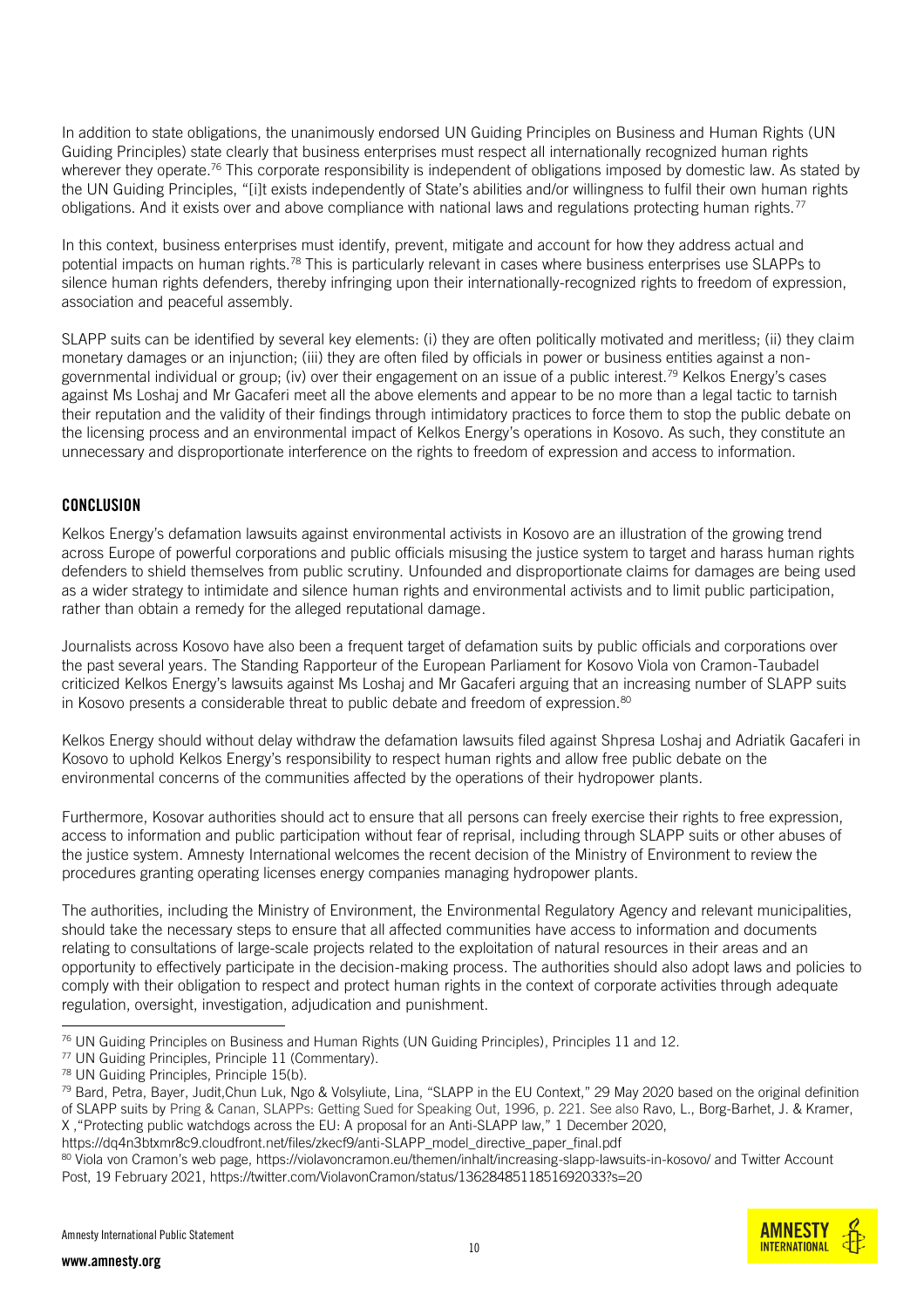SLAPP suits are increasingly perceived as a serious threat to the rights of the freedom of expression and access to information across Europe. Amnesty International welcomes the European Commission Vice-President Věra Jourová's commitment to initiate the development of an EU-wide legislation to counter SLAPP suits. An anti-SLAPP Directive should set a minimum standard for protection against such litigation, including ensuring that courts could promptly identify and dismiss SLAPP suits at an early stage of proceedings, prescribing sanctions for vexatious litigants abusing the law and mandating courts to provide procedural safeguards, including free legal assistance, to victims of SLAPP suits.<sup>81</sup> Such measures should seek to ensure equality of arms between the parties in disputes that involve public participation and concern a matter of public interest, and ultimately provide an effective remedy for both claimants and defendants.

Although Kosovo is not an EU Member State, EU-wide legislation would set an important standard for the existing and aspiring members alike. Without immediate action and greater awareness of the threats posed by vexatious litigation, SLAPP suits can have a potentially devastating impact on human rights defenders and civil society organizations.

/END

<sup>&</sup>lt;sup>81</sup> See, for example, Euroactive, "We don't want to be sued into silence," by a group of international organisations and NGOs, 16 November 2020[, https://www.euractiv.com/section/all/opinion/we-dont-want-to-be-sued-into-silence/](https://www.euractiv.com/section/all/opinion/we-dont-want-to-be-sued-into-silence/) and Ravo, L., Borg-Barhet, J. & Kramer, X., "Protecting public watchdogs across the EU: A proposal for an Anti-SLAPP law," 1 December 2020, https://dq4n3btxmr8c9.cloudfront.net/files/zkecf9/anti-SLAPP\_model\_directive\_paper\_final.pdf

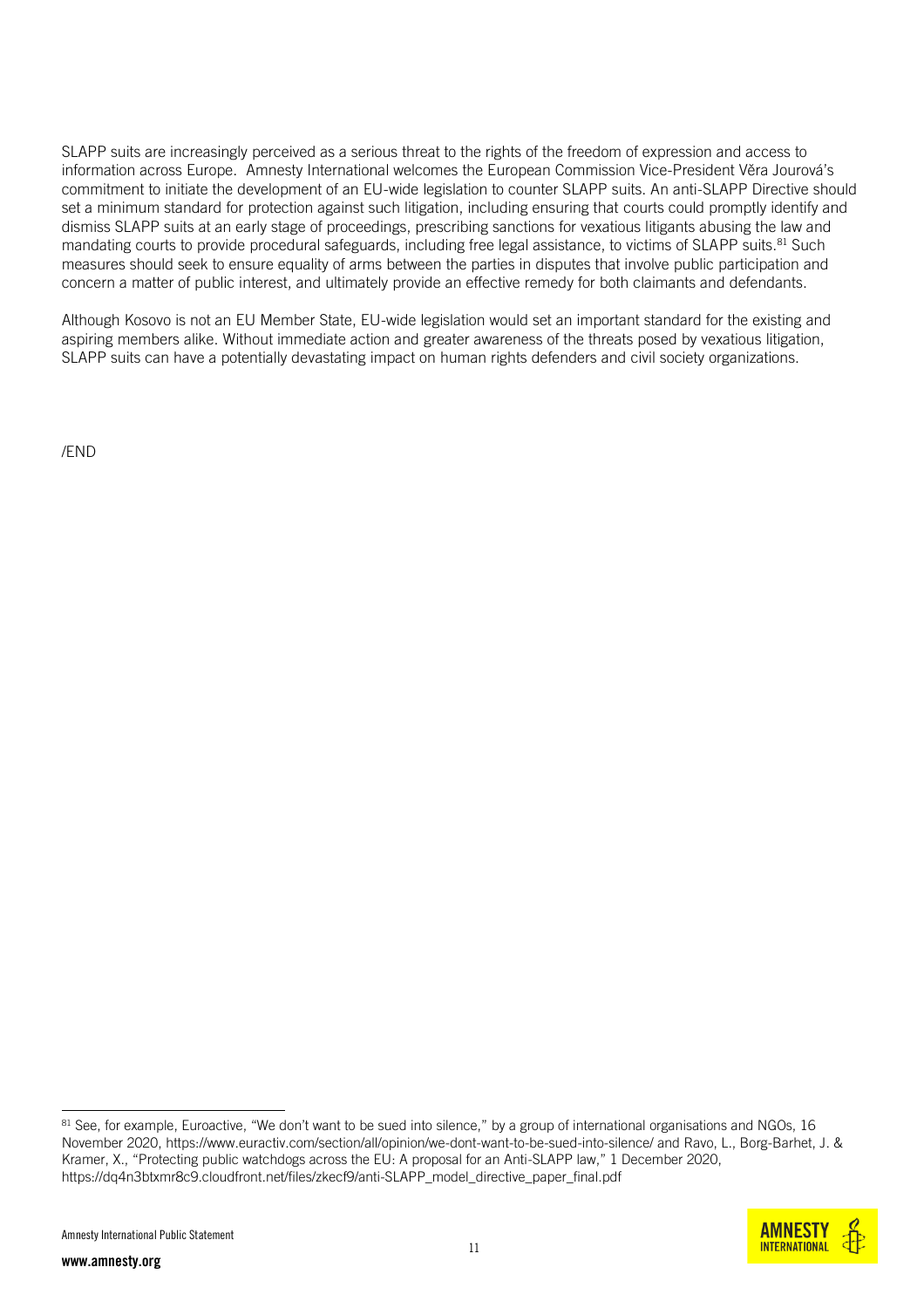#### Annex: Kelkos Energy/Kelag International – response to Amnesty International's Public Statement

Dear Mr Moratti,

This responds to your letter dated 7 June 2021 and the concerns you raise regarding defamation lawsuits initiated by KelKos Energy against Ms Shpreza Loshaj and Mr Gacaferi. We refute the serious accusations that are made against KelKos Energy in this letter.

#### **1. Executive Summary**

At the outset, we wish to stress that KelKos Energy unconditionally respects human rights wherever it operates. KelKos Energy is not opposed to a public debate on policy issues such as the urgent need to reduce carbon emissions, the most suitable forms of alternative energy and the potential destruction of the environments by power plants. Ms Loshaj and Mr Gacaferi are entitled to publicly express their views on hydropower plants, including those operated by KelKos Energy. We respect that they, as other environmental activists, may disagree with our views on green energy and have every right to state their views publicly.

However, KelKos Energy is extremely concerned that Mr Gacaferi and Ms Loshaj have made, and (the latter) continue to make, factual statements that are demonstrably wrong and have a profound impact on our business. To be clear: Our concern is not about opinions, but about untrue factual statements. We have tried to obtain from Ms Loshaj and Mr Gacaferi corrections of their untrue statements. This was to no avail. The pending defamation lawsuits are a defensive measure of last resort to prevent their untrue statements from further damaging our company.

KelKos Energy is part of the Kelag group which is a responsible European operator of hydropower plants since almost 100 years. Kelag Group successfully operates more than 85 hydropower plants in Austria and other European countries. For all its enterprises the long‐term cohabitation with the local communities and with the civil society is of key importance.

As a matter of fact, the Decan River hydropower plant project has been monitored, inspected, and investigated throughout its development according to highest standards that are comparable to those known from Western European countries. There is no evidence of environmental degradation, not a single formal note has been received from the authorities in this regard. KelKos Energy has not committed any violations of law. Every visitor to Decan can examine the real conditions on site, which present a state‐of‐the‐art cascade of emission‐free hydropower plants and an environment that has been rehabilitated to an extent which resembles the pre-construction situation.

Despite this, KelKos Energy faces an ongoing defamation campaign from Ms Loshai that is, in essence, based on factually untrue statements. Ms Loshaj receives support from Vetevendosje, the former biggest opposition party that is now in the government. With this comes, according to the realities in Kosovo, the support of her campaign from certain media and interest groups. In the same vein, Mr Gacaferi has made wrong factual statements that are proven false and have a profound impact on our business.

KelKos Energy is, above all, interested in a fact‐based discussion. Already since last year, KelKos Energy has sought to find ways out of the present escalation and pursued attempts to mediate the present controversy. **We will certainly continue and intensify these efforts**.

In the following, we will respond in detail to the allegations in your letter. We note that some of the allegations in your letter seem to reproduce statements of Ms Loshaj and Mr Gacaferi. We urge you to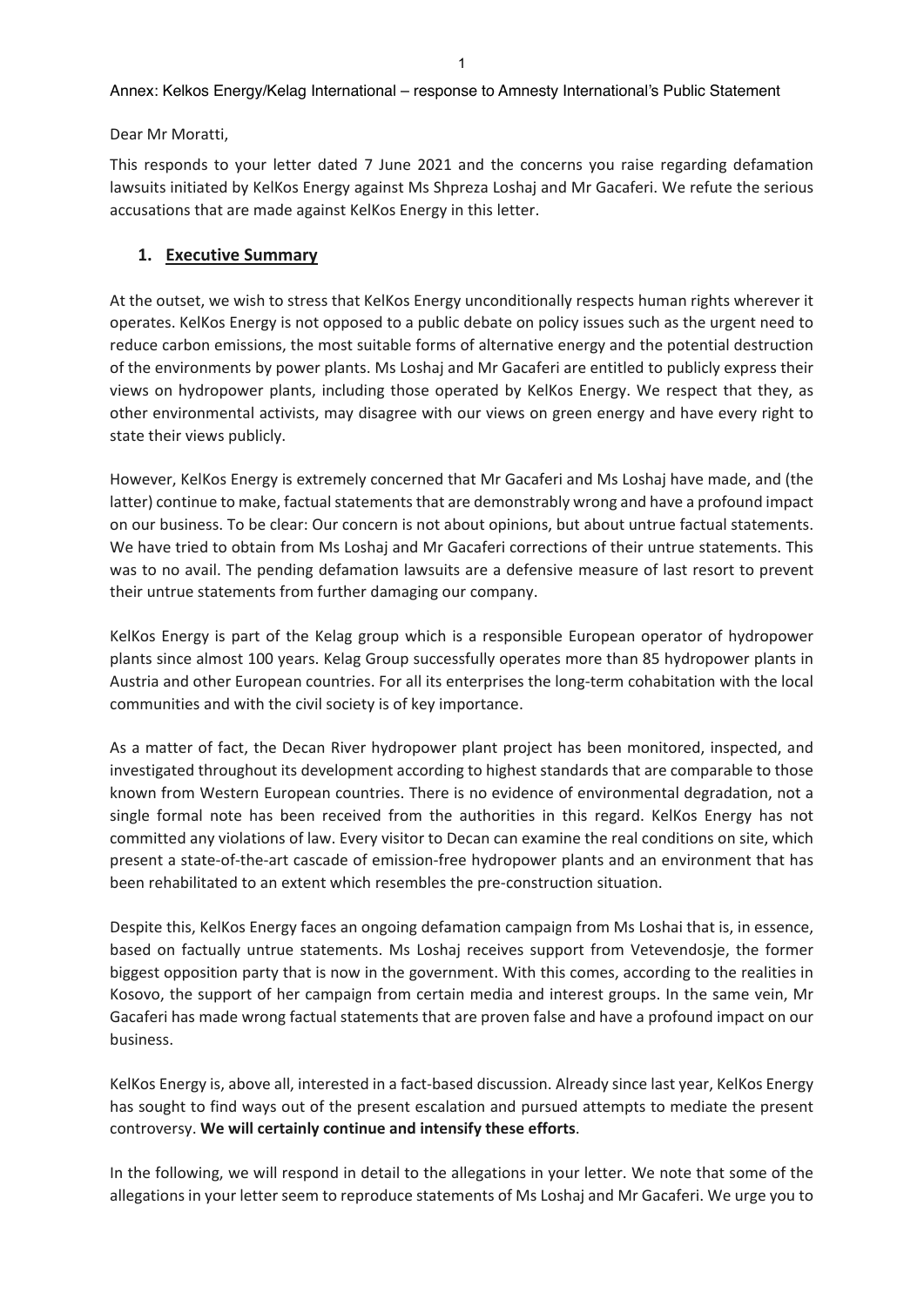make an independent verification of these claims, which willshow that these statements have no basis in the facts.

# **2. Response to the allegations in your letter**

# **2.1 Introductory remarks**

We agree with you that SLAPPs are an undue restriction on the right to freedom of expression. However, the specific cases against Ms Loshaj and Mr Gacaferi are no such suits. They are a response to a campaign against KelKos Energy that is based on untrue or misleading factual statements.

For instance, Ms Loshai presented photos from the construction phase of the Decan hydropower plant that date several years ago but suggests that the photos are showing the present situation. KelKos Energy had no other option than to resort to the courts to protect itself against repeated slanderous claims against our company.

Free speech does not, in our understanding, include the right to make false claims about facts. KelKos Energy must have the right to protect itself against false statements. The recent developments in the United States have underlined that an adequate protection against false claims is essential to maintain ourinstitutions and to enable a meaningful public debate. Thisis especially the case where social media are used to pursue campaigns based on untrue statements.

In the debate about the impact of hydropower plants on the environment, it is essential to realize that this is not a "black and white" debate with a "good" side and a "bad" side. In order to prevent the total collapse of our planet, the drastic reduction of greenhouse emissions is necessary. Hydropower plants are undeniably part of a zero-emission green energy concept for the future. The debate should be about which impact on the environment is acceptable to maintain our standard of living. The one-sided portrayal of KelKos Energy as a company destructing the environment is, in our view, grossly distorting the reality.

This is especially true in a country where many children suffer from lung diseases, caused by severe emissions of the prime electricity producer, the coal power plant of Obiliq, which is located nearby Prishtina, the capital of Kosovo. Tellingly, Ms Loshaj and Mr Gacaferi are not campaigning against this lignite fired powerplant of Obiliq, which operates, to our knowledge, until today without an environmental permit. The reasons for this are apparently not environmental considerations, but political ones.

Some of the key facts of the controversy are:

1. Ms Loshaj has been living since more than 20 yearsin Canada and started her campaign against KelKos Energy from outside of Kosovo in autumn 2018, admitting that she had heard about the "problems" with KelKos Energy only few months before.<sup>1</sup> Apparently, she operates mainly based on hearsay evidence, failing to verify her accusations.

<sup>1</sup> Refer to Attachment 20.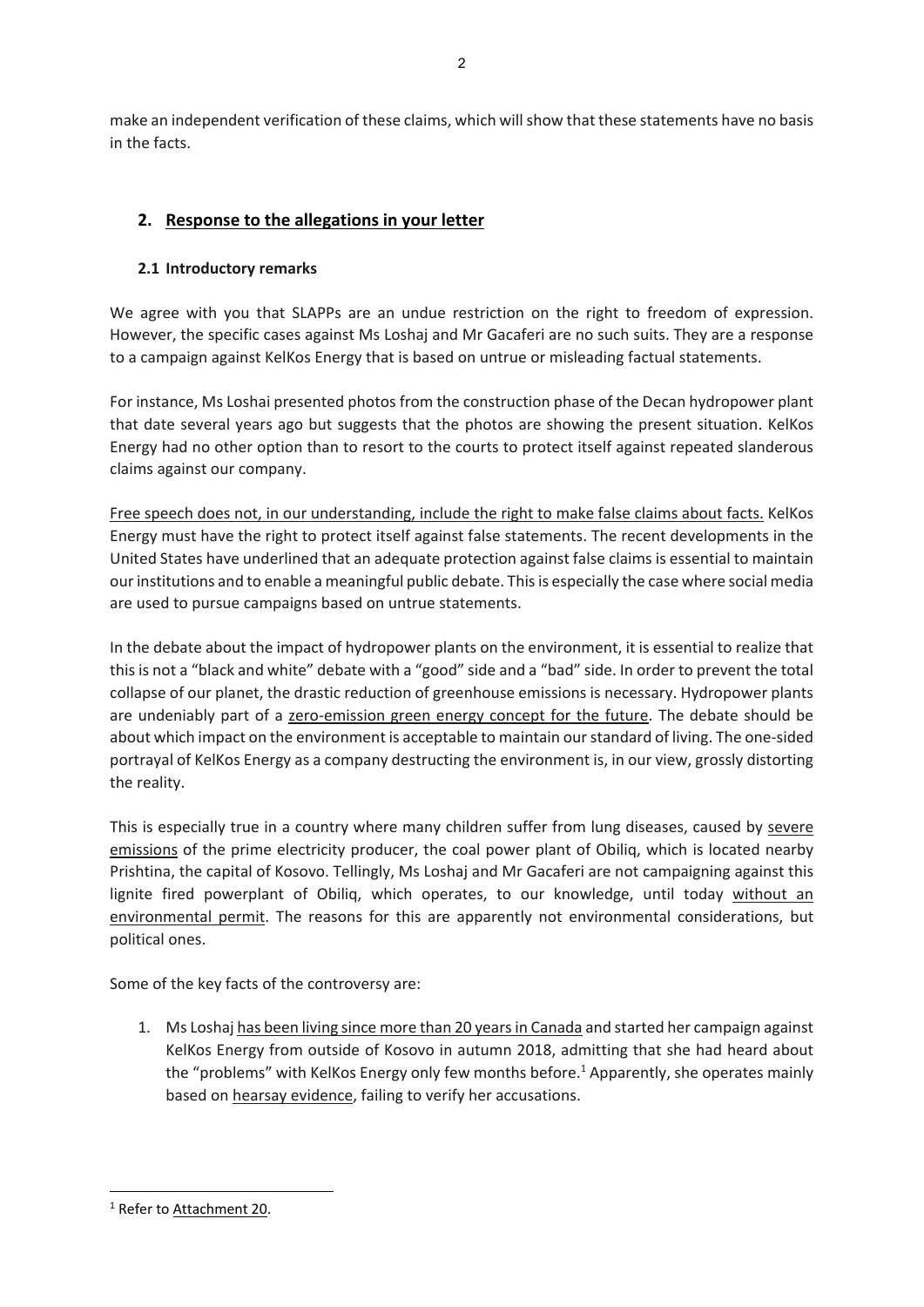- 2. The permission process of KelKos Energy was one of the most transparent and best supervised processes ever executed in Kosovo. Both ERO<sup>2</sup> and MESP<sup>3</sup>, the two authorities which lead the process, have coordinated the process between each other and have controlled every step of the permission and licensing process<sup>4</sup>.
- 3. The organisation of the legal and administrative system of Kosovo is the result of more than 3 years of post‐war governance by the United Nations Mission in Kosovo (UNMIK). Most of the applicable legislation reflects internationally recognized best practice comparable to the European and US‐American legal frameworks. After the handover of competences to local governance, UNMIK and OSCE continued to guide the further implementation of today's legislation of Kosovo and trained administrative officers until the year of independence in 2008.
- 4. Being situated partly in the Special Protective Zone of the Serb-Orthodox Monastery of Decan, the project was reviewed in its initial stage very carefully by the international community, especially the then co-governing ICO<sup>5</sup>. Its head and ICR<sup>6</sup>, Pieter Feith, personally coordinated the supervisory process and involved other institutions such as the UN and OSCE. In a letter to the then Minister of Environment, Mr Dardan Gashi, Mr Feith notified the positive result of a review process that took almost 2 years and gave his approval for the release of the project permits<sup>7</sup>.
- 5. During the 10‐years of project implementation of the Decan hydropower plant cascade, KelKos Energy was confronted with seven ministers from different political parties, three different permanent secretaries and two different construction laws, all deviating substantially from each other. Contrary to what Ms Loshaj claims, there were numerous instances reviewing the process over the years.
- 6. On top of this, Kelkos Energy actively communicated with both MESP and ERO with permission related update requests, requests for site inspections etc.<sup>8</sup>
- 7. Due to the size of the hydropower cascade project of KelKos Energy, the first project of such complexity in Kosovo, the related legal framework was, at the time when the permission process started, not sufficiently elaborate for this type of project. Consequently, the administrative officers in charge worked with exceptional care (and considerate slowness) before they issued a permit. Because of this, the post-construction permission process for the Environmental Permits lasted more than 4 years (despite a legally prescribed period of a maximum of 6 months for the permission process, starting with the date of construction completion). ERO closely monitors this lack of progress and repeatedly criticized MESP for it<sup>9</sup>.
- 8. Ms Loshaj has at no point of her campaign tried to get a comprehensive understanding of the complex legal framework for the different permission stages. Her technical understanding of run-off-river hydropower plant operations deviates largely from reality. She has not, to our

<sup>2</sup> ERO = Energy Regulatory Office of Kosovo

 $3$  MESP = Ministry of Environment and Spatial Planning

<sup>4</sup> Attachment 1: Summarized permission chronology of the Decan River hydropower plant project of KelKos Energy

<sup>5</sup> ICO = International Civilian Office of Kosovo

 $6$  ICR = International Civilian Representative in Kosovo

<sup>7</sup> Attachment 2: Letter of ICR Pieter Feith to the Minister of Environment Dardan Gashi, 15.09. 2011

<sup>8</sup> Attachment 3: Letter of KelKos Energy to ERO with permission process and deadline updates of MESP excerpt, 27.06.2019.

<sup>&</sup>lt;sup>9</sup> Attachment 4: E-Mails of ERO investigating the permission progress of KelKos Energy with MESP, 02/20.10. 2017 and 07.12. 2018.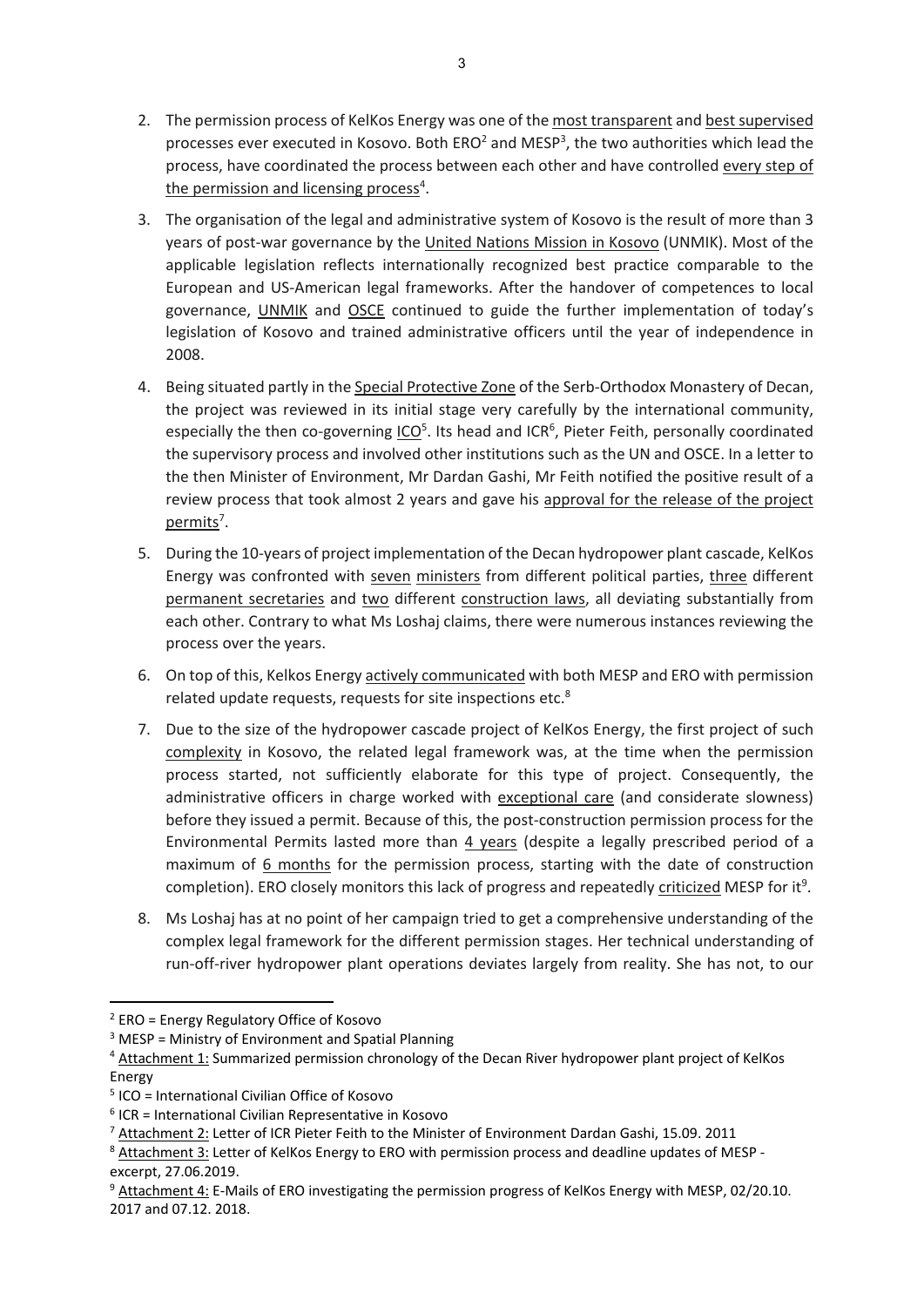knowledge, tried to communicate directly with the authorities in charge, i.e. MESP and ERO. Apparently as a result of this, she published continuously false analyses.

- 9. In order to overcome the potential transparency deficit, which Ms Loshaj continuously criticized, KelKos Energy decided a few months ago to publish voluntarily Gigabytes of permission documentation and expert studies of the whole project. The material was handed over to MESP and from there freely distributed to NGOs, media and stakeholders.<sup>10</sup>
- 10. In this context, MESP offered to Ms Loshaj to discuss her allegations in a mediated talk with KelKos Energy, based on the now publicly available facts. To everybody's surprize, Ms Loshaj refused this invitation and continued her defamatory campaign. $11$

# **2.2 "KelKos obtained operating licenses without securing the Environmental Permit"**

This statement of Ms Loshaj is a typical example for her lack of understanding of the legal framework and her refusal to discuss her questions with the authorities in charge, in this case ERO and MESP.

As a matter of fact, the hydropower plants of KelKos Energy were never operating without an authorization from ERO, who is the final instance for any such permission.

Both ERO and MESP have repeatedly explained upon public request the logic behind this sequence of authorizations<sup>12</sup>. For the whole Decan River hydropower plant project, the Environmental Consent was given on 2 March 2012<sup>13</sup>. This Environmental Consent is considered by law as the overall environmental framework permission<sup>14</sup>.

Only for large scale hydropower plant projects(>10 MW, as applicable for the Decan project), a second post-construction permission process with an amended Water Use Permit and an updated Environmental Permit is obligatory. The latter permit covers framework aspects such as postconstruction environmental conditions, rehabilitation etc., which are independent from the operational approval of the hydropower plant. Therefore, ERO considers the given Environmental Consent as sufficient formal basis in the case of KelKos Energy for the commencement of the test production phase.

KelKos Energy started test operations with the two hydropower plant stages of Decan and Belaje in April 2016, as foreseen by the Law on Energy and based on Power Purchase Agreements which were authorized by ERO.<sup>15</sup> This test operation phase lasted until 2019, mainly in order to harmonize operational, technical and seasonal aspects of the cascade operation with the later completed stage Lumbardhi II and the existing stage Lumbardhi I, but also due to permission delays, which were in the responsibility of MESP.

<sup>12</sup> Attachment 7: Email of ERO to daily Austrian newspaper "Der Standard" (extracts), June 2020

<sup>&</sup>lt;sup>10</sup> Attachment 5: E-Mail of Kelkos Energy to MESP with public project data download link, 05.02. 2021.

<sup>&</sup>lt;sup>11</sup> Attachment 6: Facebook post of Ms Loshaj, where she refuses communication with MESP and KelKos Energy, 10.02. 2021

<sup>&</sup>lt;sup>13</sup> Refer to Attachment 1.

<sup>&</sup>lt;sup>14</sup> Note: For hydropower plants with less than 5 MW installed capacity, a post-construction Environmental Permit is not obligatory. They commence with electricity production within the framework of the pre‐

construction Environmental Consent as soon as the facility inspection by MESP is successfully completed. <sup>15</sup> Attachment 8: Power Purchase Agreement between KelKos Energy and KESCO, exemplified with EGU Decan and authorized by ERO, 01.04.2016.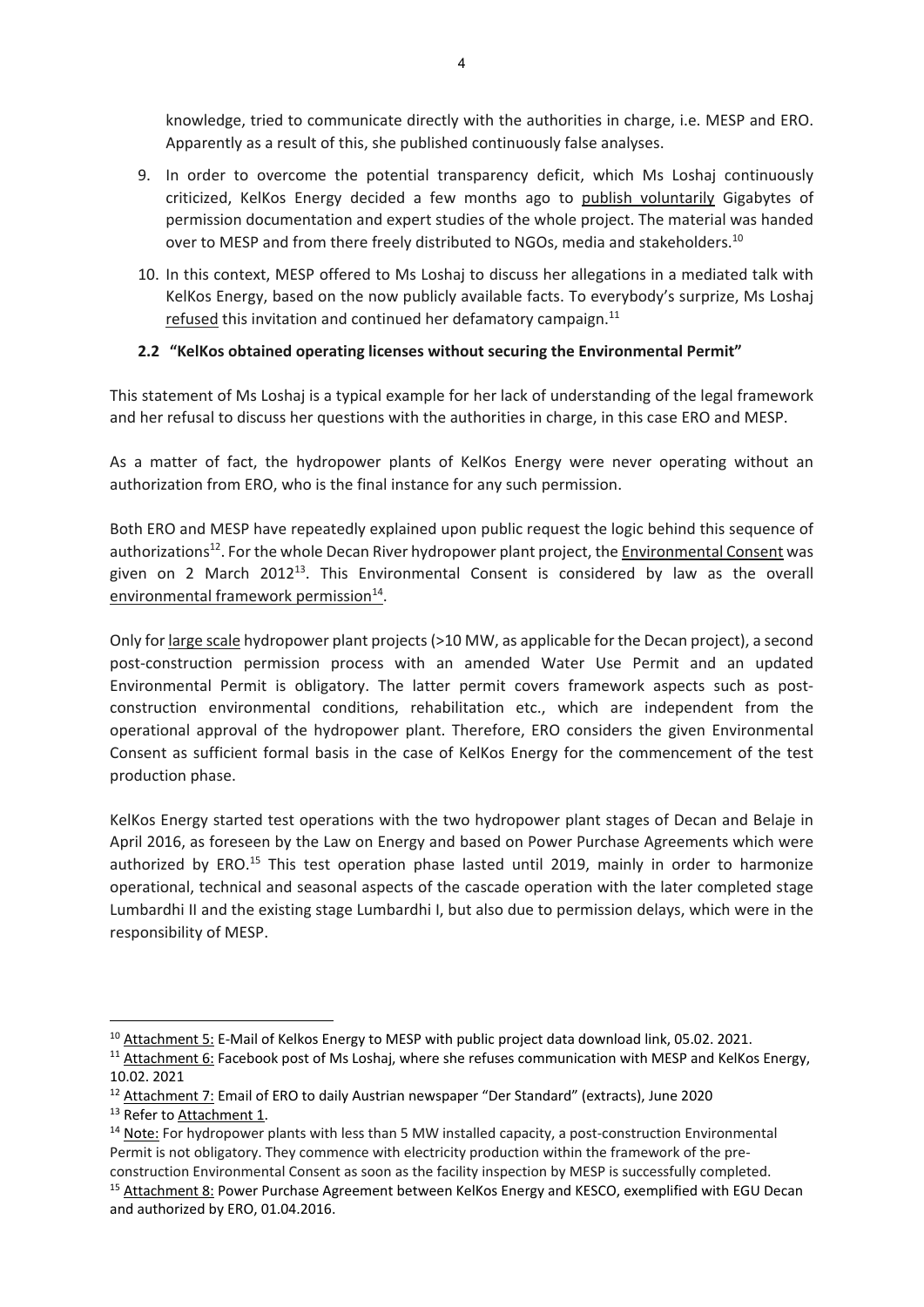Your reference to the ERO annual report 2019 (your footnote 5) is a misinterpretation. It was ERO who monitored the KelKos Energy test phase closely from the first day of test operations, both through repeated update requests from KelKos Energy as well as through unannounced site visits by members of the Board of ERO. In parallel ERO monitored the permission progress of MESP closely and repeatedly requested the Ministry to speed up the procedures and issue the outstanding permissions, as MESP departments continuously violated the deadlines for permissions, which are prescribed by the legal framework.16 The ERO notice is thus to be read as critical observation towards MESP.

The commencement and continuation of the KelKos Energy test operation were always subject to the decision of ERO. Not a single minute of electricity production by KelKos Energy was performed without the explicit approval of ERO.

The statement that commercial operations since 2016 were not in line with the respective authorities and/or legal framework, is therefore not correct.

# **2.3 "In practise, authorities have often issued permits without securing the necessary environmental impact assessments of without consultation with local communities"**

You mention in the context of this statement that the laws on environmental protection and licensing of electricity production provide for a rigorous and transparent process. This is correct and KelKos Energy has complied with the legally required procedures point by point and without exemption.

The Environmental Impact Assessment Study of KelKos Energy for the Decan River hydropower project (which KOSID/Pishtaret only few months ago falsely considered to be still missing), $^{17}$  was in fact delivered to MESP on 21 March 2011.<sup>18</sup>

A public discussion, as prescribed by the law, was held on 14 July 2011 in Decan with active participation of residents. This information was orderly announced in local newspapers<sup>19</sup>. Ms Loshai did not participate in this discussion.

The permission authority for a large‐scale project like the one of Kelkos Energy is exclusively allocated to MESP and ERO. The local municipality, which might be interested in some kind of "deal" with the operator, has no influence whatsoever on it.

The 2021 report of the Ombudsperson, which your letter quotes, apparently refers to other hydropower plant projects of smaller scale (less than 10 MW of installed capacity), where the permission authority is in the hands of the local municipality.

Just recently, the new Minister of Environment, Liburn Aliu, made an unannounced visit of several such small‐scale hydropower plants under municipal supervision and detected relevant environmental violations. He announced that legal investigationsinto these casesshall be started. Minister Aliu, when

<sup>&</sup>lt;sup>16</sup> Attachment 9: Law nr. 05/L-031 on General Administrative Procedures, 21.06.2016

<sup>17</sup> KOSID = Kosovo Civil Society Consortium for Sustainable Development (NGO, affiliated with Haki Abazi, VV) – Facebook post, reposted by Ms. Loshaj, listing false accusations about legal violations of KelKos Energy, e.g. a missing Environmental Impact Assessment, 22.09.2020

<sup>&</sup>lt;sup>18</sup> Attachment 10: Environmental Impact Assessment Report for the Decan River hydropower plant cascade of KelKos Energy, 23.03. 2011.

 $19$  Attachment 11: Documentation of the legally prescribed public participation of KelKos Energy between 2010 and 2019, presented to the Parliamentary Commission on hydropower plants, 2020.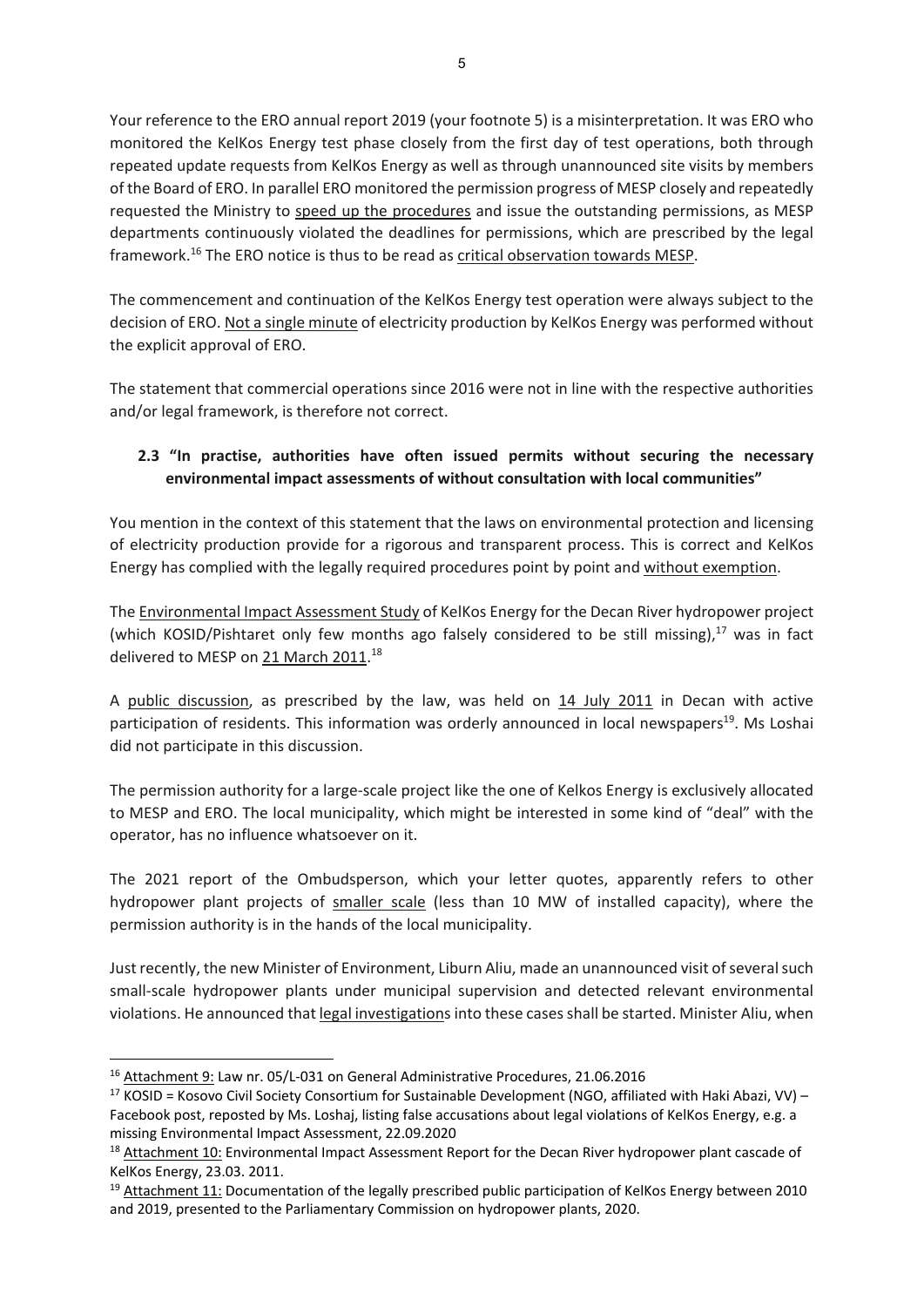questioned by media, did not mention in this context KelKos Energy but gave a general answer regarding the permission process.<sup>20</sup> He is well acquainted with our operations since several years and was on site repeatedly, then as member of the Kosovo parliament.

The recommendations of the Ombudsperson (your footnotes 11, 12, 13) refer to the general complexity of the applicable legal framework, which was also extremely burdensome for KelKos Energy, as our project was the first practical test case for this legal framework $^{21}$ .

In order to address the criticism of a lack of transparency, KelKos Energy has distributed gigabytes of data about its permission documentation and expert studies to media and NGOs.

# **2.4 "Ms Loshaj accuses KelKos of causing severe water shortages in the villages in the region"**

This accusation of Ms Loshaj is technically impossible and another example of her manipulative misinformation.

- 1. The hydropower plants at issue are run‐of‐river hydropower plants. A run‐of‐river hydropower plant does not store or "swallow" water. There is no sizeable storage reservoir. The average period water is used by the hydropower plant between the intake and the tailrace channel, located downriver of the powerhouse, i.e. where water re‐exits into the river, is around 30‐40 minutes.
- 2. 100% of the water that has entered the hydropower plant system, also exits the system. Every competent engineer will confirm this statement.
- 3. As described in chapter 5, KelKos Energy has reconstructed and upgraded the complete drinking water supply system of Decan and nearby villages, which before our reconstruction showed major deficits (lack of catchment installations, use of asbestos components deriving from the 1960ies, etc.). This had nothing to do with the Decan River project, but with the inadequacy of the prior water supply and the lack of as-built documentation. The new system functions flawlessly since 2015 and is operated by the local water management company Hidrodrini. Tests show that the amount of available drinking water per minute has increased substantially for both Decan city and the nearby villages.<sup>22</sup>
- 4. KelKos Energy respects precisely the legal framework for the minimal ecological flow<sup>23</sup>. Since August 2018, several automated monitoring stations operate along the Decan River HPP cascade. Additional ones will be installed voluntarily by KelKos Energy this year to increase transparency. The data is presented to MESP as the responsible authority. KelKos Energy isthe only hydropower generator in Kosovo who operates such a 24/7 data collection system.
- 5. During summer months, when the water level in the river is generally low, KelKos Energy has decided to extract only marginal amounts of available water above the ecological water flow level but regularly shuts down operations during daylight in order to preserve the full water flow capacity for the local residences for leisure activities. During this low water period, energy

<sup>&</sup>lt;sup>20</sup> Attachment 12: Interview of Minister Aliu for RTK television about impressions from site visits to small hydropower plant locations, other than KelKos Energy, 22.04. 2021.

 $21$  Note: The problems may be exemplified with one out of many practical issues. In the context of the construction permit, which legal basis was apparently designed for structural engineering, the technical acceptance for the elevator system had to be provided. No such system exists with hydropower plants.

<sup>&</sup>lt;sup>22</sup> Attachment 13: Hidrodrini test report of the new DN.315 drinking water pipeline of Decan, 28.05. 2015.  $23$  Attachment 14: Residual water flow calculation – legal framework and implementation of the ecological water flow rules, 2018.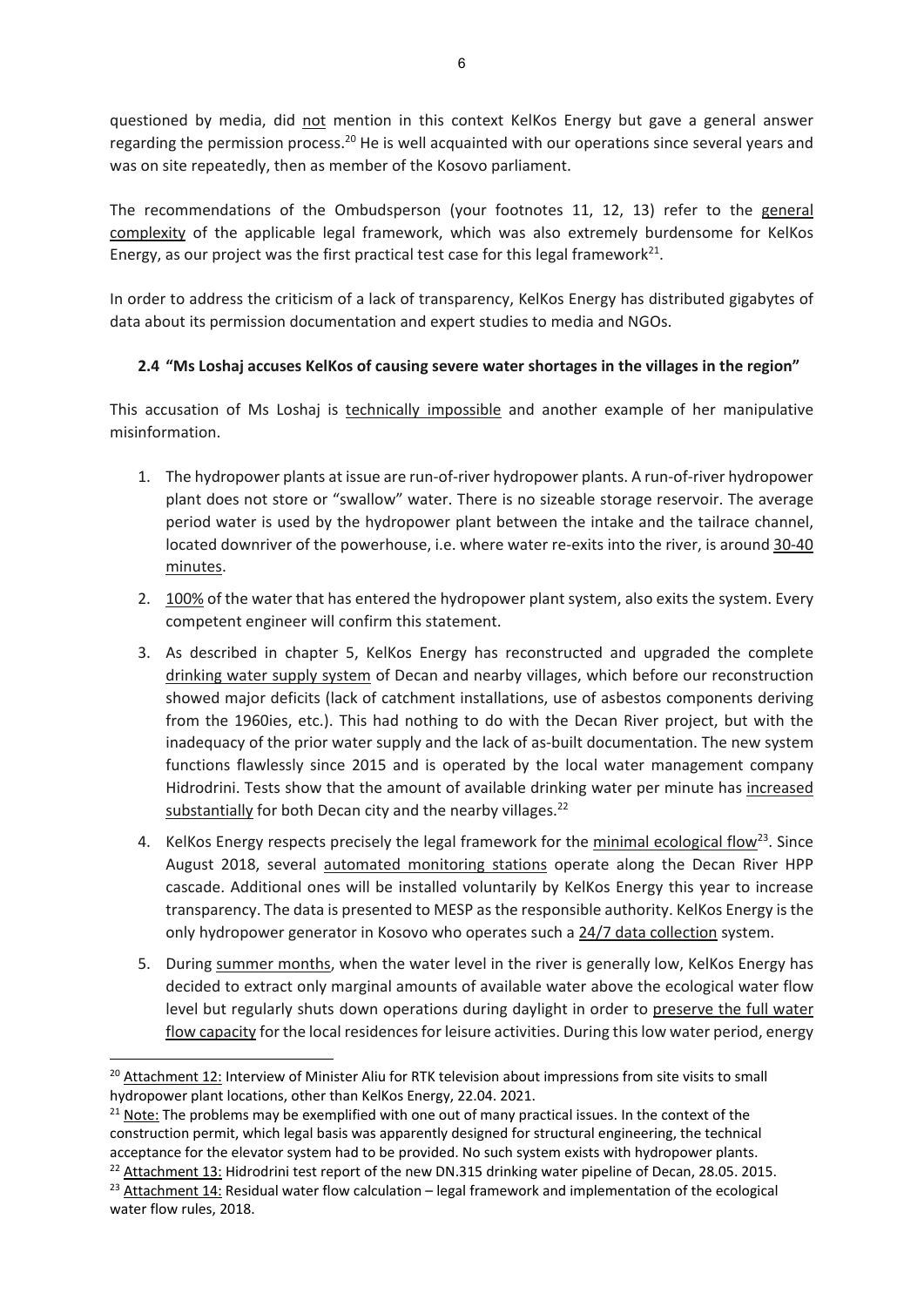production is either restricted to night hours (23-4) or is suspended completely. KelKos Energy considers this as a voluntary contribution to a harmonized partnership with the Decan community.

# **2.5 "Ms Loshaj and KEPA24 report a significant negative impact on the ecology of Lumbardhi river"**

The quoted negative impacts on the ecology of Lumbardhi River have not been documented or proven in a single case. Instead, the opposite is true.

- 1. When KelKos Energy started construction works at Decan River, the river and its banks were regularly used for illegal waste disposal. Repeatedly, illegally dumped municipal waste had to be collected and orderly disposed of by KelKos Energy during the construction works. Numerous parts of wrecked cars, which were buried in the banks of the riverbed, leaking oil and other (e.g. battery-) substances into the water, were secured and removed by KelKos Energy.
- 2. KelKos Energy constructed voluntarily fish stairs at its intakes, which ensure a continuous uninhibited movement of fishes between the stages, which are not even prescribed by the applicable legal framework.25
- 3. The new natural reservoirs, which accrued asside effect of the Tyrolean weir intake structures, provide the ideal habitat for the fauna and flora beyond the potential of a free-flow river.
- 4. KelKos Energy has revegetated tens of thousands of square meters of riverbanks and constructed flood barriers at critical locations of the river, where before bridges were often destroyed and the nearby road was regularly damaged during flood events.

The "findings" of the KEPA report (your footnote 8) do not correlate with the factual situation on site and bare any evidence. Not a single place with the stated "degradation" can be found on site. A report of the Environmental Crime Police unit, which made a site visit in October 2018, and which is quoted in the 2021 report of the Ombudsperson, confirms that "no degradation can be found"<sup>26</sup>.

# **2.6 "KEPA reports that the riverbed has been so degraded due to operations of the hydropower plants that the humidity, provided by the river, is decimated"**

During the operational phase, hydropower plants per se do not affect the geotechnical conditions of a riverbed at all. This is world-wide technical status and has been confirmed during numerous inspection visits of MESP. The related statement of KEPA neither correlates with the factual situation on site, nor with the universally recognized state-of-the-art assessment by experts in this field. Tens of thousands of hydropower plants all over Europe prove this every day.

Had the KEPA reports been based on facts, which they do not, the degradation findings of KEPA would have been an obligatory condition for rehabilitation, ordered by the Environmental Department of MESP to KelKos Energy in the context of further inspections and a precondition for the final issuing of the Environmental Permits. This was visibly not the case.

 $24$  KEPA = Kosovo Environmental Protection Agency

<sup>&</sup>lt;sup>25</sup> Attachment 15: Fish stairs, voluntarily constructed by KelKos Energy along the whole hydropower plant cascade and exemplified with photos of Intake Lumbardhi II and Intake Decan.

<sup>&</sup>lt;sup>26</sup> Attachment 16: Report with Recommendations of the Ombudsperson Institution, 3 February 2021, point 6.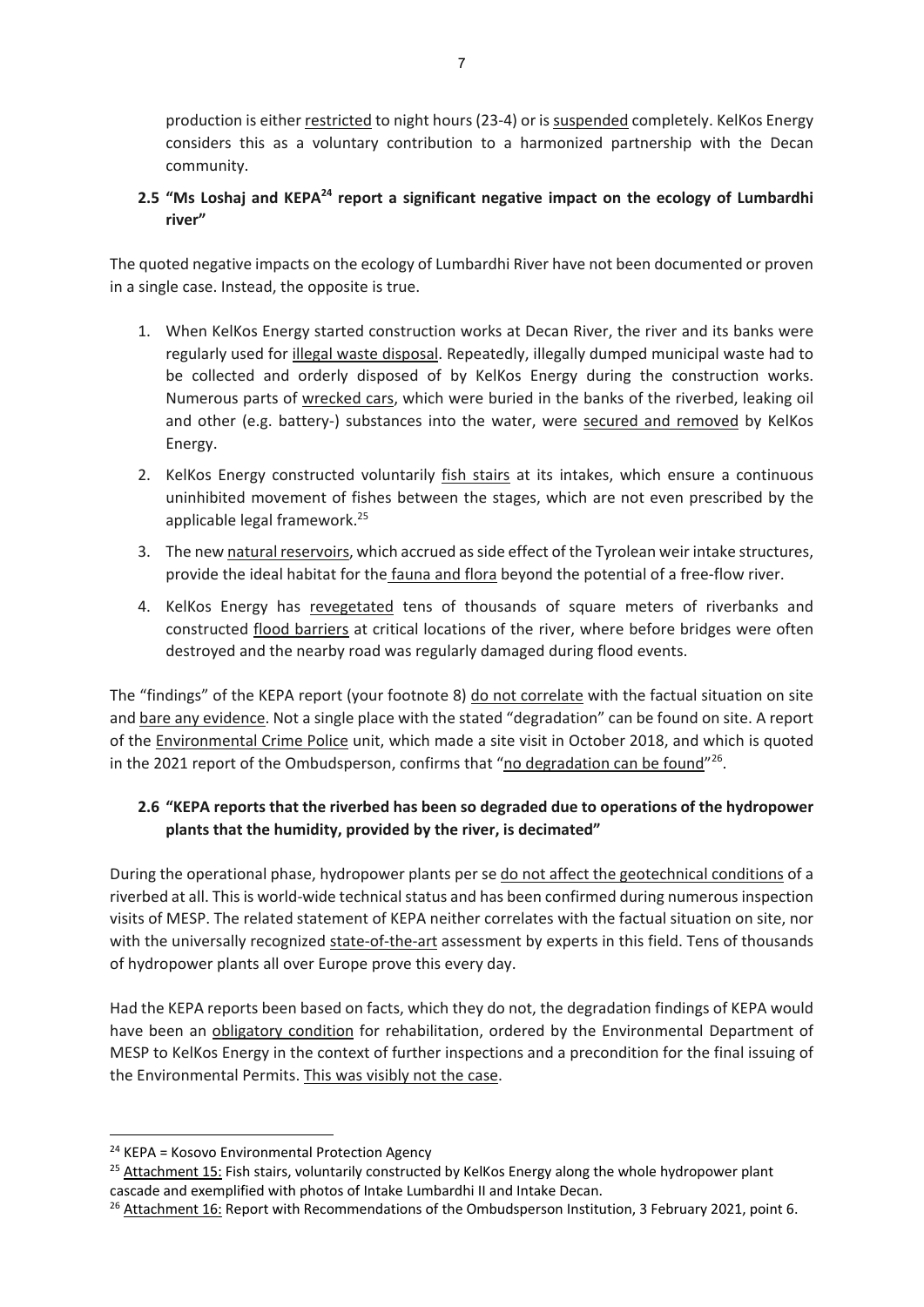The Deputy Director of KEPA, Ali Sefaj, must be considered as biased in relation to KelKos Energy. He has repeatedly reposted defamatory statements of Ms Loshaj in private Facebook postings without any objective verification.

Only a few weeks ago Mr Sefai has made, as a member of the MESP Minister's working group on hydropower plants during a site‐visit at the KelKos Energy operations, a number of clearly unobjective statements. These statements were, among others, witnessed by members of the working group<sup>27</sup>.

Such biased and offensive language, paired with the apparent intention to disregard the facts, disqualifies Mr Sefai's statements. KelKos Energy has complained about this to Minister Aliu.<sup>28</sup>

# **2.7 Quotes from the Report of the Ombudsperson Institution of 2021**

It must be underlined that the Ombudsperson Report does not state in any part, neither directly nor indirectly, that KelKos Energy has harmed the environment or has been involved in any activity that can be considered as against the law.

Furthermore, this report in its point six (6) clearly states that *"On 24 October 2018, the Ombudsperson received a response from the Environmental Crime Unit of the Kosovo Police, through which it was announced that they have held meetings with the MESP Inspectorate, the Inspectorate of the Municipality of Deçan, the Independent Commission for Mines and Minerals (ICMM), with various citizens and activistsfrom the municipality of Deçan, as well as with the owners of the company 'KelKos Energy'."*

According to the Kosovo Police*, "[…] after the visit to the scene in the Deçan Mountains, to the place* called "Zalli i Rupës" as well as to the four hydropower plants "Lumbardhi", then to the "Lumbardhi II", *"Bellaja" and "Deçani", it was not noticed that there are degradations of the environment, […] In that* location it is true that sand was taken / exploited due to the increase of water volume, but there was a project to build a dam there and for this project and for the whole project, the company 'KelKos Energy' *has environmental approvals, building permit as well as water permit."*

According to the Police, "*[…] from the findings and the collection of information in the field, no evidence has been found that any criminal offense related to environmental degradation has been committed."* However, they are *"continuously conducting other investigative actions* [not involving KelKos Energy] *in the"Bjeshkët e Nemuna" with special focus on the Municipality of Deçan."*

"I came here to see the beautiful nature, damaged by you".

<sup>&</sup>lt;sup>27</sup>Note: Witnessed statements of Mr. Sefaj towards representatives of KelKos Energy:

<sup>&</sup>quot;You can explain to us, but it's not necessary, we are not interested to listen to your explanations".

<sup>&</sup>quot;I would never meet you, but you came here so I am talking to you, in other case I would not talk to you".

<sup>&</sup>quot;You destroyed the biodiversity of the river" (when requested to show concrete examples, he answered "I am a lawyer, no engineer").

<sup>&</sup>quot;These people who signed your permits need to get educated from primary school".

<sup>&</sup>quot;You will see at the end we will stop you to use the water, starting from up from Lumbardhi 2".

<sup>&</sup>quot;You will see when we close your hydropower plants. The water will not go in your turbines anymore, after we finish the report".

<sup>&</sup>lt;sup>28</sup> Attachment 17: E-Mail of KelKos Energy to Minister Aliu, complaining about the incident with Mr. Sefaj, 04.06.21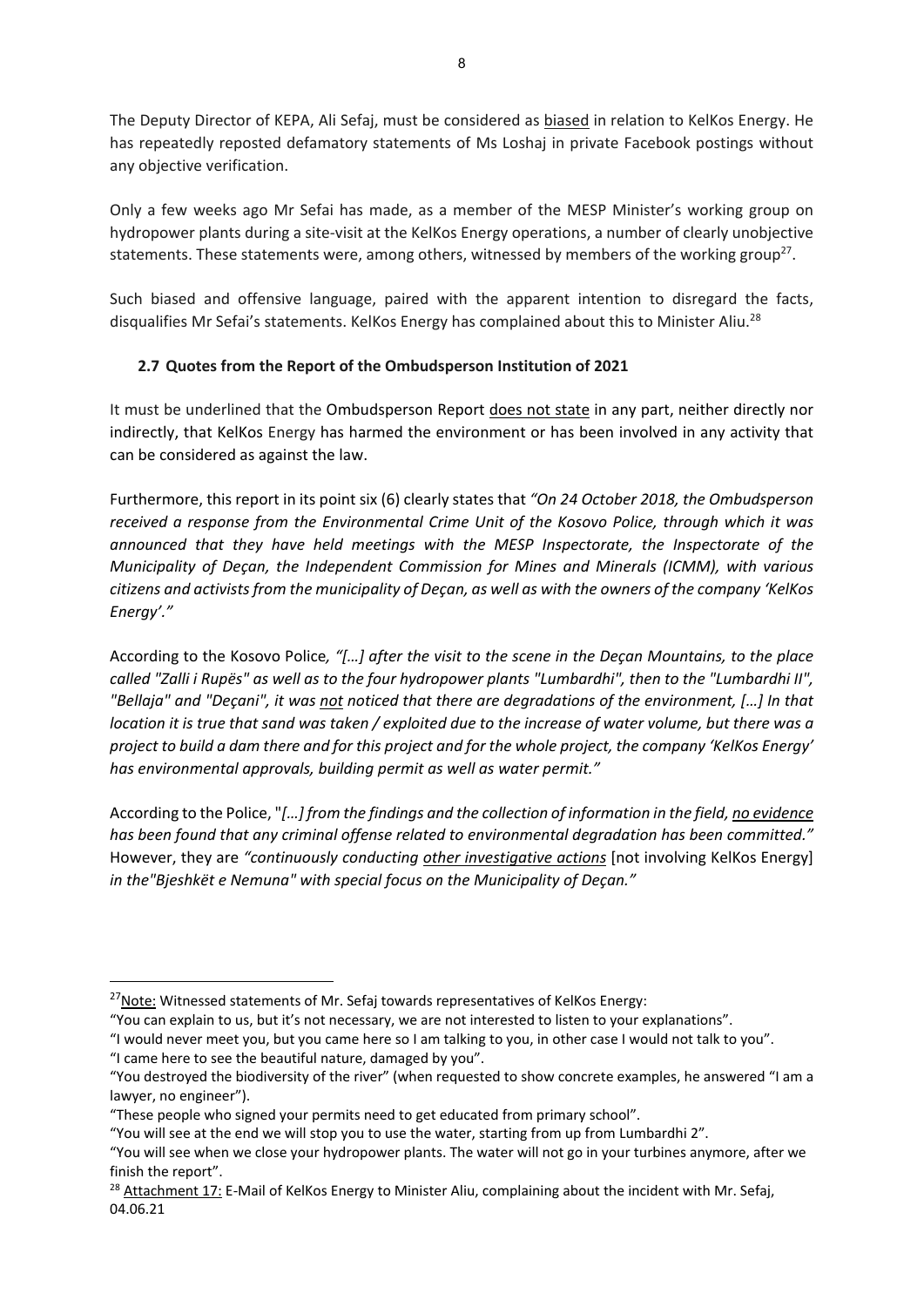The further conclusions of the Ombudsperson regarding "shortcomings" and "uncertainties" may have a factual basis concerning other small hydropower plant projects in Kosovo, which KelKos Energy is not affiliated with.

We fully agree with the statement of the Ombudsperson regarding "communities rights to access the information, public participation in decision making and access to justice". KelKos Energy considers it has contributed to this policy with the aforementioned transparency initiative regarding all permissions and the expert assessment data<sup>29</sup>.

However, turning such voluntary actions into a formal obligation requires an amendment of the legal framework in force. It is neither in the capacity of KelKos Energy to introduce such an amendment, nor can this argument be used to question the permission process under the applicable legal framework, where all legal conditions have been fulfilled.

# **2.8 Parliamentary Commission on hydropower plants**

The parliamentary commission on hydropower plants (your footnote 14) performed for several months an in‐depth investigation into the permission process of KelKos Energy and conducted dozens of interrogative hearings with ministers and leading officers of MESP and ERO. Even selected NGOs were heard, as you mention in your letter.

However, KelKos Energy as the investor and operator of the project was never heard. We consider this contrary to basic due process requirements.

In any event, during months of investigations and interrogations not a single irregularity of the permission process regarding KelKos Energy was detected.

The parliamentary commission could not conclude its final report due to the early dissolution of the Kosovo Parliament before the February 2021 general elections. We are convinced that such a report would not have put into question the regularity of the permission process regarding KelKos Energy. It can be safely assumed that only the slightest indication of such a finding would have found its way to the media through some members of the commission.

It is definitely incorrect that the government "under pressure speeded up the issuing of permits" for KelKos Energy. The opposite is true. It took the MESP administration – up to now, and an end is not yet in sight – almost 4 years for the formal completion of the environmental permits monitoring alone, which by law is scheduled for a period of max. 6 months. A lack of on-site evidence cannot be an excuse, as even the completion of the year-long rehabilitation has been officially confirmed by MESP inspectors already back in the year 2020.30

The parliamentary commission apparently had the informal political objective to detect violations of laws committed by KelKos Energy and MESP/ERO during the permission process. This attempt failed completely; not even procedural deficits could be identified. The new government, who had the

<sup>&</sup>lt;sup>29</sup> Refer to Attachment 5.

<sup>&</sup>lt;sup>30</sup> Attachment 18: Letter from the Commission for Environmental Permit to KelKos Energy, confirming that only the Water Use Permit is missing anymore for the issuing of the Environmental Permit, and indicating with this that the rehabilitation obligation (another important precondition) is considered as fulfilled by MESP, 12.10. 2020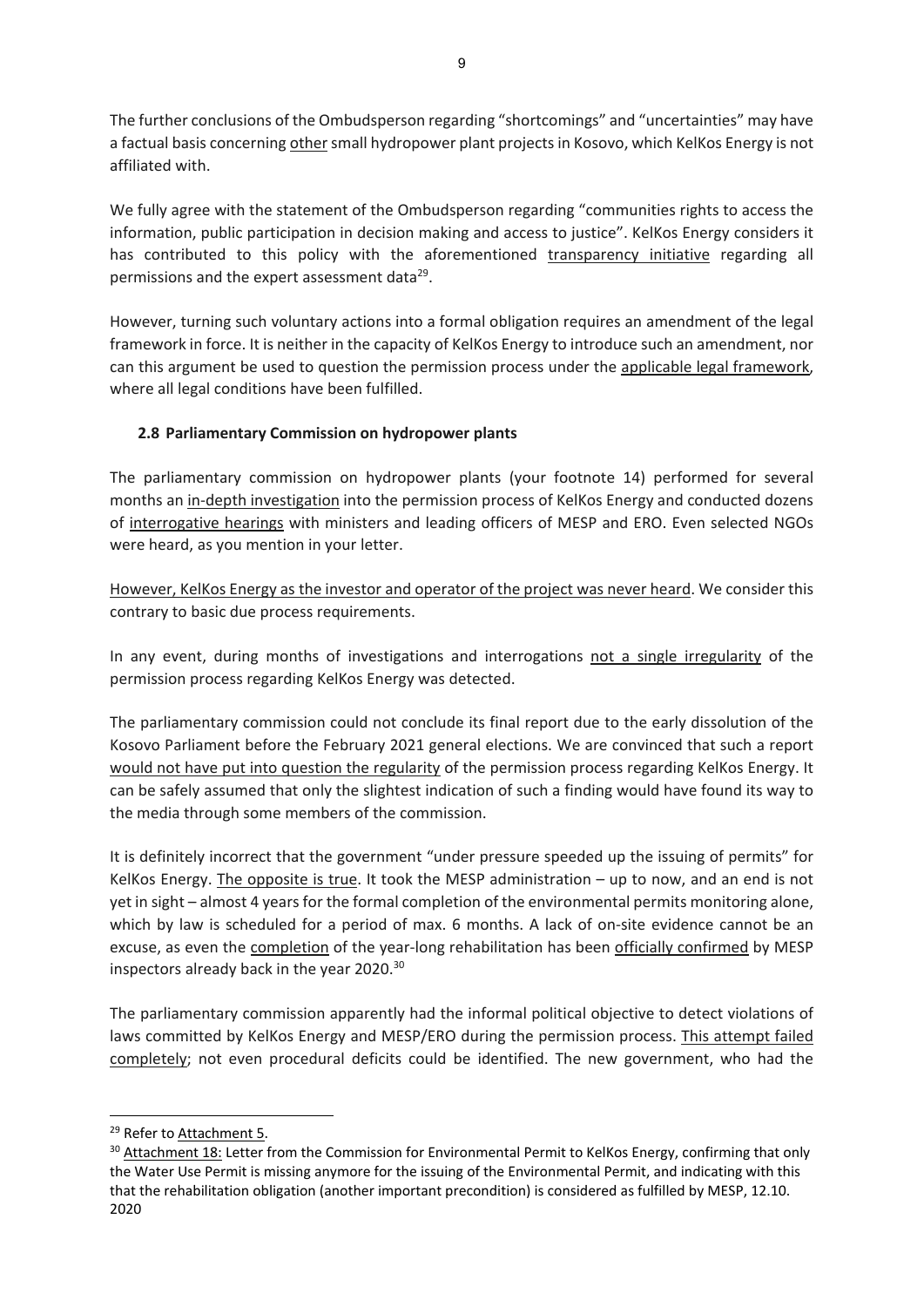opportunity to re‐activate this commission and to draw up the final report, up to now did not set any related initiative.

# **2.9 "Concerns about lax procedures [grew] in April 2021"**

We do not share this interpretation of the events.

As a matter of fact, because of the general elections held on 14 February 2021, the former opposition party Vetevendosje, who was one of the driving forces behind the long-term campaign against KelKos Energy, gained enough votes to form a government without having to form a coalition.

While the factual evidence on site in favour of KelKos Energy had not changed during the winter months of 2021, the new government continued to agitate against the KelKos Energy project, respectively the responsible administrative officers.

Unsurprisingly, political forces within Vetevendosje immediately started to unload pressure against a key officer of MESP, Mr Gani Berisha, who had conducted an orderly water permission process and who had not given in to numerous threats to boycott the permission procedures of KelKos Energy<sup>31</sup>. Eventually, a disciplinary sanction was imposed on Mr Berisha.

In our opinion, this disciplinary decision against Mr Berisha is unfounded and a clearsign of a politically motivated intervention, but certainly not a sign of "growing concerns" – this term reflects rather the wording of Ms Loshaj, lacking any evidence.

In actual fact, the KelKos Energy hydropower plants are state‐of‐the‐art and represent European best practice in hydropower plants. Among members of the working group on hydropower plants of MESP it was informally considered during their recent site visit to recommend taking the intake design of KelKos Energy hydropower plants as model for future hydropower plants projects in Kosovo.

# **2.10 Decision of the Appeal Court in favour of ERO, MESP and KelKos Energy**

On 26 April 2021, the Appeal Court decided against a request of a local claimant associated with Vetevendosje for the suspension of certain permits and licenses issued to KelKos Energy<sup>32</sup>. The court's reasoning speaks for itself:

*"[The] claimants did not offer any proves that the operation of the hydropower plants [of KelKos* Energy] would in any way be in contrary to the public interest; or that it would bring any damages, *directly or indirectly, to the inhabitants; and Kelkos Energy possesses all the necessary documents, decision, permits and licenses".* Ms Loshaj has been part of these rejected claims.

# **2.11 Concluding remarks**

The following conclusions may be drawn from the above:

 $\triangleright$  The parliamentary commission found no irregularities, despite intensive interrogations.

<sup>&</sup>lt;sup>31</sup> Note: Even Minister Aliu, whom we consider as a serious and considerate politician, seems to have indicated privately that he had strong pressure from inside his party to introduce disciplinary measures against Mr Berisha. The fact that Mr Berisha is accused of actions, which reach back to 2017 and which were never considered as professional violation during the past four years, speaks for itself.

<sup>&</sup>lt;sup>32</sup> Attachment 19: Decision of the Appeal Court, 26.04.2021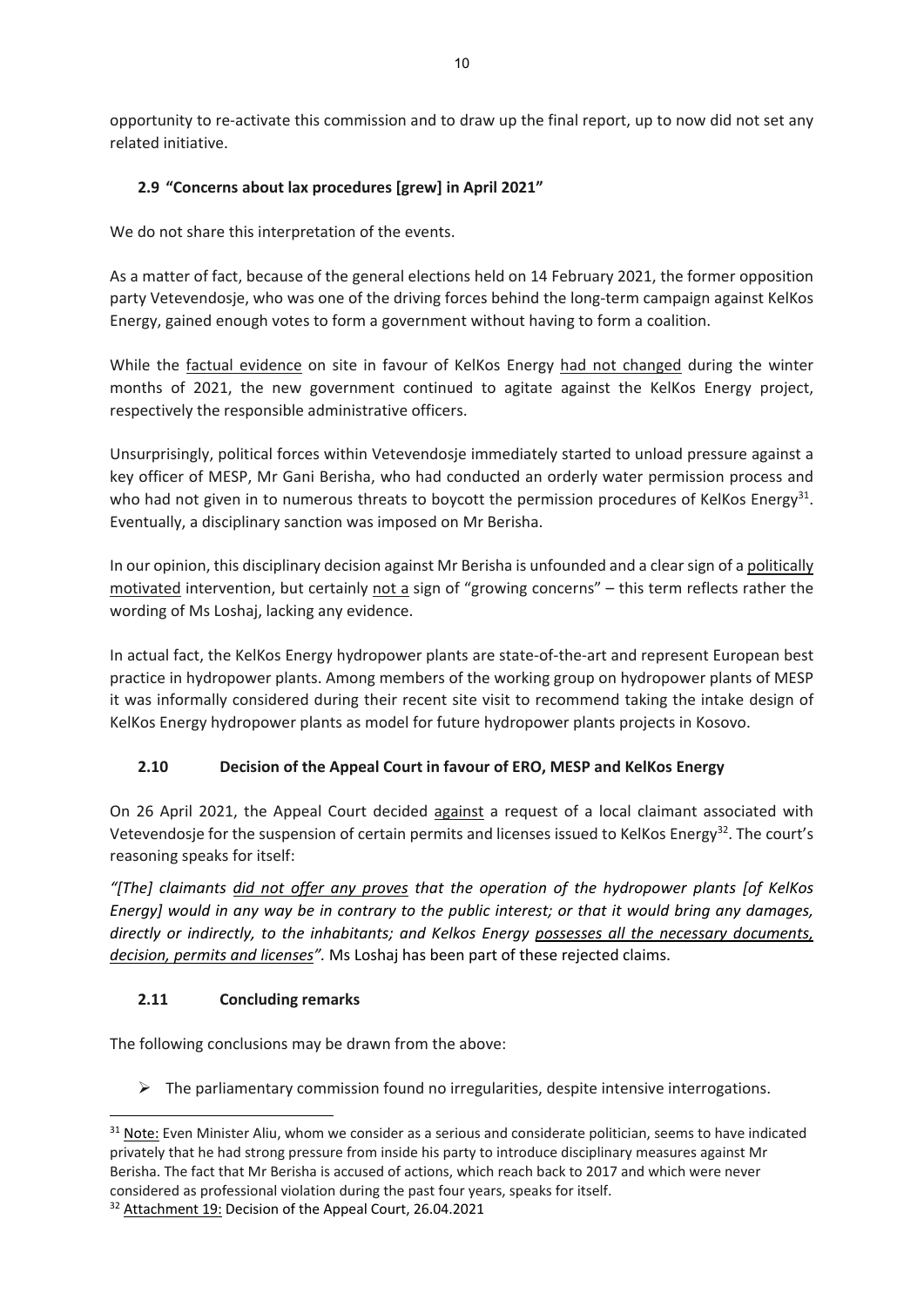$\triangleright$  Even the new government under Vetevendosje leadership set no initiative until now to extend the parliamentary commission.

11

- $\triangleright$  The Ombudsperson confirmed in its 2021 report that the accusations against KelKos Energy regarding environmental degradation could not be proven, based on an on‐site investigation of the Environmental Crime Police of Kosovo.
- $\triangleright$  The Minister of Environment (from Vetevendosie) seems to be forced to eliminate, likely due to internal party pressure, one of the most competent officers of MESP, who's only failure was to withstand outside political pressure from Vetevendosje in the past.
- $\triangleright$  All these facts are in direct contradiction to the negative picture of KelKos Energy which Ms Loshaj continuously tried to paint.

In actual fact, there is an ongoing defamation campaign by mainly one individual, Ms Loshaj. Her accusations have turned out, one by one, to be incorrect. Her questionable efforts are supported by Vetevendosje, the biggest former opposition party (and now forming the government) of Kosovo, as well as certain media and interest groups.

You write that "the unfounded and excessive damages sought by KelKos Energy further threaten to hinder the power of civic action in raising awareness about issues of public interest and holding governments and corporations to account".

It is certainly not in the interest of KelKos Energy to hinder public awareness about environmental aspects of energy production or to prevent governments and operators from being accountable for such projects. But any such discussion or public participation process must be based on facts.

The campaign of Ms Loshaj has had a substantial impact on the corporate reputation and business of KelKos Energy. Damages are by far exceeding the amount claimed from Ms Loshai. Delays in the permission process, which can be directly related to outside intimidation attempts towards the responsible administrative officers in the wake of the Loshaj campaign, had serious negative effects on our business.

Nevertheless, KelKos Energy and the Kelag Group always strive to form a harmonious long‐term partnership with the local communities but also with critical voices from NGOs side that is based on trust and mutual respect. Therefore, since several months potential mediation initiatives are evaluated in order to overcome the current legal conflict with a fair agreement.

The following overview of events shows that the prime interest of Ms Loshaj seems to be publicity at any cost, rather than fact-based actions to protect the environment.

# **3. Examples of defamatory public statements of Ms Loshaj**

Mrs. Loshaj is a citizen of Kosovo living in Canada since the Kosovo war of 1999.

Her first appearance in the context of the KelKos Energy project was in September 2018. At that time, all construction works of KelKos Energy were already completed and the rehabilitation efforts had begun. Ms Loshaj had neither been present during the public hearing of the Environmental Impact Assessment in 2011, nor during the whole construction phase, nor did she respond to any of the project related public announcements of KelKos Energy between 2010 and 2019<sup>33</sup>.

<sup>&</sup>lt;sup>33</sup> Refer to Attachment 11.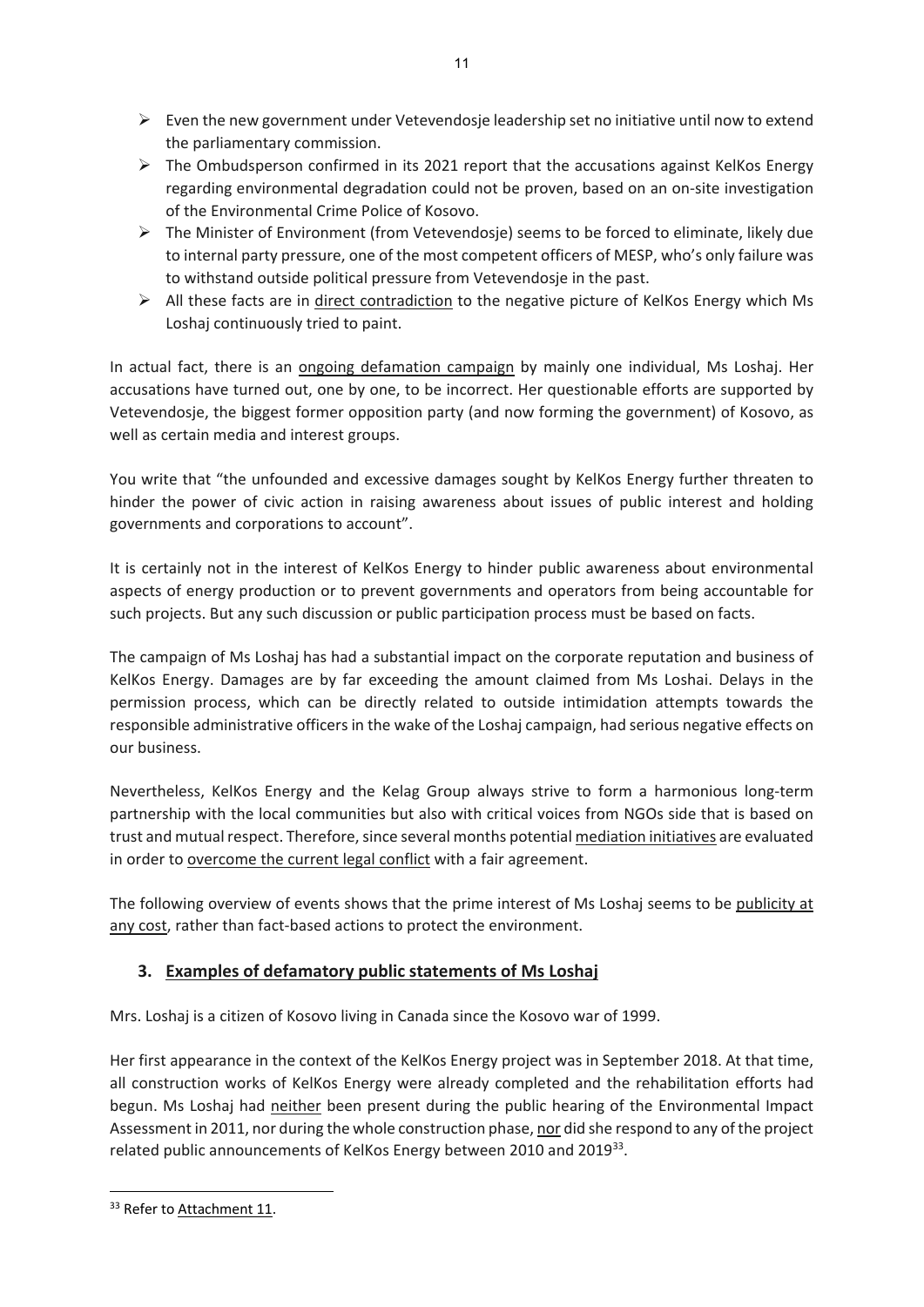She publicly stated that she learned first about the "problems" of the KelKos Energy project in the year 2018. Without apparently being a personal eyewitness, she seems to substantially rely on hearsay.

During the period between September 2018 and May 2021 the legal team of KelKos Energy identified a large number of public defamatory statements about KelKos Energy by Ms Loshaj. We were compelled to publicly refute each of these unfounded accusations based on evidence. Unimpressed by this, she continues to publish false accusations about KelKos Energy and our hydropower project in Decan River valley, causing further economic and reputational damage to KelKos Energy.

Her language is unbalanced and aggressive. She often makes offensive statements (which frequently contain demonstrably false statements) and tries to provoke strong reactions from the public and the media reactions. Her supporters mirror these statements largely without any attempt to verify the statements in television and online media.

# **3.1 18 September 2018**

The first action of Mrs. Loshaj was a letter sent to the then Prime Minister Haradinaj, introduced through an appearance in the TV show of Mrs. Xharra the night before<sup>34</sup>.

Without any personal perceptions, apparently based exclusively on hearsay information, Ms Loshaj complained in the letter about the "irreversible destruction" of the Decan River valley "in the name of economic development" and accuses government and municipality of "committing a series of violations" with the approval of the HPP construction, "without supervision and accountability from the responsible institutions".

It was apparent that she had not verified with the criticized institutions these accusations, which would have shown that her statement had no basis. She failed to present any evidence of her accusations.

The Decan River valley has been rehabilitated by KelKos Energy between 2016 and 2020 to an equal status of fauna and flora as before the construction works. Dozens of inspections and supervisions by MESP and ERO as well as by international expert teams have monitored the progress.<sup>35</sup> During the complete project period, KelKos Energy has provided maximum transparency about the project and the rehabilitation progress.

Please see attached a photo documentation, comparing the situation during the construction period 2013-2017 and the rehabilitation status in 2020<sup>36</sup>.

### **3.2 6 May 2020**

In a public letter to the Minister of Environment, Mr Abdixhiku, Ms Loshai claimed that KelKos Energy "operates illegally on Kosovo territory"37.

<sup>&</sup>lt;sup>34</sup> Attachment 20: Open letter of Ms Loshaj to PM Ramush Haradinaj, 18.09. 2018.

<sup>35</sup> Reviser Reports, prepared by international teams of experts "Nr. 3 as‐built evaluation", "Nr. 3‐L2 as‐built evaluation" and "Nr. 4‐L2 post‐construction evaluation".

<sup>&</sup>lt;sup>36</sup> Attachment 21: Photo documentation of the hydropower plants project of KelKos Energy, comparing the construction period 2013‐2017 with the rehabilitation status in 2020.

<sup>&</sup>lt;sup>37</sup> Attachment 22: Public letter of Ms Loshaj to Minister Abdixhiku, 06.05.2020.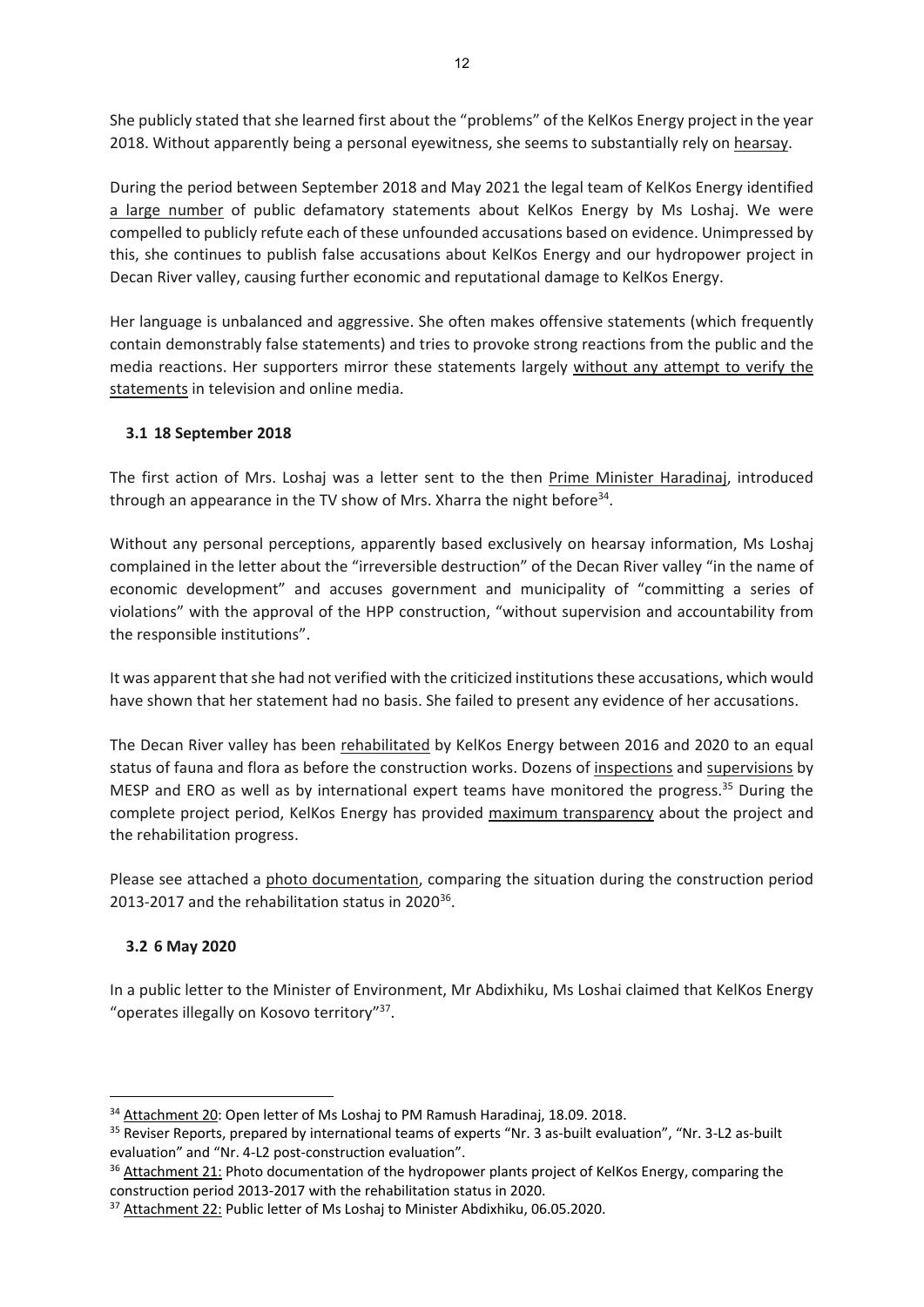Thisis a profoundly serious allegation, and it is absolutely false. For an overview of the above‐described permission process, please see the attached chronology<sup>38</sup>.

# **3.3 16 May 2020**

In an interview on the KTV television network, Ms Loshaj stated that "KelKos has completely destroyed the environment". She further stated that KelKos "don't apply for the Environmental Permit on purpose because they don't want to rehabilitate the nature"<sup>39</sup>. In this context Mrs. Loshaj presented pictures from the construction works in 2015, pretending they were recently taken.

These accusations are, again, altogether false and misleading. The applications for the Environmental Permits of KelKos Energy had long been submitted by that date. They need to follow a formalsequence of permit-applications, prescribed by MESP. This means that an investor cannot apply for a subsequent permit before having received the preceding permit, which in this case were the Use Permits.

As of May 2020, the date of the interview, the rehabilitation process in Decan River valley was already completed and approved by the inspectors of MESP and ERO. An excerpt can also be seen in the attached photo documentation<sup>40</sup>. A simple visit of Ms Loshaj (or of the TV journalist) to the site would have proven that.

At his point, KelKos Energy had no other option than to initiate legal action to protect its reputation against defamatory claims<sup>41</sup>.

### **3.4 29 June 2020**

In a public letter to the Austrian Foreign Minister and the Austrian Ambassador, Ms Loshaj made new and severe accusations against Kelkos Energy<sup>42</sup>. She wrote that KelKos Energy "have corrupted many officials, made backdoor deals and threatened and intimidated those who they didn't corrupt. Simply they behave like a gang who is running an illegal enterprise …". The letter continued: "We accept that many of our public officials are corrupt and are also to blame for allowing KelKos Energy to turn Decan valley into wild-wild west". She also accused the former Austrian Ambassador in Kosovo, stating "Some political leaders refuse to address KelKos Energy legal violations in public, and they even deny that there is a problem. But in private we were told that the reason for this silence is that the previous Austrian Ambassador in meetings with them used quite an aggressive language in support of KelKos Energy's operations". Again, the letter lacks any evidence for the stated accusations.

All these statements are false and pure defamations. Since its foundation in 2009, KelKos Energy, as member of the Kelag Group is strictly bound to the compliance rules of the Kelag Group and is continuously monitored in this respect.

KelKos Energy has always refrained from requesting interventions through the Austrian Embassy. In rare occasions, maybe once or twice a year, when facing administrative delays during the permission process, KelKos Energy requested the Austrian Ambassador to arrange a meeting with the respective

<sup>&</sup>lt;sup>38</sup> Refer to Attachment 1.

<sup>&</sup>lt;sup>39</sup> Attachment 23: Interview excerpts of Ms Loshai on KTV television network, 16.05, 2020.

<sup>&</sup>lt;sup>40</sup> Refer to Attachment 20.

<sup>41</sup> Attachment 24: Defamation claim of KelKos Energy against Ms Loshaj, submitted on 27.05. 2020.

<sup>&</sup>lt;sup>42</sup> Attachment 25: Public Letter of Ms Loshaj to the Austrian Minister of Foreign Affairs Schallenberg, 29.06. 2020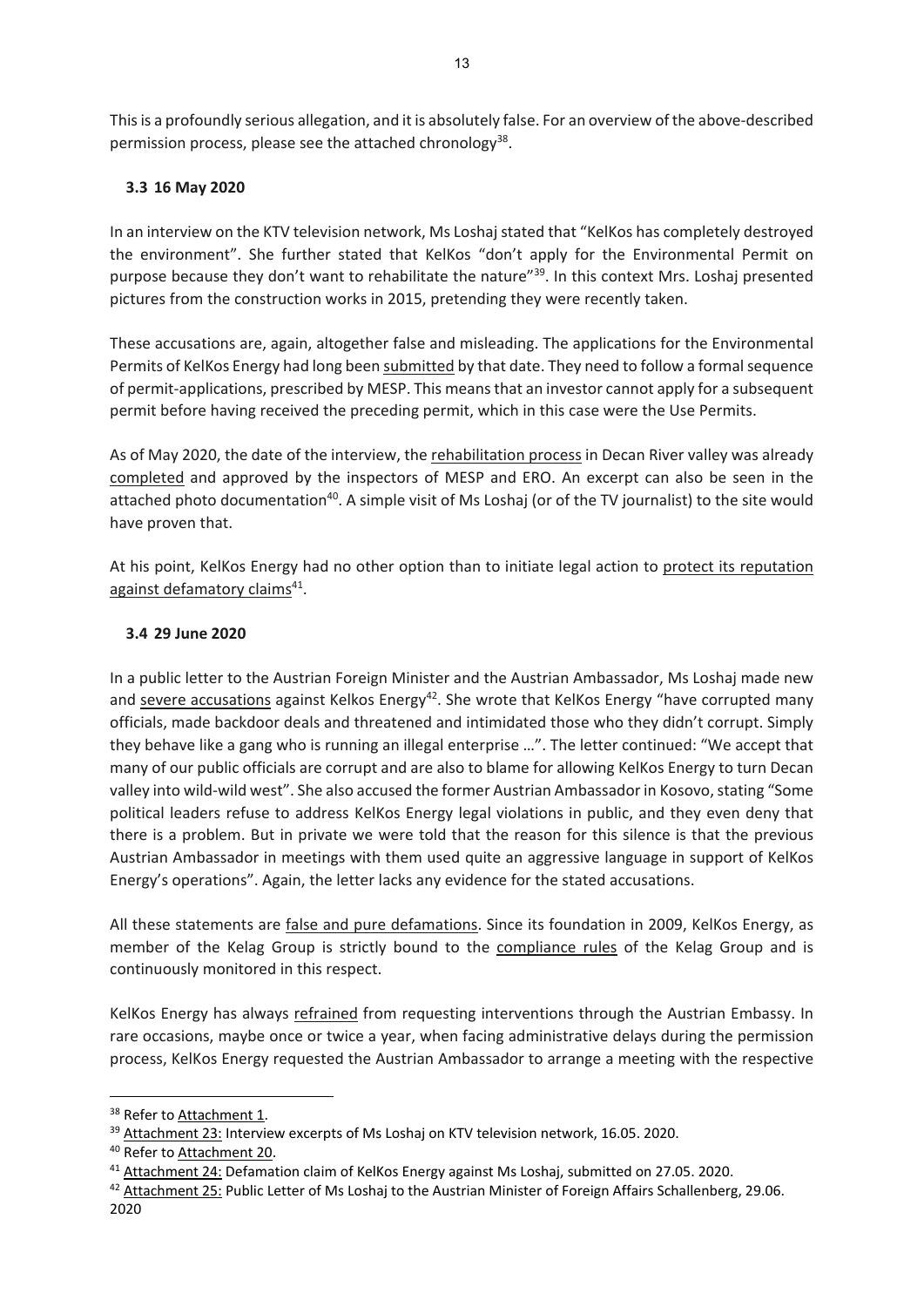Minister. In such cases usually certain departments of the Ministry had not met legally binding permission deadlines. To avoid the introduction of formal complaints from the investor's side, such meetings were intended to find pragmatic solutions for such administrative deficits. During such meetings, the Ambassador usually opened the meeting with introductory words but did not actively intervene into the subject of discussion.

### **3.5 1 February 2021**

In a Facebook post, Ms Loshaj accused KelKos Energy of "misusing and drying out" the traditional water source Zeke Ademi in Decan River valley<sup>43</sup>.

This is another false statement. In a written confirmation, the water management directorate Hidrodrini clarified that this water source is operated by Hidrodrini since the year 2010, long before the construction works of KelKos Energy even started, which not even took place near to this water source $44$ .

### **3.6 Concluding Remarks**

These are few examples of false accusations against the KelKos Energy hydropower project and defamations of KelKos Energy, which mark the path of Mrs. Loshaj. Many more can be presented upon your request.

During the past 10 years KelKos Energy has met with many residents and discussed their concerns. Usually, common interest and feasible solutions could be identified, as both sides presented and evaluated facts. None of these persons used an escalating, offensive and defamatory approach like Mrs. Loshaj.

Unfortunately, for KelKos Energy the prime impression of Ms Loshaj during the past three years is that of continuous defamation.

The legal action of KelKos Energy solely aims at protecting its reputation and to obtain the retraction of clearly untrue statements gravely harming KelKos Energy. At present, given the absence of any signal from Ms Loshai to enter into a de-escalating and fact-based communication with us, we have no other option to achieve this.

Due to the aggressive defamation campaign of Ms Loshaj and her political and media supporters, numerous MESP officers admitted in informal talks that they are increasingly intimidated to issue the – factually fully grounded – final permissions of our project. Instead, the legally binding deadlines for the post-construction permission procedure are ignored by the authorities.

After the completion of the construction works, the permission procedure for our hydropower plant cascade should be concluded ex lege within a period of maximum 6 months, but which took until now almost 4 years, largely due to effects of the negative campaigning of Ms Loshaj.

The economic losses from production outages during the years 2019-2021 caused by unlawfully delayed permits of MESP and consequently delayed production licenses amount to a seven-digit figure.

<sup>43</sup> Attachment 26: Facebook post of Ms Loshaj/Pishtaret, 01.02. 2021

<sup>&</sup>lt;sup>44</sup> Attachment 27: Confirmation letter of Hydrodrini water management directorate, 04.02. 2021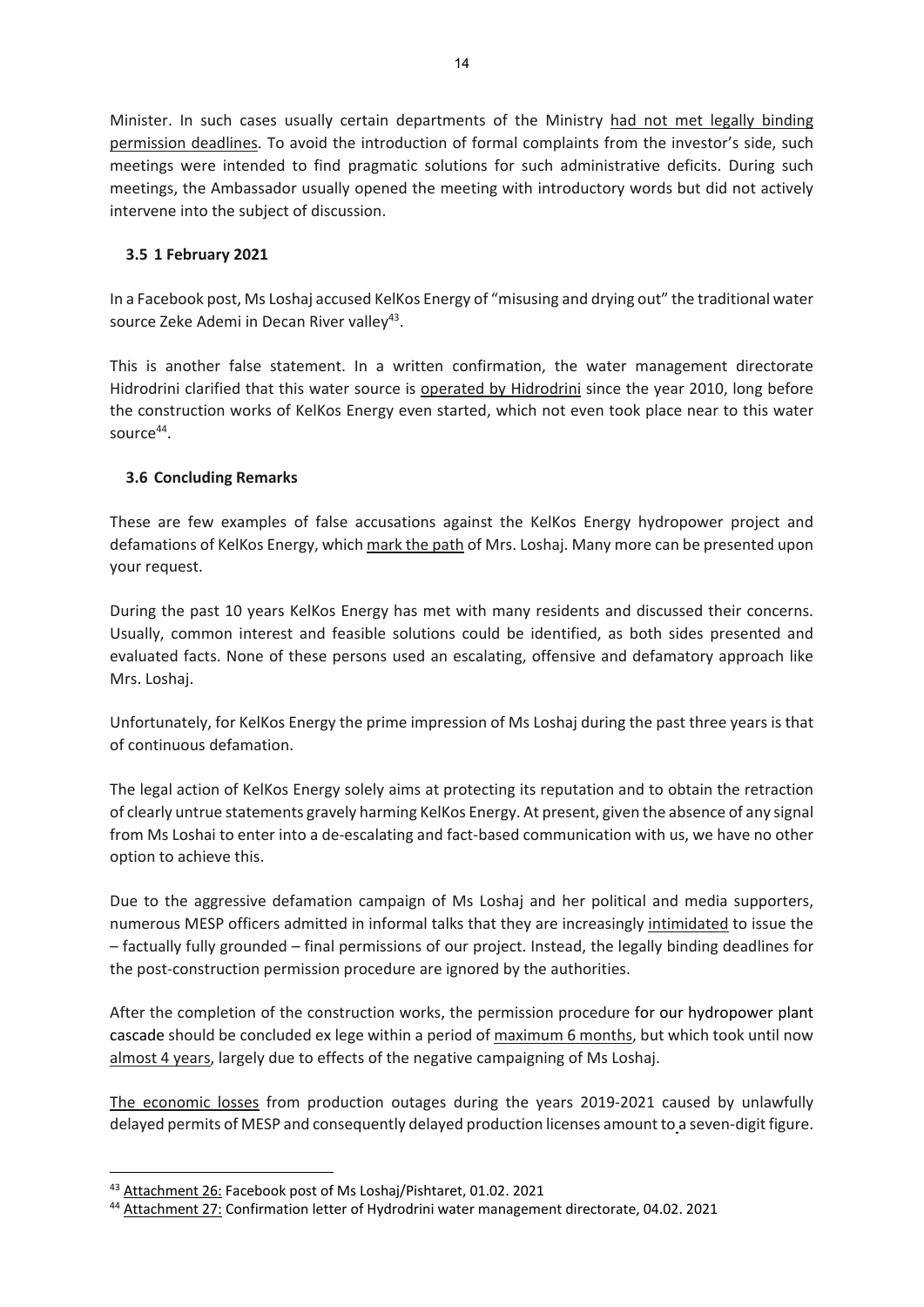In the context of a contact with a member of the European Parliament in 2020, the idea of a mediation between KelKos Energy and Mrs. Loshaj was developed, and an initial contact was established. Unfortunately, Ms Loshaj does not seem to favour this idea, as she continued to escalate the situation.

Nevertheless, **KelKos Energy will continue this mediation** initiative, as a de‐escalation and long‐term harmonized neighbourhood should be in the interest of both sides. Even more, as the pretended environmental destruction is non-existent. This lack of (negative) environmental impact of our hydropower plant cascade operations on the local community has just recently been confirmed by the Appeal Court<sup>45</sup>.

# **4 The defamation statement of Mr Gacaferi and its context**

On 1 November 2019, Mr Gacaferi made a Facebook post in which he accused KelKos Energy of having extracted 100% of the river water with HPP Lumbardhi II<sup>46</sup>.

The accusation was false and had very serious consequences. If true, it would mean that KelKos Energy would breach the rules for ecological water flow of MESP. In addition, in the concrete case of HPP Lumbardhi II, the accusation was even more critical, as ERO had ordered KelKos Energy as of 15 April 2019 to shut down the test operations of HPP Lumbardhi II until the necessary permits for starting the commercial operations are issued by MESP.

ERO, becoming aware of the Facebook post of Mr Gacaferi, immediately approached Kelkos Energy with the suspicion of illegal operation of the HPP Lumbardhi II. During an ongoing permission process, such suspicions are even more critical. KelKos Energy had no other choice than to introduce a defamation claim against Mr Gacaferi in order to protect its reputation<sup>47</sup>.

Mr Gacaferi's accusation is plainly incorrect. The electricity counter of HPP Lumbardhi II as of 2 November 2019 shows the same value as on the shutdown date 15 April 201948.

In your letter, you claim that the action against Mr Gacaferi is about a Facebook post, "criticizing the company's hydropower plant operations in the Decan region". His Facebook post was, however, not just a criticism of our operations, but was plainly false and raised the suspicions of the authorities at a critical moment.

Based on the evidence presented by KelKos Energy, Mr Gacaferi should realize by now that his accusations were false. If he were prepared to retract his untrue statement, Kelkos Energy would withdraw the pending claim against Mr Gacaferi.

With the recent decision of the Appeal Court to refuse the request for suspension of the permits and licenses of KelKos Energy because of suspected environmental damage, the lawfulness of the emissionfree operations of our hydropower plants has been confirmed. With the valid production licenses for two out of three newly built hydropower plants for the upcoming 40 years, it is the strong desire of

<sup>&</sup>lt;sup>45</sup> Refer to Attachment 19.

<sup>46</sup> Attachment 28: Facebook post of Adriatic Gacaferi, falsely accusing KelKos Energy of excessive river water extraction with HPP Lumbardhi II, 01.11 2019.

<sup>47</sup> Attachment 29: Defamation claim of KelKos Energy against Mr Gacaferi, 31.01. 2020.

<sup>&</sup>lt;sup>48</sup> Attachment 30: Articles of Periskopi/RTK news portals about the accusations of Mr Gacaferi and the contradictory evidence of KelKos Energy, 03/04.11 2019.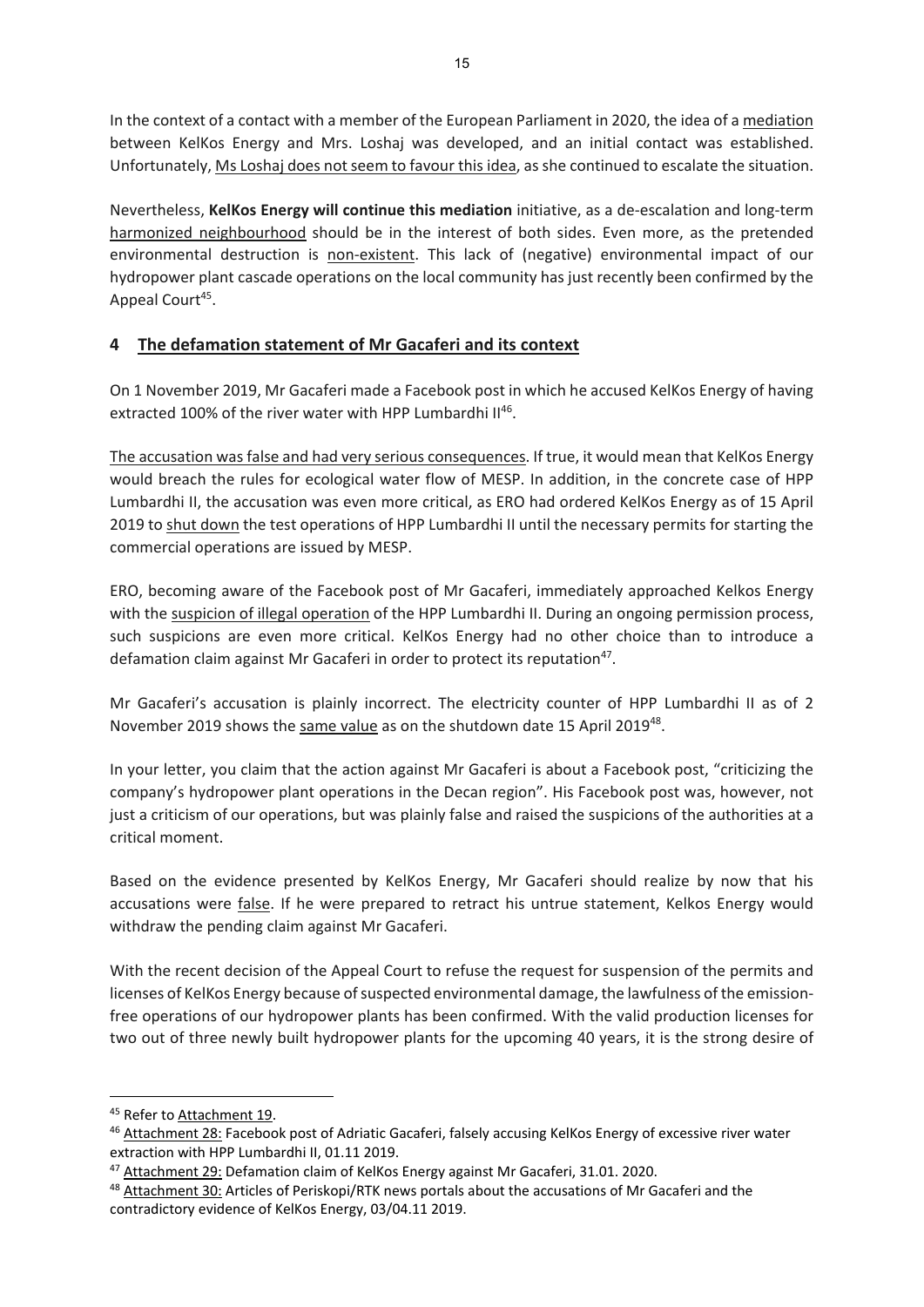KelKos Energy to have a harmonious partnership with the local communities, which also includes environmental activists such as Mr Gacaferi.

Therefore, the legal team of KelKos Energy has started some time ago preparations for a mediation initiative with Mr Gacaferi as described above. We hope that we can report an amicable settlement on this case in the near future.

# **5 Background to Kelag Group and other actors in the project**

# **5.1 Kelag Group**

Kelag Group is one of the major energy generators in Austria, producing and distributing electricity exclusively from renewable sources (water, solar, wind). With more than 85 hydropower plants in operation in Austria, Southern Europe and France, Kelag Group looks back at almost 100 years of professional experience in the construction and operation of hydropower plants. Kelag Group is A/stable‐rated by Standard and Poors, Silver‐rated by Ecovardis for its CSR engagement and is subject to auditing by the Court of Auditors of the Republic of Austria.

Several of the HPPs of Kelag Group are situated in topographically and ecologically challenging Alpine terrain, in touristic areas and in the vicinity of National Parks. Kelag Group is aware of the sensitivity of operating powerplants in ecologically important areas. Kelag Group has a long and successful track record of emission‐free HPP operations under strict environmental conditions and in harmony with residents, with the civil society and with nature.

The Kelag Group was one of the first international investors in Kosovo after the Declaration of Independency. Kelag Group's investment was broadly welcomed. The initial investment step of Kelag International into Kosovo was the purchase of the existing hydropower plant Lumbardhi I at Decan River in 2009 through its subsidiary KelKos Energy. In the following months, this hydropower plant was refurbished and integrated into the state‐of‐the‐art operating system and the automated ecological monitoring concept of Kelag Group.

During the following years, KelKos Energy received invitations of the Kosovo government, the Municipality of Decan and the then International Civil Administration (ICO) to consider the extension of its hydropower operations along Decan River. A special focus was put by ICO on the fact that this would also include operations inside the Special Protective Zone of the Serbian Monastery in Decan. Facing a lot of tensions between the Albanian and Serbian communities since the end of the war, this was seen especially by the international community (UNMIK, OSCE etc.) as pilot project for a peaceful partnership between these groups.

In the following, a two-year long dialogue process between KelKos Energy, the Decan Monastery and the Decan Municipality started, which was closely observed by ICO. Based on the feasibility concept of Kelkos Energy, ICO (under the personal monitoring of its head, ICR Pieter Feith) performed an in‐depth assessment of the project, also involving institutions such as UNESCO, OSCE etc. In September 2011, ICR Pieter Feith gave his approval for the project in a letter to the then Kosovo Minister of Environment, Dardan Gashi<sup>49</sup>. With this background, the project received since then continuous monitoring and inspection not only by the local authorities, but also by international organizations, especially during

<sup>49</sup> Refer to Attachment 2.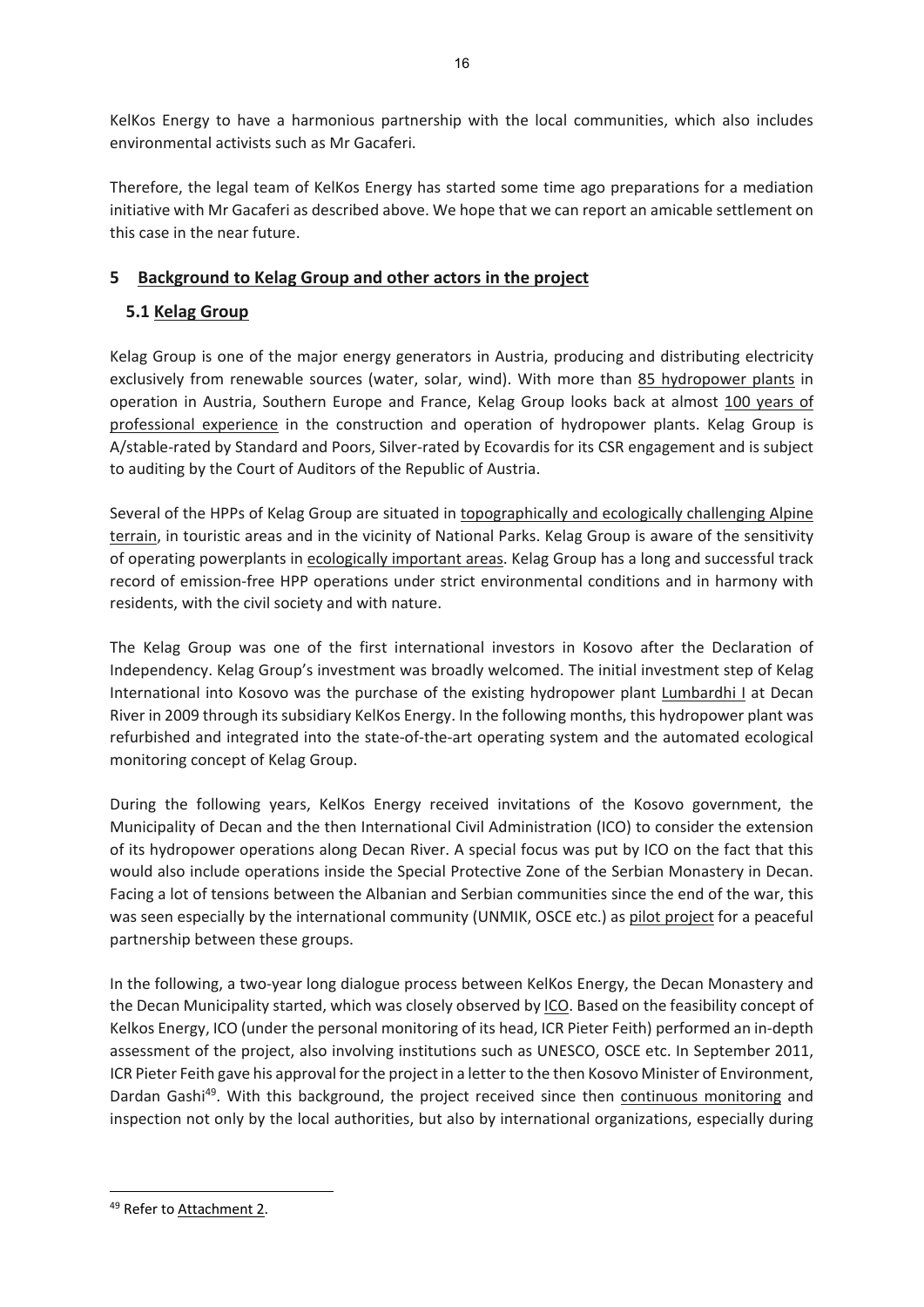the construction and operational phase, also including regularsupervision by the international military task force in Kosovo, KFOR.

One of the preconditions for the approval of ICO was a long-term servitude agreement between KelKos Energy and the Decan Monastery, which includes the construction of a direct backup power supply line into the monastery (to overcome regular power cuts of the public network) and a direct utility water supply line (for fire-fighting purposes). The related MoU was signed in June 2010 and the servitude contract agreed for a period of 99 years<sup>50</sup>.

The total volume of the investment into the Decan River hydropower plant cascade amounted to more than 60 million Euros, making it the biggest private investment into Green Energy in the history of Kosovo. This project size as well as certain political pre-conditions created much support, but also some opposition to the project.

### **5.2 Decan Municipality**

An integral element of every large‐scale project development of Kelag Group is a framework agreement with the hosting municipality about the analysis and development of sustainable partnership projects. A similar agreement is part of the servitude contract with the Decan Municipality<sup>51</sup>.

Unfortunately, the early discussions with the previous Mayor of Decan Municipality showed certain discrepancies regarding potential funding objectives. The partnership project preferred by the Decan Municipality, a new‐to‐be built large‐scale football stadium, was presented to KelKos Energy as a 'conditio sine qua non' for the project. However, this type of infrastructural funding does not meet the compliance rules of the Kelag Group, which require a focus on infrastructure projects for the general public or social or cultural projects. With a continuing disagreement about this municipal request, the then Mayor, who was first an ardent supporter of the project<sup>5253</sup>, started step by step to oppose the project during the construction phase.

However, as both the permission and the inspection authority for such large‐scale projects lies with MESP and not the Municipality, the municipality lacked legal powers to block the project. A long‐term conflict of competences between the inspection departments of Decan Municipality and of MESP ensued. Municipal inspectors tried to question the inspection powers of MESP through negative media reporting about the ongoing construction works and repeated and unfounded criminal claims against KelKos Energy for natural degradation. In fact, while a certain degradation is an inevitable side effect during the construction phase, this must be reversed (and was indeed reversed) by the investor through sustainable and quality rehabilitation. A related claim of the Decan Municipality Inspectorate was suspended by court, who confirmed the inspection competence of MESP.<sup>54</sup>

The change in the mayor's position few years ago brought a de‐escalation of the tensions and lead into a constructive dialogue about sustainable sponsoring and funding for municipal projects.

<sup>50</sup> Attachment 31: Memorandum of Understanding between Decan Monastery and KelKos Energy, 09.06.2010

<sup>&</sup>lt;sup>51</sup> Attachment 32: Contract Agreement between Decan Municipality and KelKos Energy, 16.03. 2012

<sup>52</sup> Attachment 33: Project support letter of Decan Mayor to Abbot Sava of Decan Monastery, 18.01. 2012

<sup>53</sup> Attachment 34: Reply letter of Abbot Sava of Decan Monastery to Decan Mayor, 30.01. 2012

<sup>54</sup> Attachment 35: Ruling of the Basic Court in Decan No. 3300-16 - the minor offence procedure against KelKos Energy is suspended, 21.05. 2018.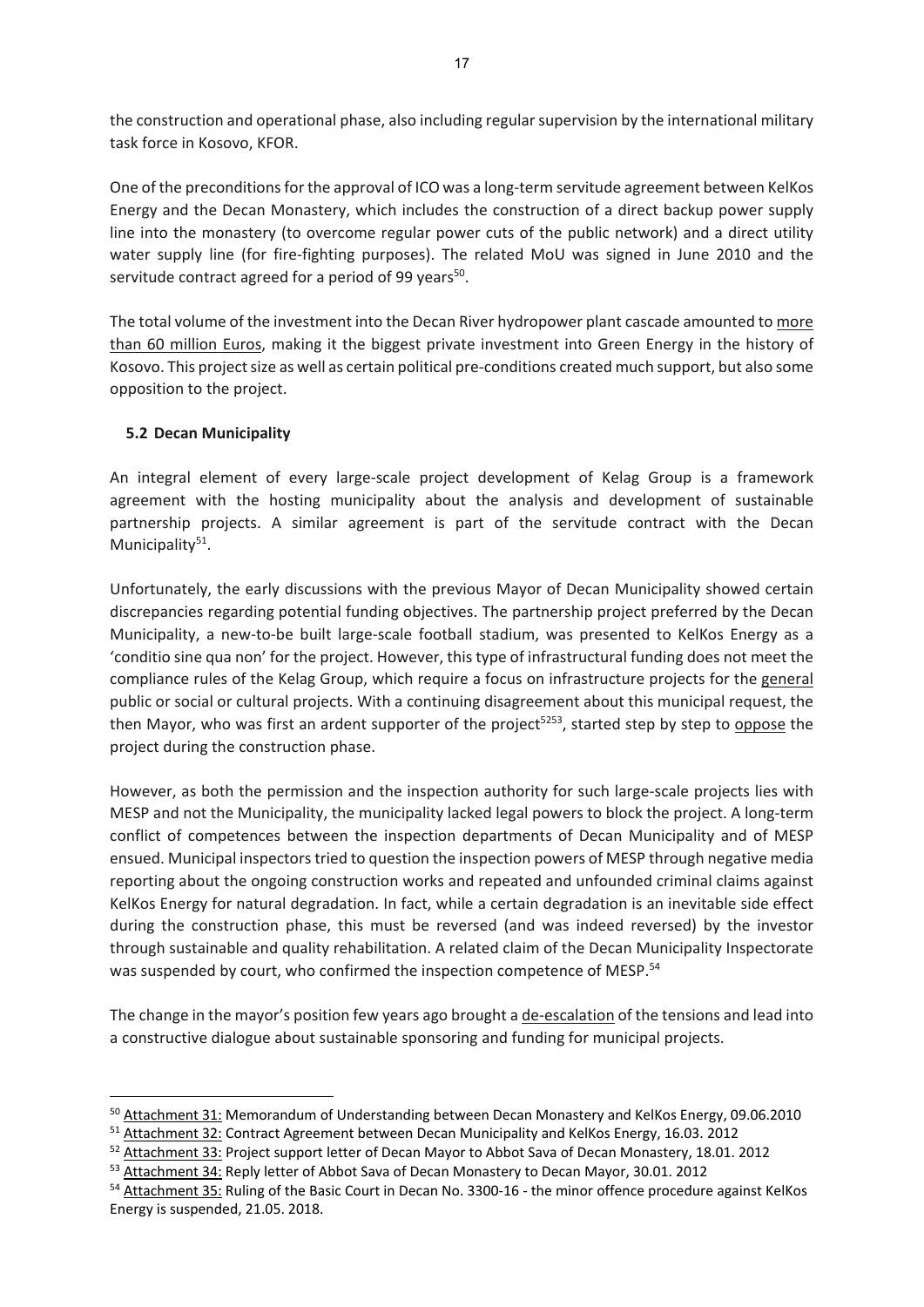# **5.3 League of historians / association of independent intellectuals of Decan**

A small but very vocal group of radical ex‐fighters of the Kosovo Liberation Army is acting under these misleading titles. They conduct an aggressive campaign against any kind of Serbian institution in Kosovo. Their prime target of attacks is the Serb-Orthodox monastery of Decan and its head, the Abbot Father Sava<sup>55</sup>.

With the servitude agreement between KelKos Energy and Decan Monastery at hand, their aggression was automatically extended to KelKos Energy, who is considered by them as a foreign supporter of the Monastery<sup>56</sup>.

# **5.4 Koha media group**

The Decan municipality and the surrounding region are considered a stronghold of the political party AAK and its leader Ramush Haradinaj. Veton Surroi, an ex‐politician and powerful media group owner (including the newspaper Koha Ditore, the TV‐Channel KTV etc.) considers Haradinaj as war criminal and leads a nearly 20 year‐long media campaign against Haradinaj and his party AAK.

With the presentation of the hydropower project of KelKos Energy for Decan River, the Koha media group automatically tagged the project as being related with Haradinaj. This was the start of a media campaign of the Koha group against the project and against KelKos Energy, which lasts until today.

A closer analysis of the media coverage of the false accusations of Ms Loshaj shows that most of it is published by media of the Koha Group. The vast majority of Kosovo media does not publish these articles, which are mostly repeating statements of Ms Loshaj, due to the lack of any factual basis and because of defamation concerns.

### **5.5 Jeta Xharra and affiliated media**

Jeta Xharra is the Kosovo regional director of BIRN, an important Balkan‐wide NGO, which works for more transparency of political processes and the rights of journalists. In parallel she operates online media such as "Kallxo" and "Balkan‐/Prishtina insight" and hosts the TV‐show "Jeta in Kosovo" on KTV.

During the past years Jeta Xharra has distinguished herself with an overly aggressive investigation style against the public administration of Kosovo and individual government officers. In parallel she became increasingly affiliated with the opposition party Vetevendosje and was transporting through her media their political campaigns. She has a close economic affiliation with the former Deputy Prime Minister of Vetevendosje, Haki Abazi.

Ms Xharra is one of the key promotors of Ms Loshaj and distributes her accusations and defamations – largely unquestioned – through her media platforms Kallxo and Prishtina‐/Balkan insight. Ms Xharra organized the first public appearance of Ms Loshaj in her TV‐show "Jeta in Kosovo" in the year 2018, which was the kick-off event for her campaigning. Ms Xharra actively supports the media strategy of

<sup>55</sup> Attachment 36: Letter of the "Association of Independent Intellectuals of decan" to President of Kosovo Vjosa Osmani, declaring the Abbot of the Monastery of Decan the "instigator of hatred", 10.04. 2021. <sup>56</sup> Attachment 37: Press statement of the "League of Historians" in Decan, reiterating unfounded and false accusations against KelKos Energy, 20.02. 2021.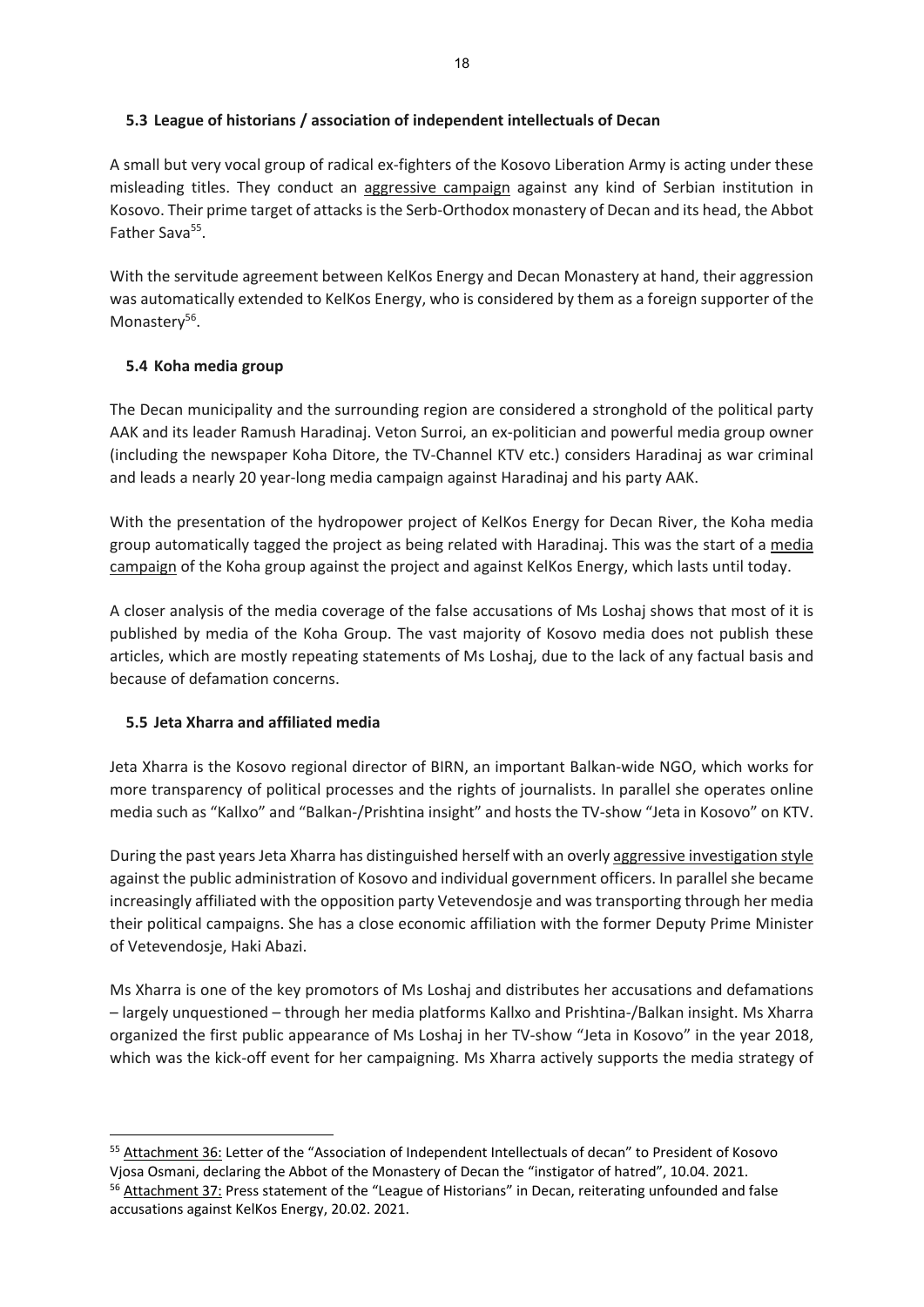Ms Loshaj, to place unproven allegations against responsible authorities of MESP and ERO regarding the permission process of KelKos Energy, as well as serious defamations against KelKos Energy.

Recently published media investigations seem to provide evidence that Ms Xharra is discreetly affiliated with major energy import companies from Serbia into Kosovo.<sup>57</sup> This might explain her aggressive approach against Kelkos Energy, who could be seen as potent competitor and investor into the autonomous energy production of Kosovo. In another published investigation a Kosovo media representative accuses Ms Xharra of blackmailing.58

### **5.6 Vetevendosje Movement (VV)**

The Vetevendosje movement was during the past 10 years the prime opposition party of Kosovo, with a continuously growing number of supporters. Their key strategy was the blaming of the "old-partiesnetwork" for alleged lack of transparency and potential corruption. With this background, KelKos Energy became a logic aggression point, boosted by negative campaigning of the Decan municipality as described above. By means of unbalanced negative (and largely false) public statements, emissionfree hydropower plants were continuously stigmatized by VV as "destructors" of the environment.

This approach is a questionable one in a country where more than 95% of the energy production is derived from the lignite fired powerplant at Obiliq, which severely affects the air quality for the more than 600.000 inhabitants in the nearby capital Prishtina and caused numerous cases of lung diseases in children. The collection of related statistical data has been discontinued by the responsible authorities.

During the most recent election campaign, VV intensified its attacks against hydropower plants in general and KelKos Energy in particular. A Decan representative of VV filed, together with Ms Loshaj, a claim against ERO and MESP, requesting the temporary suspension of some permissions and the production licenses of KelKos Energy due to massive environmental impacts on the local community<sup>59</sup>. There is no evidence for these accusations.

A judge of the Basic Court in Pristina approved this suspension request in the first instance, leaking his court decision to VV and media before notifying it to the parties MESP and ERO. However, the Appeal Court decided just recently against this judgment and dismissed the suspension request case in favour of ERO, MESP and KelKos Energy. The Appeal Court ruled that the claimant failed to provide any evidence of the argued damage to the local community<sup>60</sup>.

The outcome of the most recent general elections brought a large majority of votes for VV, enabling them to establish a government without having to form a coalition with other parties and to fill the position of the President of Kosovo. The new Minister of Environment, Liburn Aliu, has recently established a new ministerial working group<sup>61</sup>, which is reviewing the permission processes of all hydropower plants (a task, which during the previous VV‐government the then VV Deputy Minister of

<sup>57</sup> Attachment 38: Article in the independent internet portal "Periskopi" about affiliations of Jeta Xharra with Serbian energy trading companies, who are contracted with the import of energy into Kosovo, 10.12. 2020 <sup>58</sup> Attachment 39: Article in the independent internet portal "Periskopi" about blackmailing accusations against Jeta Xharra by a manager of RTK public television, 25.05. 2021

<sup>&</sup>lt;sup>59</sup> Attachment 40: Claim of Faton Selmanaj (VV) against ERO and MESP, 04.12.2020

<sup>60</sup> Refer to Attachment 19.

 $61$  Attachment 41: Article in newspaper "Koha" about the establishment of a working of MESP regarding the permission review of hydropower plants, 14.05. 2021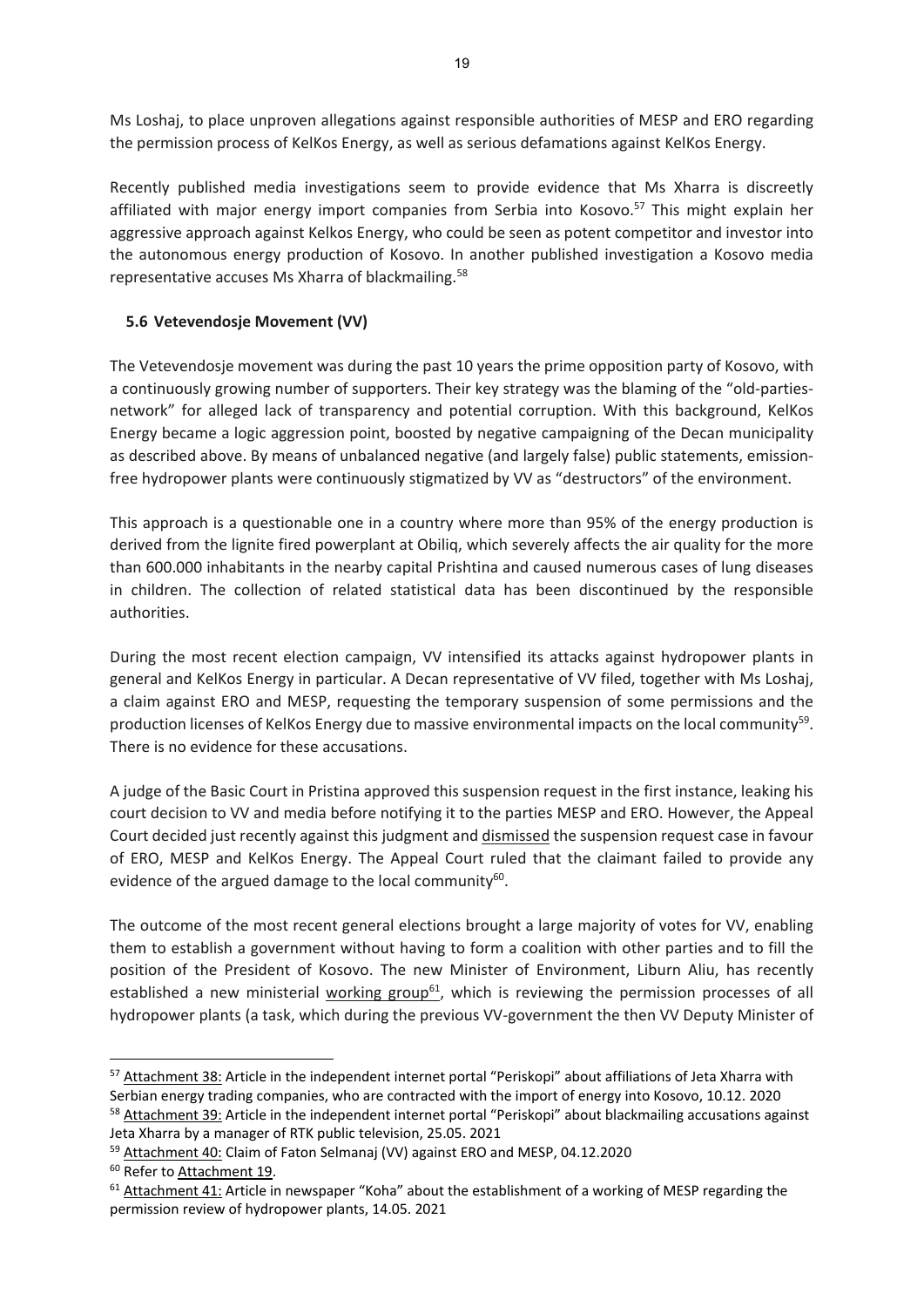Environment has already ordered for the case of KelKos Energy, without finding any questionable aspect in it). The report is expected in the coming weeks.

In order to support these investigations, KelKos Energy has voluntarily provided just a few days ago a comprehensive documentation of its complete project permission process during the years 2010‐2021 to Minister Aliu, responding to a complaint expressed by him in an earlier meeting with KelKos Energy about the difficulty to get access to all the permission and licensing data in the different administrations involved.<sup>62</sup>

The overall impression isthat parts of VV seem to have somewhat abandoned their principled negative attitude towards KelKos Energy. Especially Minister Aliu, who has actively investigated during the past weeks different hydropower plant projects, seems to distinguish now between professionally constructed hydropower plants such as those of KelKos Energy, which are in full conformity with European state‐of‐the‐art technology, and other, privately operated projects. The latter projects often seem to lack both professional expertise as well as sufficient investment capital, especially for the postconstruction rehabilitation obligations.

On the other hand, individual political representatives of VV continue their aggressive negative campaigning against KelKos Energy, often due to personal motives, which may be related to campaigning for the upcoming municipal elections.

# **6 Investments of KelKos Energy into the regional development since 2013**

The Kelag Group and KelKos Energy are committed to contributing to the sustainable development of the regions in which they operate. The corporate policy of Kelag Group foresees a close partnership with the municipality hosting the project and the local community. Therefore, voluntary investments in the fields of public infrastructure, social and cultural development as well as projects to increase the environmental awareness are an integral part of the long-term project implementation of KelKos Energy.

During the construction phase, KelKos Energy has implemented the following investment projects in Decan Municipality, which amount to a total of more than 3 million Euros.

- $\triangleright$  New construction of the road between Lumbardhi II and Zali Rupe
	- The original situation was a narrow walkway of some 1‐2 m
	- The dimension of the new road is equal to road between Decan and Lumbardhi
	- Reconstruction of all bridges over the Albanski River
- $\triangleright$  New construction of the drinking water pipeline of Decan
	- Complete supply lines of Decan
	- Complete supply lines of nearby villages
	- 4 additional collectors/intakes
	- Substantial increase of total water volume

 $62$  Attachment 42: Letter of KelKos Energy to Minister of Environment Aliu, providing a comprehensive permission documentation of the Decan hydropower plant project between 2011‐2021, 03.06. 2021